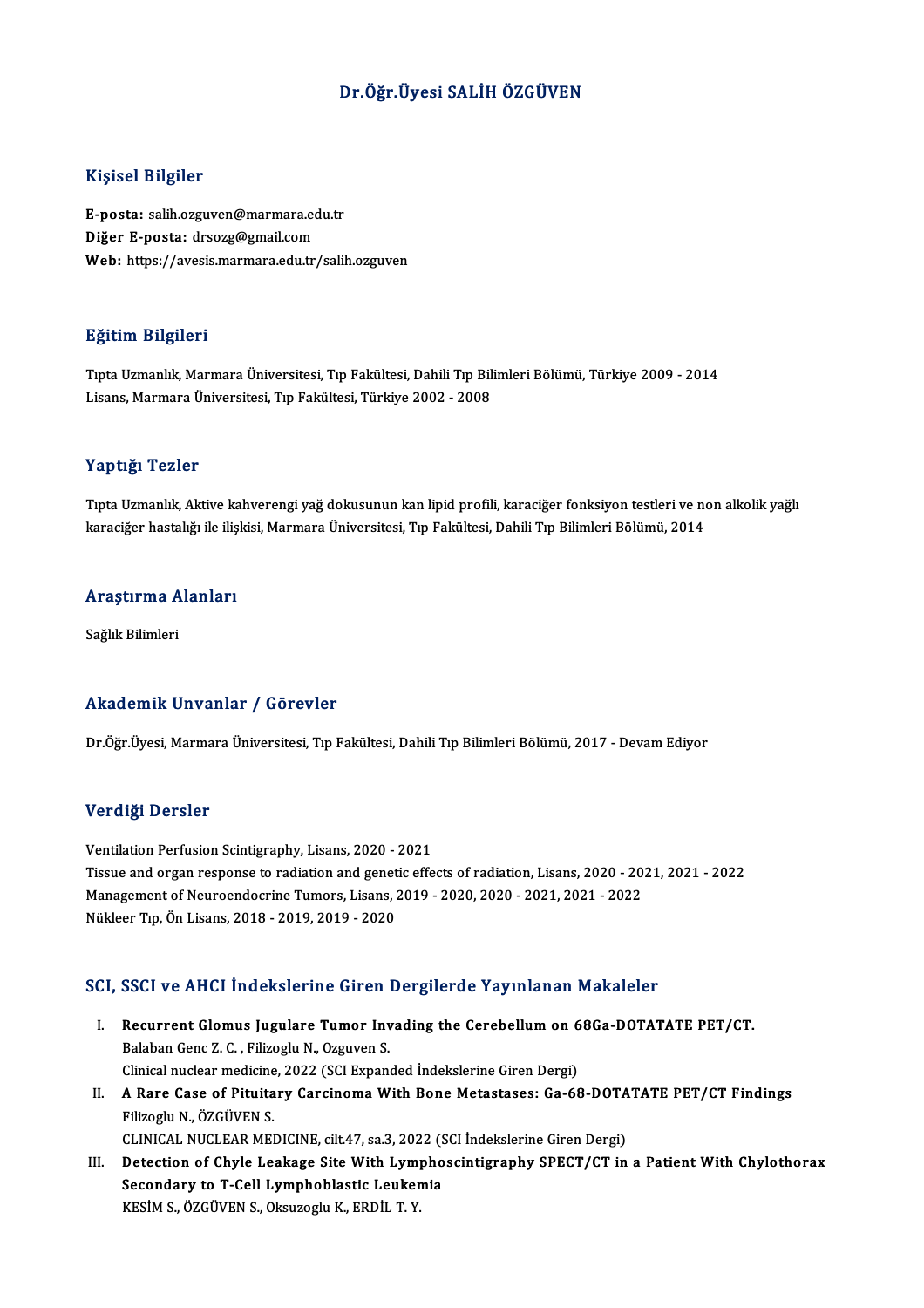CLINICAL NUCLEAR MEDICINE, cilt.47, sa.1, 2022 (SCI İndekslerine Giren Dergi)<br>Selitery Contralatoral Adranal Matestasis of Bonal Cell Consinema Co. 6

CLINICAL NUCLEAR MEDICINE, cilt.47, sa.1, 2022 (SCI İndekslerine Giren Dergi)<br>IV. Solitary Contralateral Adrenal Metastasis of Renal Cell Carcinoma Ga-68-DOTATATE PET/CT Findings<br>Filipogly N. ÖZCÜVEN S CLINICAL NUCLEAR MEI<br>Solitary Contralateral<br>Filizoglu N., ÖZGÜVEN S.<br>CLINICAL NUCLEAR MEI Solitary Contralateral Adrenal Metastasis of Renal Cell Carcinoma Ga-6<br>Filizoglu N., ÖZGÜVEN S.<br>CLINICAL NUCLEAR MEDICINE, cilt.47, sa.1, 2022 (SCI İndekslerine Giren Dergi)<br>E 18 EDC PET/CT Eindings of Muslaid Sarsama in t

```
CLINICAL NUCLEAR MEDICINE, cilt.47, sa.1, 2022 (SCI İndekslerine Giren Dergi)
```
- Filizoglu N., ÖZGÜVEN S.<br>CLINICAL NUCLEAR MEDICINE, cilt.47, sa.1, 2022 (SCI İndekslerine Gires<br>V. F-18-FDG PET/CT Findings of Myeloid Sarcoma in the Pancreas<br>Filizoglu N., ÖZGÜVEN S. F-18-FDG PET/CT Findings of Myeloid Sarcoma in the Pancreas<br>Filizoglu N., ÖZGÜVEN S.<br>CLINICAL NUCLEAR MEDICINE, cilt.47, sa.1, 2022 (SCI İndekslerine Giren Dergi)<br>Primary Adenoscuamous Carsinoma of the Liver on EDC PET/CT
- VI. Primary Adenosquamous Carcinoma of the Liver on FDG PET/CT<br>Filizoglu N., Oksuzoglu K., Ozguven S. CLINICAL NUCLEAR MEDICINE, cilt.4<br>Primary Adenosquamous Carcine<br>Filizoglu N., Oksuzoglu K., Ozguven S.<br>CLINICAL NUCLEAR MEDICINE, cilt.4 CLINICAL NUCLEAR MEDICINE, cilt.46, sa.12, 2021 (SCI İndekslerine Giren Dergi)
- Filizoglu N., Oksuzoglu K., Ozguven S.<br>CLINICAL NUCLEAR MEDICINE, cilt.46, sa.12, 2021 (SCI İndekslerine Giren Dergi)<br>VII. Primary thyroid MALT lymphoma and treatment response demonstrated on FDG PET/CT.<br>Kosim S. Ozguven S CLINICAL NUCLEAR<br>Primary thyroid M<br>Kesim S., Ozguven S.<br>Bovista sananala da Primary thyroid MALT lymphoma and treatment response demonstrated on FDG PET/CT.<br>Kesim S., Ozguven S.<br>Revista espanola de medicina nuclear e imagen molecular, cilt.40, ss.372-373, 2021 (SCI İndekslerine Giren Dergi)<br>Assess Kesim S., Ozguven S.<br>Revista espanola de medicina nuclear e imagen molecular, cilt.40, ss.372-373, 2021 (SCI İndekslerine Giren D.<br>VIII. Assessment of Takayasu arteritis in routine practice with PETVAS, an 18F-FDG PET

## Revista espano<br>Assessment<br>scoring tool.<br>Kaymar Tahra Assessment of Takayasu arteritis in routine practice with PETVAS, an 18F-FDG P<br>scoring tool.<br>Kaymaz Tahra S., Özgüven S., Ünal A.U. , Alibaz Öner F., Öneş T., Erdil T. Y. , Direskeneli R. H.<br>Turkish journal of modisel scie

scoring tool.<br>Kaymaz Tahra S., Özgüven S., Ünal A. U. , Alibaz Öner F., Öneş T., Erdil T. Y. , Direskeneli R. H.<br>Turkish journal of medical sciences, 2021 (SCI Expanded İndekslerine Giren Dergi)

IX. Giant Pelvic Plasmacytoma Detected by F-18 FDG PET/CT in a Patient with Multiple Myeloma Turkish journal of medical sciences, 2021 (SCI Expanded İndekslerine Giren Dergi)<br>Giant Pelvic Plasmacytoma Detected by F-18 FDG PET/CT in a Patient with Multiple Myeloma<br>Kesim S., Ones T., Filizoglu N., Sahin C. O. , Kiss **Gian<br>Kesir<br>et al.**<br>EUP*C* Kesim S., Ones T., Filizoglu N., Sahin C. O. , Kissa T. N. , Genc Z. C. B. , Niftaliyeva K., Oksuzoglu K., Ozguven S.<br>et al.<br>EUROPEAN JOURNAL OF NUCLEAR MEDICINE AND MOLECULAR IMAGING, cilt.48, sa.SUPPL 1, 2021 (SCI

et al.<br>EUROPEAN JOURNAL OF NUCLEAR MEDICINE AND MOLECULAR IMAGING, cilt.48, sa.SUPPL 1, 2021 (SCI<br>İndekslerine Giren Dergi) EUROPEAN JOURNAL OF NUCLEAR MEDICINE AND MOLECULAR IMAGING, cit.48, sa.SUPPL 1, 202<br>indekslerine Giren Dergi)<br>X. Frequency of Malignancy in Incidental Thyroid Nodules Detected by F-18 FDG PET/CT<br>KESIM S. TUROČLILH T. ÖZCÜV

İndekslerine Giren Dergi)<br>Frequency of Malignancy in Incidental Thyroid Nodules Detected by F-18 FDG PET/CT<br>KESİM S., TUROĞLU H. T. , ÖZGÜVEN S., Inanir S., ŞAHİN C., Filizoglu N., Niftaliyeva K., Kissa T. N. , Genc Z. C. Frequency o<br>KESIM S., TUR<br>DEDE F., et al.<br>EUROPEAN IO KESİM S., TUROĞLU H. T. , ÖZGÜVEN S., Inanir S., ŞAHİN C., Filizoglu N., Niftaliyeva K., Kissa T. N. , Genc Z. C<br>DEDE F., et al.<br>EUROPEAN JOURNAL OF NUCLEAR MEDICINE AND MOLECULAR IMAGING, cilt.48, sa.SUPPL 1, 2021 (SCI<br>İn

DEDE F., et al.<br>EUROPEAN JOURNAL OF NUCLEAR MEDICINE AND MOLECULAR IMAGING, cilt.48, sa.SUPPL 1, 2021 (SCI<br>İndekslerine Giren Dergi) EUROPEAN JOURNAL OF NUCLEAR MEDICINE AND MOLECULAR IMAGING, cilt.48, sa.SUPPL 1, 2021 (SCI<br>İndekslerine Giren Dergi)<br>XI. Granuloma annulare show diffuse <sup>18</sup>F-fluorodeoxyglucose uptake on PET/CT. Report<br>of a sase

### Indekslerir<br>Granulom<br>of a case.<br>Kesim S. O Granuloma annula<br>of a case.<br>Kesim S., Ozguven S.<br>Bovista espanela de of a case.<br>Kesim S., Ozguven S.<br>Revista espanola de medicina nuclear e imagen molecular, cilt.40, ss.265-266, 2021 (SCI İndekslerine Giren Dergi)

Kesim S., Ozguven S.<br>Revista espanola de medicina nuclear e imagen molecular, cilt.40, ss.265-266, 2021 (SCI İndekslerine<br>XII. FDG-Avid Erythema Nodosum Lesions of Behçet Disease Demonstrated on FDG PET/CT.<br>Kesim S. Ozguve

Revista espanola de medicina nuclear e imagen molec<br>FDG-Avid Erythema Nodosum Lesions of Behçe<br>Kesim S., Ozguven S., Ones T., Turoglu H.T. , Erdil T. Y.<br>Clinical nuclear medicine, cilt 46, 2021 (SCI indeksleri FDG-Avid Erythema Nodosum Lesions of Behçet Disease Dem<br>Kesim S., Ozguven S., Ones T., Turoglu H. T. , Erdil T. Y.<br>Clinical nuclear medicine, cilt.46, 2021 (SCI İndekslerine Giren Dergi)<br>68Ca DOTATATE PET/CT Eindings of Ca Kesim S., Ozguven S., Ones T., Turoglu H. T. , Erdil T. Y.<br>Clinical nuclear medicine, cilt.46, 2021 (SCI İndekslerine Giren Dergi)<br>XIII. 68Ga-DOTATATE PET/CT Findings of Cervical Esophageal Neuroendocrine Tumor.

## Clinical nuclear medicine, cilt.46, 2021 (SCI İndekslerine Giren Dergi)<br>68Ga-DOTATATE PET/CT Findings of Cervical Esophageal Net<br>Filizoglu N., Ozguven S.<br>Clinical nuclear medicine, cilt.46, 2021 (SCI İndekslerine Giren Der 68Ga-DOTATATE PET/CT Findings of Cervical Esophageal Neu<br>Filizoglu N., Ozguven S.<br>Clinical nuclear medicine, cilt.46, 2021 (SCI İndekslerine Giren Dergi)<br>Perta Henatis Schwannoma on EDC PET/CT

XIV. Porta Hepatic Schwannoma on FDG PET/CT. FilizogluN.,OksuzogluK.,OzguvenS.,OnesT.,ErdilT.Y. Clinical nuclear medicine, cilt.46, ss.575-576, 2021 (SCI İndekslerine Giren Dergi)

### XV. A heart on fire: Primary mediastinal T-cell lymphoblastic lymphoma involving the whole Clinical nuclear medicine, cilt.46, s<br>A heart on fire: Primary medi<br>mediastinum in adult patient. A heart on fire: Prim<br>mediastinum in adul<br>Filizoglu N., Ozguven S.<br>Povista cananala da ma mediastinum in adult patient.<br>Filizoglu N., Ozguven S.<br>Revista espanola de medicina nuclear e imagen molecular, cilt.40, ss.257-258, 2021 (SCI İndekslerine Giren Dergi)<br>Contral Newseys System Complications of Erdheim Chest

Filizoglu N., Ozguven S.<br>Revista espanola de medicina nuclear e imagen molecular, cilt.40, ss.257-258, 2021 (SCI İndekslerine Gi<br>XVI. Central Nervous System Complications of Erdheim-Chester Disease: FDG PET/CT Findings.<br>Fi Revista espanola de medicina nuclear e imagen molecula<br>Central Nervous System Complications of Erdhein<br>Filizoglu N., Ozguven S., Ones T., Turoglu H. T. , Erdil T. Y.<br>Clinical nuclear medicine, cilt 46, 2021 (SSL Indeksleri Central Nervous System Complications of Erdheim-Chester Di<br>Filizoglu N., Ozguven S., Ones T., Turoglu H. T. , Erdil T. Y.<br>Clinical nuclear medicine, cilt.46, 2021 (SCI İndekslerine Giren Dergi)<br>Ingidantal 68Ga Prastata Spe Filizoglu N., Ozguven S., Ones T., Turoglu H. T. , Erdil T. Y.<br>Clinical nuclear medicine, cilt.46, 2021 (SCI İndekslerine Giren Dergi)<br>XVII. Incidental 68Ga-Prostate-Specific Membrane Antigen Uptake in Compression Frac

## Clinica<br>Incide<br>Body. Incidental 68Ga-Prostate-Specific Meml<br>Body.<br>Kesim S., Oksuzoglu K., Ozguven S., Erdil T. Y.<br>Clinical puclear modicine, silt 46, 2021 (SCL).

B**ody.**<br>Kesim S., Oksuzoglu K., Ozguven S., Erdil T. Y.<br>Clinical nuclear medicine, cilt.46, 2021 (SCI İndekslerine Giren Dergi)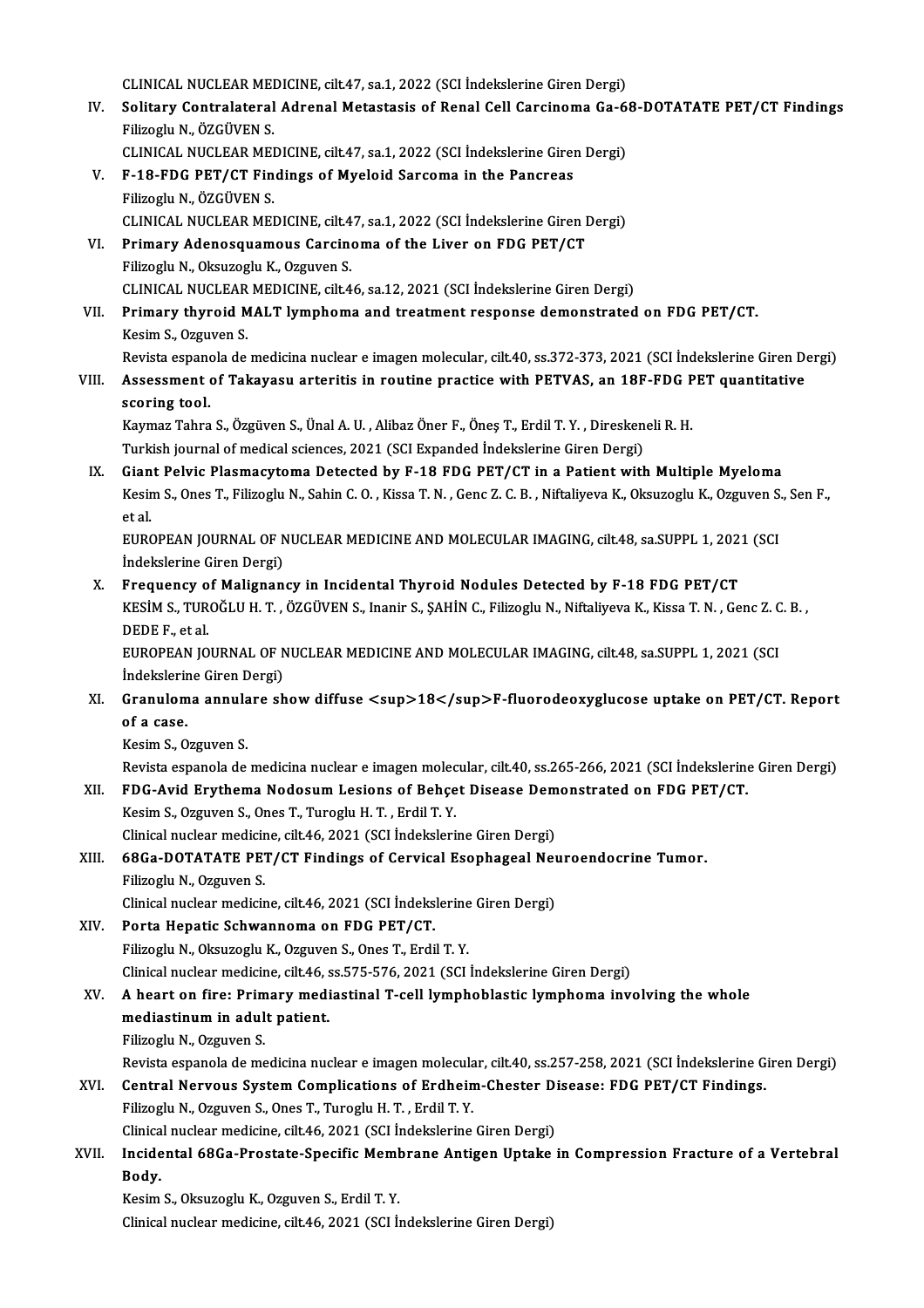| XVIII.        | Rechallenge with dabrafenib plus trametinib in anaplastic thyroid cancer: A case report and review<br>of literature   |
|---------------|-----------------------------------------------------------------------------------------------------------------------|
|               | Arıkan R., Telli T., Demircan N., Başoğlu T., Ercelep Ö., Atasoy B. M., Özgüven S., Dane F., Yumuk P.                 |
|               | CURRENT PROBLEMS IN CANCER, cilt.45, sa.2, 2021 (SCI Indekslerine Giren Dergi)                                        |
| XIX.          | Chronic thromboembolic pulmonary hypertension: evaluation of V/Q SPECT/CT and V/Q Quotient                            |
|               | SPECT findings with postoperative results of pulmonary endarterectomy.                                                |
|               | Ozguven S., Ones T., Bozkurtlar E., Yanartas M., Tas S., Inanir S., Turoglu H. T., Erdil T. Y., Yildizeli B.          |
|               | Nuclear medicine communications, cilt.42, sa.4, ss.369-377, 2021 (SCI Expanded Indekslerine Giren Dergi)              |
| XX.           | Does Prostate-Specific Membrane Antigen Avidity of Vertebral Hemangioma Change?                                       |
|               | Oksuzoglu K., Engur C. O., Ozguven S., Turoglu H. T., Erdil T. Y.                                                     |
|               | Clinical nuclear medicine, cilt.46, ss.229-230, 2021 (SCI İndekslerine Giren Dergi)                                   |
| XXI.          | Paraneoplastic cerebellar degeneration: Initial presentation of occult breast cancer.                                 |
|               | Filizoglu N., Ones T., Kesim S., Ozguven S., Erdil T. Y.                                                              |
|               | The breast journal, 2021 (SCI Indekslerine Giren Dergi)                                                               |
| XXII.         | FDG PET/CT Findings of Extrarenal Wilms Tumor Originating From the Spinal Cord                                        |
|               | Filizoglu N., Oksuzoglu K., Bozkurt S., Ozguven S., Erdil T.                                                          |
|               | CLINICAL NUCLEAR MEDICINE, cilt.46, sa.1, ss.86-87, 2021 (SCI İndekslerine Giren Dergi)                               |
| XXIII.        | Budd-Chiari syndrome secondary to tumor thrombus of hepatocellular carcinoma detected by 18F-                         |
|               | FDG PET/CT Síndrome de Budd-Chiari secundario a trombo tumoral de carcinoma hepatocelular                             |
|               | detectado por 18F-FDG PET/TC                                                                                          |
|               | KESIM S., ÖZGÜVEN S.                                                                                                  |
|               | Revista Espanola de Medicina Nuclear e Imagen Molecular, 2021 (SCI Expanded Indekslerine Giren Dergi)                 |
| XXIV.         | Skin Involvement in Multiple Myeloma Demonstrated on FDG PET/CT Afectación Cutánea en el                              |
|               | Mieloma Múltiple Demostrada con FDG PET/TC                                                                            |
|               | KESİM S., Oksuzoglu K., ÖZGÜVEN S., ÖNEŞ T., Cinel L., ERDİL T. Y.                                                    |
|               | Revista Espanola de Medicina Nuclear e Imagen Molecular, 2021 (SCI Expanded İndekslerine Giren Dergi)                 |
| XXV           | Predictive value of 18F-FDG PET/CT indices on extensive residual cancer burden in breast cancer                       |
|               | patients treated with neoadjuvant chemotherapy Valor predictivo de los índices 18F-FDG PET/TC                         |
|               | sobre la carga tumoral residual en pacientes con cáncer de mama extenso tratadas con                                  |
|               | quimioterapia neoadyuvante                                                                                            |
|               | Başoğlu T., ÖZGÜVEN S., ŞAHİN ÖZKAN H., Çınar M., Köstek O., Can Demircan N., ARIKAN R., AKIN TELLİ T., Ercelep       |
|               | Ö., KAYA H., et al.                                                                                                   |
|               | Revista Espanola de Medicina Nuclear e Imagen Molecular, 2021 (SCI Expanded Indekslerine Giren Dergi)                 |
| XXVI.         | Myeloid Sarcoma Involving the Testicular Vein.                                                                        |
|               | Filizoğlu N., Özgüven S.                                                                                              |
|               | Turkish journal of haematology: official journal of Turkish Society of Haematology, cilt.38, ss.224-225, 2021 (SCI    |
|               | İndekslerine Giren Dergi)                                                                                             |
| XXVII.        | Endotracheal metastasis of colon cancer on FDG PET/CT                                                                 |
|               | Filizoglu N., Oksuzoglu K., ÖZGÜVEN S., BOZKURTLAR E., ÖNEŞ T., ERDİL T.Y.                                            |
|               | JOURNAL OF MEDICAL IMAGING AND RADIATION ONCOLOGY, 2020 (SCI İndekslerine Giren Dergi)                                |
| <b>XXVIII</b> | Tc-99m-MDP Bone Scintigraphy in Gaucher Disease                                                                       |
|               | Kesim S., Turoğlu H. T., Tutar E., Özgüven S., Erdil T. Y.                                                            |
|               | CLINICAL NUCLEAR MEDICINE, cilt.45, sa.10, 2020 (SCI İndekslerine Giren Dergi)                                        |
| XXIX.         | Ga-68-Prostate-Specific Membrane Antigen PET-Positive Paget Bone Disease With Metastatic                              |
|               | Prostatic Carcinoma                                                                                                   |
|               | ENGÜR C. Ö., TUROĞLU H. T., ÖZGÜVEN S., TANIDIR Y., ERDİL T. Y.                                                       |
|               | CLINICAL NUCLEAR MEDICINE, cilt.45, sa.9, 2020 (SCI İndekslerine Giren Dergi)                                         |
| XXX.          | A rare case of gastric cancer with bilateral breast metastasis during pregnancy                                       |
|               | Başoğlu Tüylü T., Akın Telli T., Demircan N. C., Arikan R., Ercelep O., Özgüven S., Soysal S., Memişoğlu A., Dane F., |
|               | Yumuk P.F.                                                                                                            |
|               | JOURNAL OF ONCOLOGY PHARMACY PRACTICE, 2020 (SCI İndekslerine Giren Dergi)                                            |
|               |                                                                                                                       |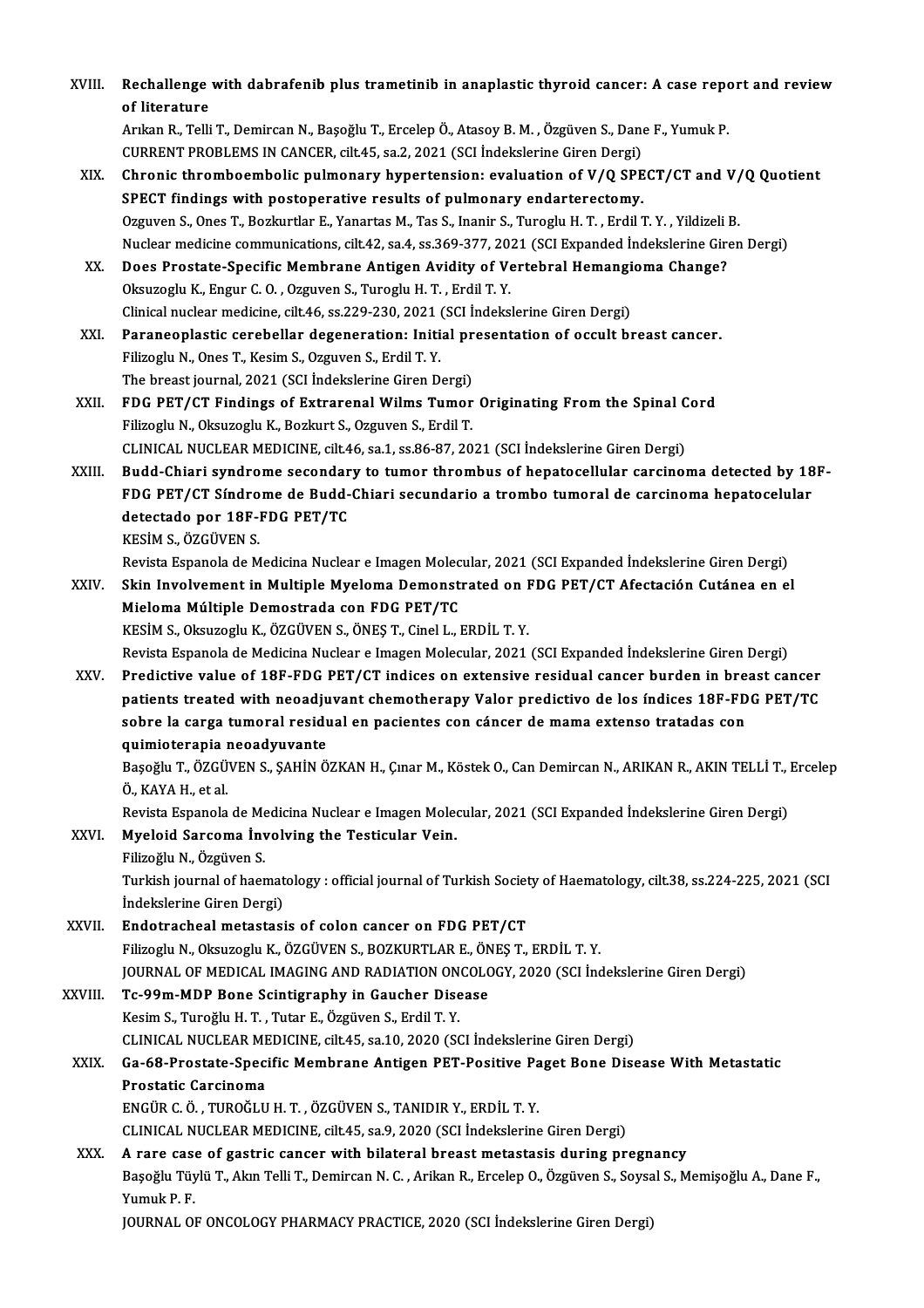| XXXI.        | Unexpected radiation pneumonitis after SIRT with significant decrease in DLCO with internal                          |
|--------------|----------------------------------------------------------------------------------------------------------------------|
|              | radiation exposure: a case report                                                                                    |
|              | KESİM S., ÖNEŞ T., Eryuksel E., BALTACIOĞLU F., TÜRELİ D., ÖZGÜVEN S., ERDİL T. Y.                                   |
|              | BMC MEDICAL IMAGING, cilt.20, sa.1, 2020 (SCI İndekslerine Giren Dergi)                                              |
| XXXII.       | An Uncommon Initial Presentation of T-Cell/Histiocyte-Rich B-Cell Lymphoma: Acute Renal Failure.                     |
|              | Filizoglu N., Ones T., Ozguven S., Turoglu H. T., Erdil T. Y.                                                        |
|              | Clinical nuclear medicine, cilt.45, 2020 (SCI Expanded İndekslerine Giren Dergi)                                     |
| XXXIII.      | Selective Internal Radiation Therapy for Liver Metastasis of Papillary Thyroid Carcinoma.                            |
|              | Kesim S., Ones T., Ozguven S., Dulundu E., Baltacioglu F.                                                            |
|              | Clinical nuclear medicine, cilt.45, ss.76-77, 2020 (SCI Indekslerine Giren Dergi)                                    |
| <b>XXXIV</b> | <sup>18</sup> F-FDG PET/CT findings of a rare case of diffuse hepatic epithelioid                                    |
|              | hemangioendothelioma with bone metastases at diagnosis.                                                              |
|              | Ozguven S., Kesim S., Oksuzoglu K., Dane F., Ones T., Erdil T.                                                       |
|              | Revista espanola de medicina nuclear e imagen molecular, 2019 (SCI İndekslerine Giren Dergi)                         |
| <b>XXXV</b>  | Involvement of Iliofemoral and Axillary Arteries in PET-CT May Be Associated with Atherosclerotic                    |
|              | Risk Factors in Takayasu's Arteritis                                                                                 |
|              | Kaymaz-Tahra S., ÖZGÜVEN S., Unal A. U., ALİBAZ ÖNER F., ÖNEŞ T., ERDİL T. Y., DİRESKENELİ R. H.                     |
|              | ARTHRITIS & RHEUMATOLOGY, cilt.71, 2019 (SCI Indekslerine Giren Dergi)                                               |
| XXXVI.       | Change in standardized uptake values in delayed F-18-FDG positron emission tomography images in                      |
|              | hepatocellular carcinoma                                                                                             |
|              | Oksuzoglu K., ÖNEŞ T., ÖZGÜVEN S., İNANIR S., TUROĞLU H. T. , BOZKURTLAR E., Celikel C. A. , ERDİL T. Y.             |
|              | MEDICINE, cilt.97, sa.42, 2018 (SCI Indekslerine Giren Dergi)                                                        |
| XXXVII.      | The role of active brown adipose tissue in human metabolism                                                          |
|              | Ozguven S., Ones T., Yilmaz Y., Turoglu H. T., Imeryuz N.                                                            |
|              | EUROPEAN JOURNAL OF NUCLEAR MEDICINE AND MOLECULAR IMAGING, cilt.43, sa.2, ss.355-361, 2016 (SCI                     |
|              | İndekslerine Giren Dergi)                                                                                            |
| XXXVIII.     | Clinical Impact of Preoperative Sentinel Lymph Node Imaging With SPECT/CT in the Management of                       |
|              | Interscapular Malignant Melanoma                                                                                     |
|              | Ozguven S., Gungor S., ARAS M., SAÇAK B., DEDE F.                                                                    |
|              | CLINICAL NUCLEAR MEDICINE, cilt.40, sa.9, ss.762-763, 2015 (SCI İndekslerine Giren Dergi)                            |
| <b>XXXIX</b> | Scrotal Peritoneal Mesothelioma on PET/CT                                                                            |
|              | ÖZGÜVEN S., Aras M., DEDE F., ÖNEŞ T., TUROĞLU H. T.                                                                 |
|              | CLINICAL NUCLEAR MEDICINE, cilt.39, sa.12, ss.1045-1046, 2014 (SCI İndekslerine Giren Dergi)                         |
| XL.          | Invasive urothelial carcinoma detected in bladder diverticulum with FDG PET/CT: A rare case with                     |
|              | negative cystoscopy                                                                                                  |
|              | ÖZGÜVEN S., Maleki R., ÖNEŞ T., İNANIR S., ERDİL T. Y., TUROĞLU H. T.                                                |
|              | REVISTA ESPANOLA DE MEDICINA NUCLEAR E IMAGEN MOLECULAR, cilt.33, sa.6, ss.399-400, 2014 (SCI                        |
|              | İndekslerine Giren Dergi)                                                                                            |
| XLI.         | Marked uptake of fluorodeoxyglucose in a vocal cord after medialization: Acute and subacute                          |
|              | positron emission tomography/computed tomography findings.                                                           |
|              | Ozguven S., Dede F., Erdil T., Turoglu H.                                                                            |
|              | Indian journal of nuclear medicine : IJNM : the official journal of the Society of Nuclear Medicine, India, cilt.29, |
|              | ss 289-90, 2014 (SCI Expanded İndekslerine Giren Dergi)                                                              |
| XLII.        | Association between the presence of brown adipose tissue and non-alcoholic fatty liver disease in                    |
|              | adult humans.                                                                                                        |
|              | Yilmaz Y., Ones T., Purnak T., Ozguven S., Kurt R., Atug O., Turoglu H. T., Imeryuz N.                               |
|              | Alimentary pharmacology & therapeutics, cilt.34, sa.3, ss.318-23, 2011 (SCI Expanded Indekslerine Giren Dergi)       |
| XLIII.       | Trends in body mass index, blood pressure and parental smoking habits in middle socio-economic                       |
|              | level Turkish adolescents.                                                                                           |
|              | Agirbasli M., Tanrikulu B., Arikan S., Izci E., Ozguven S., Besimoglu B., Ciliv G., Maradit-Kremers H.               |
|              | Journal of human hypertension, cilt.22, sa.1, ss.12-7, 2008 (SCI Expanded Indekslerine Giren Dergi)                  |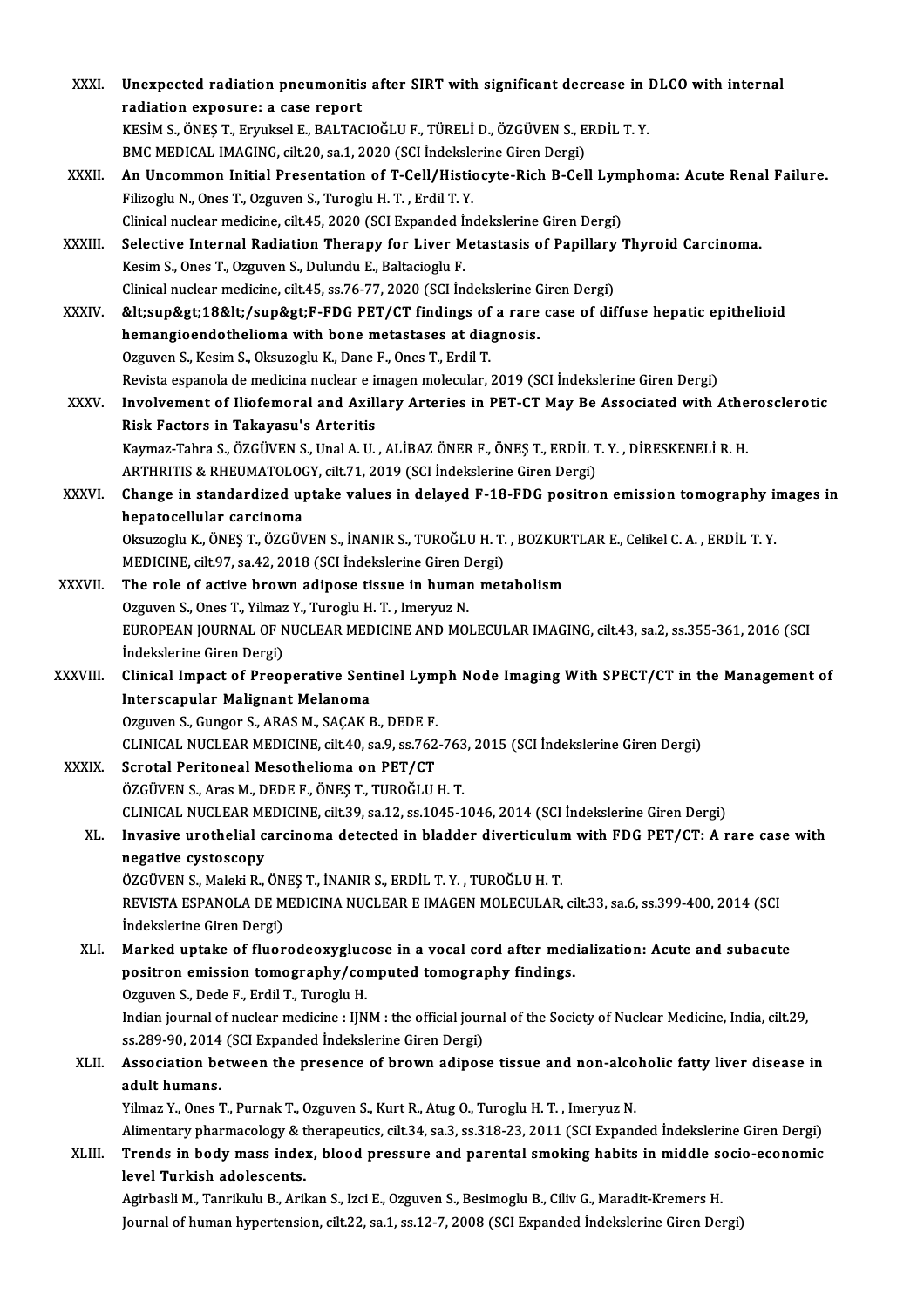#### Diğer Dergilerde Yayınlanan Makaleler

- Iger Dergilerde Yayınlanan Makaleler<br>I. Incidental Ga-68 DOTATATE uptake in an aggressive vertebral hemangioma.<br>Kesim S. Okayreshy K. Ozayyen S. meridental Ga-68 DOTATATE units<br>Kesim S., Oksuzoglu K., Ozguven S.<br>Bovista sepanala da medicina puel Incidental Ga-68 DOTATATE uptake in an aggressive vertebral hemangioma.<br>Kesim S., Oksuzoglu K., Ozguven S.<br>Revista espanola de medicina nuclear e imagen molecular, 2022 (Diğer Kurumların Hakemli Dergileri)<br>Huhnid Benel Cer Kesim S., Oksuzoglu K., Ozguven S.<br>Revista espanola de medicina nuclear e imagen molecular, 2022 (Diğer Kurumların Hakemli Dergileri)<br>II. Hybrid Renal Cortical Imaging with Single Photon Emission Computerized Tomography/Co Revista espanola de medicina nuclear e imagen molecular, 2022 (Diğer Kurumların Hakemli Dergileri)<br>Hybrid Renal Cortical Imaging with Single Photon Emission Computerized Tomography/Com<br>Tomography in a Pediatric Patient wit Tomography in a Pediatric Patient with Severe Caudal Regression Syndrome Şiddetli Kaudal<br>Regresyon Sendromu Olan Pediatrik Bir Hastada Tek Foton Emisyonlu Bilgisayarlı Tomography in a Pediatric Patient with Severe Caudal Regression Syndro<br>Regresyon Sendromu Olan Pediatrik Bir Hastada Tek Foton Emisyonlu Bi<br>Tomografi/Bilgisayarlı Tomografi ile Hibrid Renal Kortikal Görüntüleme<br>KESİM S-TUR Regresyon Sendromu Olan Pediatrik Bir Hastada Tek<br>Tomografi/Bilgisayarlı Tomografi ile Hibrid Renal K<br>KESİM S., TUROĞLU H. T. , ÖZGÜVEN S., ÖNEŞ T., ERDİL T. Y.<br>Malagular İmagina and Badianuslida Therany, silt 21, 22, 1, 2 Tomografi/Bilgisayarlı Tomografi ile Hibrid Renal Kortikal Görüntüleme<br>KESİM S., TUROĞLU H. T. , ÖZGÜVEN S., ÖNEŞ T., ERDİL T. Y.<br>Molecular Imaging and Radionuclide Therapy, cilt.31, sa.1, ss.69-71, 2022 (ESCI İndekslerine KESIM S., TUROĞLU H. T. , ÖZGÜVEN S., ÖNEŞ T., ERDİL T. Y.<br>Molecular Imaging and Radionuclide Therapy, cilt.31, sa.1, ss.69-71, 2022 (ESCI İndekslerine Giren Dergi)<br>III. Metastatic brachial plexopathy with spinal involveme Molecular Imaging and Radionuclide Thera<br>Metastatic brachial plexopathy with sp<br>cancer demonstrated on FDG PET/CT.<br>Okayzagly K. Kosim S. Ozgyvon S. Inanis S. Metastatic brachial plexopathy with spinal invo<br>cancer demonstrated on FDG PET/CT.<br>Oksuzoglu K., Kesim S., Ozguven S., Inanir S., Erdil T. Y.<br>Povista espanela de medisina nuclear e imagen melog Revista espanola de medicina nuclear e imagen molecular, cilt.40, sa.6, ss.376-377, 2021 (Diğer Kurumların Hakemli Dergileri) Oksuzoglu K., Kesin<br>Revista espanola de<br>Hakemli Dergileri)<br>Distinguishing M Revista espanola de medicina nuclear e imagen molecular, cilt.40, sa.6, ss.376-377, 2021 (Diğer Kur Hakemli Dergileri)<br>IV. Distinguishing Meningioma From Metastasis of Prostate Cancer on 68Ga-PSMA PET/CT<br>Filiperiu N. Olevr Hakemli Dergileri)<br>Distinguishing Meningioma From<br>Filizoglu N., Oksuzoglu K., Ozguven S.<br>Clinical nuclear madicine, silt 46, sa 1 Distinguishing Meningioma From Metastasis of Prostate Cancer on 68Ga-<br>Filizoglu N., Oksuzoglu K., Ozguven S.<br>Clinical nuclear medicine, cilt.46, sa.11, 2021 (Diğer Kurumların Hakemli Dergileri)<br>Petreus Anex Chelesterel Gra Filizoglu N., Oksuzoglu K., Ozguven S.<br>Clinical nuclear medicine, cilt.46, sa.11, 2021 (Diğer Kurumların Hakemli Dergiler<br>V. Petrous Apex Cholesterol Granuloma Showing 68Ga-DOTATATE Uptake<br>Filizoglu N. Sovdomir E. Orac T. Clinical nuclear medicine, cilt.46, sa.11, 2021 (Diğer<br>Petrous Apex Cholesterol Granuloma Showin<br>Filizoglu N., Soydemir E., Ones T., Ozguven S., Sen F.<br>Clinical nuclear medicine, cilt.46, sa.11, 2021 (Dižer Petrous Apex Cholesterol Granuloma Showing 68Ga-DOTATATE Uptake<br>Filizoglu N., Soydemir E., Ones T., Ozguven S., Sen F.<br>Clinical nuclear medicine, cilt.46, sa.11, 2021 (Diğer Kurumların Hakemli Dergileri)<br>Langarhane Hueroli Filizoglu N., Soydemir E., Ones T., Ozguven S., Sen F.<br>Clinical nuclear medicine, cilt.46, sa.11, 2021 (Diğer Kurumların Hakemli Dergileri)<br>VI. Langerhans Hucreli Histiyositoz Tanili Hastada Soliter Kemik Lezyonunun Ta Clinical nuclear medicine,<br>Langerhans Hucreli Hi<br>ve SPECT/BT'nin Rolu<br>vesims TUROČULU T Langerhans Hucreli Histiyositoz Tanili Hastada Soliter<br>ve SPECT/BT'nin Rolu<br>KESİM S., TUROĞLU H. T. , İNANIR S., ÖZGÜVEN S., ERDİL T. Y.<br>MOLECULAR IMAÇINC AND RADIONUCLIDE THERADY. 611: 20 ve SPECT/BT'nin Rolu<br>KESİM S., TUROĞLU H. T. , İNANIR S., ÖZGÜVEN S., ERDİL T. Y.<br>MOLECULAR IMAGING AND RADIONUCLIDE THERAPY, cilt.30, sa.3, ss.187-189, 2021 (ESCI İndekslerine Giren KESIM<br>MOLEC<br>Dergi)<br>Uniau MOLECULAR IMAGING AND RADIONUCLIDE THERAPY, cilt.30, sa.3, ss.187-189, 2021 (ESCI İndekslerine Giren<br>Dergi)<br>VII. Unique case of adult onset posterior mediastinal ganglioneuroblastoma on 68Ga DOTATATE PET/CT.<br>Filipedu N. Oz Dergi)<br>Unique case of adult onset posterior mediastinal ganglioneuroblastoma on 68Ga DOTATAT<br>Filizoglu N., Ozguven S.<br>Revista espanola de medicina nuclear e imagen molecular, 2021 (Diğer Kurumların Hakemli Dergileri) Unique case of adult onset posterior mediastinal ganglioneuroblastoma on 68Ga DOTATAT<br>Filizoglu N., Ozguven S.<br>Revista espanola de medicina nuclear e imagen molecular, 2021 (Diğer Kurumların Hakemli Dergileri)<br>Chametharany VIII. Chemotherapy-induced pericarditis in anaplastic large cell lymphoma patient. FilizogluN.,OzguvenS.,OnesT.,TurogluH.T. ,ErdilT.Y. Revista espanola de medicina nuclear e imagen molecular, 2021 (Diğer Kurumların Hakemli Dergileri) Filizoglu N., Ozguven S., Ones T., Turoglu H. T. , Erdil T. Y.<br>Revista espanola de medicina nuclear e imagen molecular, 2021 (Diğer Kurumların Hakemli Der<br>IX. Physiological Biodistribution of  $\langle \sup>68\langle \sup>69\rangle Ga-D$ OTA-TATE Revista espanola de medicina nuclear e imagen molecular, 2021 (Diğer Kurumların Hakemli Dei<br>Physiological Biodistribution of <sup>68</sup>Ga-DOTA-TATE in Normal Subjects<br>Özgüven S., Filizoğlu N., Kesim S., Öksüzoğlu K., Şe Özgüven S., Filizoğlu N., Kesim S., Öksüzoğlu K., Şen F., Öneş T., İnanır S., Turoğlu H. T. , Erdil T. Y.<br>Molecular imaging and radionuclide therapy, cilt.30, ss.39-46, 2021 (ESCI İndekslerine Giren Dergi) X. Correlation Between Perfusion Abnormalities Extent in Ventilation/Perfusion SPECT/CTwith Hemodynamic Parameters in Patients with Chronic Thromboembolic Pulmonary Hypertension Özgüven S., Kesim S., Öksüzoğlu K., Yanartaş M., Taş S., Şen F., Öneş T., İnanır S., Turoğlu H. T. , Mutlu B., et al. Molecular imaging and radionuclide therapy, cilt.30, sa.1, ss.28-33, 2021 (Diğer Kurumların Hakemli Dergileri) Özgüven S., Kesim S., Öksüzoğlu K., Yanartaş M., Taş S., Şen F., Öneş<br>Molecular imaging and radionuclide therapy, cilt.30, sa.1, ss.28-33,<br>XI. Sacral Insufficiency Fracture on 68Ga-DOTATATE PET/CT. Molecular imaging and radionuclide<br>Sacral Insufficiency Fracture or<br>Filizoglu N., Bugdayci O., Ozguven S.<br>Clinical nuclear medicine, cilt 12, 20. Sacral Insufficiency Fracture on 68Ga-DOTATATE PET/CT.<br>Filizoglu N., Bugdayci O., Ozguven S.<br>Clinical nuclear medicine, cilt.13, 2021 (ESCI İndekslerine Giren Dergi)<br>Miskey Mause Sign an Bane Ssan in the Manastatis Form of Filizoglu N., Bugdayci O., Ozguven S.<br>Clinical nuclear medicine, cilt.13, 2021 (ESCI İndekslerine Giren Dergi)<br>XII. Mickey Mouse Sign on Bone Scan in the Monostotic Form of Paget's Disease Mimicking Osseous<br>Metestesis Clinical nuclear medicine, cilt.13, 2021 (ESCI İndekslerine Giren Dergi)<br>Mickey Mouse Sign on Bone Scan in the Monostotic Form of Pa<br>Metastasis<br>KESİM S., TUROĞLU H. T., ÖZGÜVEN S., ÖNES T., ERDİL T. Y. Mickey Mouse Sign on Bone Scan in the Monostotic I<br>Metastasis<br>KESİM S., TUROĞLU H. T. , ÖZGÜVEN S., ÖNEŞ T., ERDİL T. Y.<br>MOLECULAR IMAÇINC AND RADIONUCLIDE TUERARY silt : Metastasis<br>KESİM S., TUROĞLU H. T. , ÖZGÜVEN S., ÖNEŞ T., ERDİL T. Y.<br>MOLECULAR IMAGING AND RADIONUCLIDE THERAPY, cilt.29, sa.3, ss.132-134, 2020 (ESCI İndekslerine Giren KESİM<br>MOLEC<br>Dergi)<br>Besuru MOLECULAR IMAGING AND RADIONUCLIDE THERAPY, cilt.29, sa.3, ss.132-134, 2020 (ESCI Indekslerine Giren<br>Dergi)<br>XIII. Recurrent Tc-99m Sestamibi Emboli in the Lungs Revealed on Consecutive Rest and Stress Single-<br>Rhotan Emissi Dergi)<br>Recurrent Tc-99m Sestamibi Emboli in the Lungs Revealed on Consecutive Rest and Stress Sing<br>Photon Emission Computed Tomography/Computed Tomography Myocardial Perfusion Images<br>ÖZCÜVEN S. ENCÜP G.Ö. Okayreshy K. ÖNES
	- Recurrent Tc-99m Sestamibi Emboli in the Lungs Rev<br>Photon Emission Computed Tomography/Computed 1<br>ÖZGÜVEN S., ENGÜR C. Ö. , Oksuzoglu K., ÖNEŞ T., ERDİL T. Y.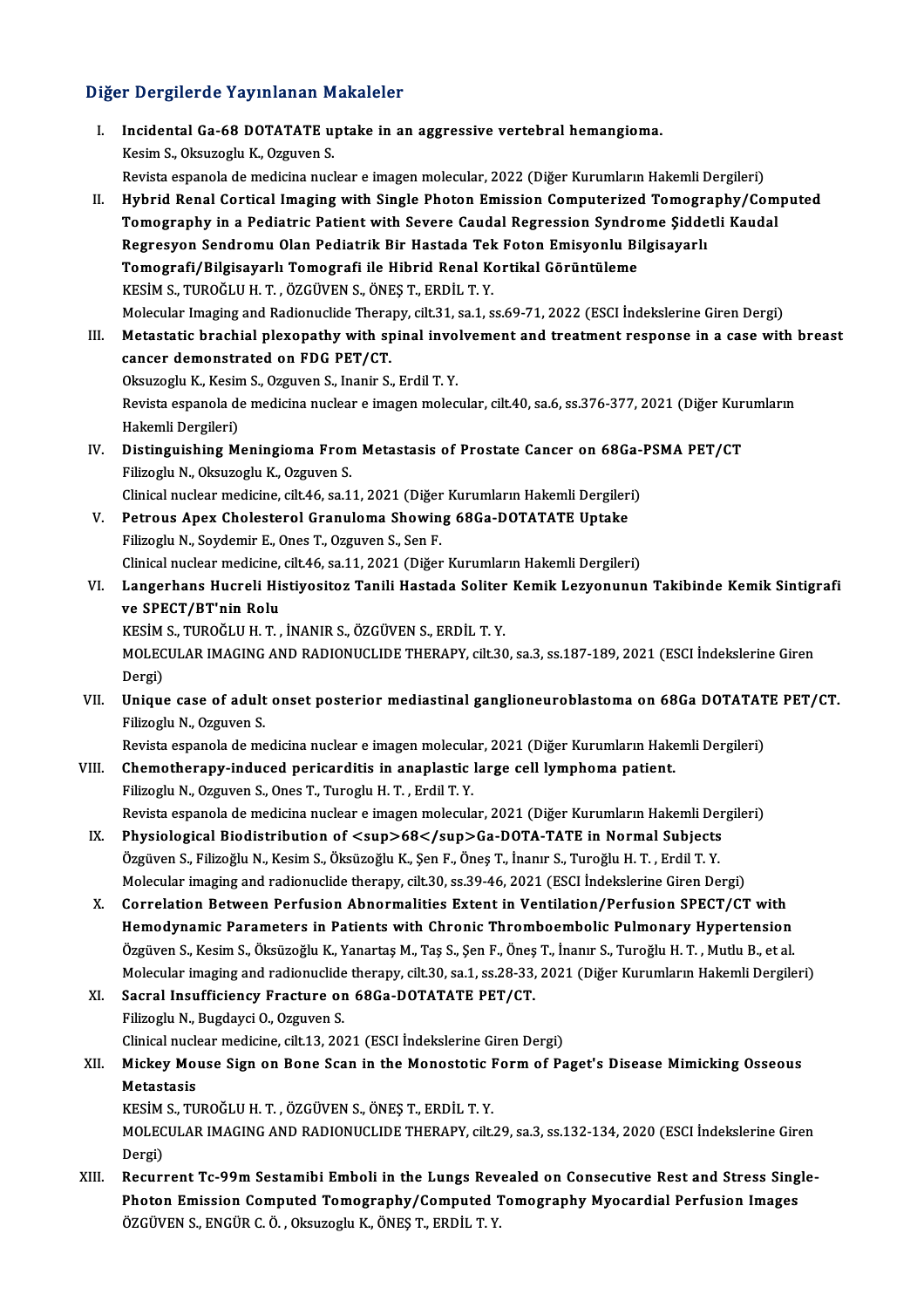INDIANJOURNALOFNUCLEARMEDICINE, cilt.34, sa.1, ss.69-70,2019 (ESCI İndekslerineGirenDergi)

- INDIAN JOURNAL OF NUCLEAR MEDICINE, cilt.34, sa.1, ss.69-70, 2019 (ESCI İndekslerine Giren Dergi)<br>XIV. Sintigrafi SPECT SPECT BT ile Tedaviye Yanıtın Değerlendirilmesi Metabolik Kemik Hastalıkları ve<br>Qakalaji Dısı Hast INDIAN JOURNAL OF NUCLEAR MEDICINE, cilt.34, sa.1,<br>Sintigrafi SPECT SPECT BT ile Tedaviye Yanıtın D<br>Onkoloji Dışı Hastalıklarda Kemik Sintigrafisi ile<br>ÖZGÜYOR S. EPDİL T.Y Sintigrafi SPECT SPE<br>Onkoloji Dışı Hastalı<br>özgüven S., ERDİL T. Y.<br>Turkiye Klinikleri İonuz Onkoloji Dışı Hastalıklarda Kemik Sintigrafisi ile<br>özgüven S., ERDİL T. Y.<br>Turkiye Klinikleri Journal of Nuclear Medicine-Special Topics, cilt.2, sa.1, ss.150-154, 2016 (Diğer Kurumların Hakemli Dergileri)
- Turkiye Klinikleri Journal of Nuclear Medicine-Special Topics, cilt.2, sa.1, ss.150-154, 2016 (Diğer Kurumların<br>Hakemli Dergileri)<br>XV. 2-(fluorine-18)-fluoro-2-deoxy-D-glucose positron emission tomography/computed tomograp Hakemli Dergileri)<br>2-(fluorine-18)-fluoro-2-deoxy-D-glucose positron emission tomography/computed to<br>after breast conserving surgery: Correlation with molecular markers of breast cancer.<br>ÖZCÜVEN S. İNANIP S. TUPOČLU H. T. 2-(fluorine-18)-fluoro-2-deoxy-D-glucose positron emission tomograpl<br>after breast conserving surgery: Correlation with molecular markers o<br>ÖZGÜVEN S., İNANIR S., TUROĞLU H. T. , ERDİL T. Y. , UĞURLU M. Ü. , Gulluoglu B.<br>In after breast conserving surgery: Correlation with molecular markers of breast cancer.<br>ÖZGÜVEN S., İNANIR S., TUROĞLU H. T. , ERDİL T. Y. , UĞURLU M. Ü. , Gulluoglu B.<br>Indian journal of nuclear medicine : IJNM : the officia ÖZGÜVEN S., İNANIR S., TUROĞLU H. T. , ERDİL T. Y. , UÖ<br>Indian journal of nuclear medicine : IJNM : the official jo<br>ss.166-71, 2016 (Diğer Kurumların Hakemli Dergileri)<br>Tek Eeten Emisyon Temesrefisi Bilsiseyerlı Tem Indian journal of nuclear medicine : IJNM : the official journal of the Society of Nuclea<br>ss.166-71, 2016 (Diğer Kurumların Hakemli Dergileri)<br>XVI. Tek Foton Emisyon Tomografisi Bilgisayarlı Tomografi ile Tedavi Planlama<br>Ö
- ss.166-71, 2016 (Diğer Kurumların Hakemli Dergileri)<br>Tek Foton Emisyon Tomografisi Bilgisayarlı Tomografi ile Tedavi Planlama<br>ÖZGÜVEN S., ÖNEŞ T. Tek Foton Emisyon Tomografisi Bilgisayarlı Tomografi ile Tedavi Planlama<br>ÖZGÜVEN S., ÖNEŞ T.<br>Nükleer Tıp Seminerleri, cilt.2, ss.31-36, 2016 (Diğer Kurumların Hakemli Dergileri)<br>PET ile Onkolajide Tedaviye Yanıtın Değarlan
- XVII. PET ile Onkolojide Tedaviye Yanıtın Değerlendirilmesi: Nöroendokrin Tümörler<br>TUROĞLU H. T., ÖZGÜVEN S. Nükleer Tıp Seminerleri, cilt.<br>PET ile Onkolojide Tedavi<br>TUROĞLU H. T. , ÖZGÜVEN S.<br>Türkiye Klinikleri Nükleer Tu PET ile Onkolojide Tedaviye Yanıtın Değerlendirilmesi: Nöroendokrin Tümörler<br>TUROĞLU H. T. , ÖZGÜVEN S.<br>Türkiye Klinikleri Nükleer Tıp - Özel Konular - Tedaviye Yanıtın Değerlendirmesinde Nükleer Tıp Özel Sayısı, cilt.2, TUROĞLU H. T. , ÖZGÜVEN S.<br>Türkiye Klinikleri Nükleer Tıp - Özel Ko<br>sa.1, ss.90-95, 2016 (Hakemsiz Dergi)<br>Pedveektif Tedevi Sennesı Tedevij
- Türkiye Klinikleri Nükleer Tıp Özel Konular Tedaviye Yanıtın Değerlendirmesinde Nükleer Tıp Özel Sayı<br>sa.1, ss.90-95, 2016 (Hakemsiz Dergi)<br>XVIII. Radyoaktif Tedavi Sonrası Tedaviye Yanıtın Değerlendirilmesi: I-131 sa.1, ss.90-95<br><mark>Radyoaktif '</mark><br>Hastalıkları<br>Özcüyen s Radyoaktif Tedavi Sonrası Tedaviy<br>Hastalıkları<br>ÖZGÜVEN S., USLU BEŞLİ R. L. , USLU İ.<br>Türkiye Klinikleri Nükleer Tın., Özel Ke
	-

Hastalıkları<br>ÖZGÜVEN S., USLU BEŞLİ R. L. , USLU İ.<br>Türkiye Klinikleri Nükleer Tıp - Özel Konular - Tedaviye Yanıtın Değerlendirmesinde Nükleer Tıp Özel Sayısı, cilt.2,<br>sa.1, ss.203-207, 2016 (Hakemsiz Dergi) ÖZGÜVEN S., USLU BEŞLİ R. L. , USLU İ.<br>Türkiye Klinikleri Nükleer Tıp - Özel Konu<br>sa.1, ss.203-207, 2016 (Hakemsiz Dergi)<br>Mesenteris metestases of nurely my Türkiye Klinikleri Nükleer Tıp - Özel Konular - Tedaviye Yanıtın Değerlendirmesinde Nükleer Tıp Özel Sayıs<br>sa.1, ss.203-207, 2016 (Hakemsiz Dergi)<br>XIX. Mesenteric metastases of purely myxoid liposarcoma: An unusual behavio

sa.1, ss.203-207, 2016 (Hakemsiz Dergi)<br>Mesenteric metastases of purely myxoid liposarcoma: An unusual behavior of primary t<br>depicted on fludeoxyglucose positron emission tomography/computerized tomography<br>ÖZCÜVEN S. Ares Mesenteric metastases of pu<br>depicted on fludeoxyglucose<br>ÖZGÜVEN S., Aras M., İNANIR S.<br>INDIAN IQUPNAL OE NUCLEAR depicted on fludeoxyglucose positron emission tomography/computerized tomography<br>ÖZGÜVEN S., Aras M., İNANIR S.<br>INDIAN JOURNAL OF NUCLEAR MEDICINE, cilt.30, sa.1, ss.82-83, 2015 (ESCI İndekslerine Giren Dergi)

ÖZGÜVEN S., Aras M., İNANIR S.<br>INDIAN JOURNAL OF NUCLEAR MEDICINE, cilt.30, sa.1, ss.82-83, 2015 (ESCI İndekslerine Giren Dergi)<br>XX. Incidentally Detected Non functioning Pituitary Adenoma on FDG PET CT An Unexpected F INDIAN JOURNAL OF NUCLEAR ME<br>Incidentally Detected Non func<br>Patient with Multiple Myeloma<br>OZCUVEN S. ÖNES T. DEDE E. İNA Incidentally Detected Non functioning Pituitary Adenoma<br>Patient with Multiple Myeloma<br>OZGUVEN S., ÖNEŞ T., DEDE F., İNANIR S., ERDİL T.Y. , Turoglu T.<br>The Internet Journal of Nuclear Medicine, cilt 7, 88 1, 4, 2014 (Diž. Patient with Multiple Myeloma<br>OZGUVEN S., ÖNEŞ T., DEDE F., İNANIR S., ERDİL T. Y. , Turoglu T.<br>The Internet Journal of Nuclear Medicine, cilt.7, ss.1-4, 2014 (Diğer Kurumların Hakemli Dergileri)

OZGUVEN S., ÖNEŞ T., DEDE F., İNANIR S., ERDİL T. Y. , Turoglu T.<br>The Internet Journal of Nuclear Medicine, cilt.7, ss.1-4, 2014 (Diğer Kurumların Hakemli Dergileri)<br>XXI. Is the presence of diffuse gastric hypermetabolism The Internet Journal of Nuclear Medicine, cilt.7, ss.1-4, 2014 (Diğer Kunstline School)<br>Is the presence of diffuse gastric hypermetabolism enough to<br>ÖZGÜVEN S., DEDE F., ÖNEŞ T., İNANIR S., ERDİL T.Y., TUROĞLUH. T.<br>Maymaya Is the presence of diffuse gastric hypermetabolism enough to exclude a g<br>ÖZGÜVEN S., DEDE F., ÖNEŞ T., İNANIR S., ERDİL T. Y. , TUROĞLU H. T.<br>Marmara Medical Journal, cilt.26, ss.176-177, 2013 (ESCI İndekslerine Giren Derg

ÖZGÜVEN S., DEDE F., ÖNEŞ T., İNANIR S., ERDİL T. Y. , TUROĞLU H. T.<br>Marmara Medical Journal, cilt.26, ss.176-177, 2013 (ESCI İndekslerine Giren Dergi)<br>XXII. Graves Hastaligi Tedavisinde Sabit 10 Mci Ve 15 Mci Iyot-131 Marmara<br>Graves H<br>Tecrube<br>DEDE E é

Graves Hastaligi Tedavisinde Sabit 10 Mci Ve 15 Mci Iyot-131 Dozlarinin Karsilastirilmasi: 11<br>Tecrube<br>DEDE F., ÖNEŞ T., CANDEMİR S., NOVRUZOV F., GÜNGÖR S., ARAS M., ÖZGÜVEN S., İNANIR S., ERDİL T.Y. ,<br>TUROČLU H. T Tecrube<br>DEDE F., ÖNEŞ<br>TUROĞLU H. T.<br>MARMARA ME' DEDE F., ÖNEŞ T., CANDEMİR S., NOVRUZOV F., GÜNGÖR S., ARAS M., ÖZGÜVEN S., İNANIR S.<br>TUROĞLU H. T.<br>MARMARA MEDICAL JOURNAL, cilt.24, sa.1, ss.26-30, 2011 (ESCI İndekslerine Giren Dergi)

MARMARA MEDICAL JOURNAL, cilt.24, sa.1, ss.26-30, 2011 (ESCI İndekslerine Giren Dergi)<br>Kitap & Kitap Bölümleri

- Itap & Kitap Bölümleri<br>I. Pankreas ve Biliyer Kanserlerde Nükleer Tıp Görüntülemeleri<br> Tureğlu H. T. Öggüyen S p & KRup Bordmore<br>Pankreas ve Biliyer Ka<br>Turoğlu H.T., Özgüven S. Pankreas ve Biliyer Kanserlerde Nükleer Tıp Görüntülemeleri<br>Turoğlu H. T. , Özgüven S.<br>Gastrointestinal Sistemde Nükleer Tıp Uygulamaları (Tanı ve Tedavi), Halil Turgut Turoğlu, Editör, Türkiye<br>Klipikleri Younevi, Ankara s Turoğlu H. T. , Özgüven S.<br>Gastrointestinal Sistemde Nükleer Tıp Uygı<br>Klinikleri Yayınevi, Ankara, ss.15-25, 2020<br>Özefegue ve Mide Kanserlerinde Nükl Gastrointestinal Sistemde Nükleer Tıp Uygulamaları (Tanı ve Tedavi), H<br>Klinikleri Yayınevi, Ankara, ss.15-25, 2020<br>II. Özofagus ve Mide Kanserlerinde Nükleer Tıp Görüntülemeleri<br>Özgüyen S. Tureğlu H.T.
- Klinikleri Yayınevi, Ankar<br>Özofagus ve Mide Kan<br>Özgüven S., Turoğlu H. T.<br>Cestreintestinel Sistemde Özofagus ve Mide Kanserlerinde Nükleer Tıp Görüntülemeleri<br>Özgüven S., Turoğlu H. T.<br>Gastrointestinal Sistemde Nükleer Tıp Uygulamaları (Tanı ve Tedavi), Halil Turgut Turoğlu, Editör, Türkiye<br>Klipilderi Yaynayıi, Ankara se Özgüven S., Turoğlu H. T.<br>Gastrointestinal Sistemde Nükleer Tıp l<br>Klinikleri Yayınevi, Ankara, ss.1-9, 2020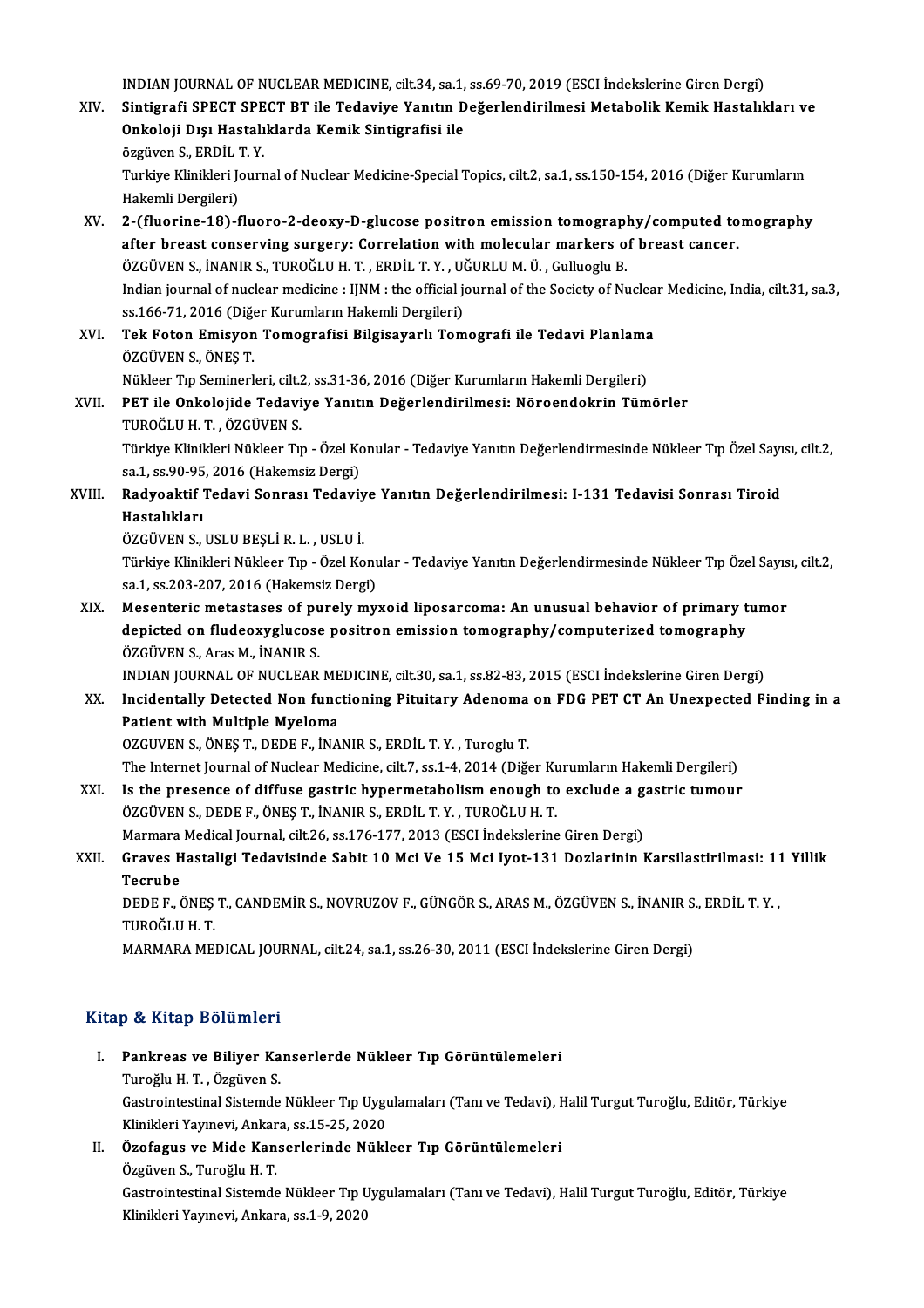- III. Nükleer Tıp Uygulamaları<br>ÖZCÜVEN S EPDIL T V
	- Nükleer Tıp Uygulama<br>ÖZGÜVEN S., ERDİL T. Y.<br>Cenel Cerrebi, AKCA Ter ÖZGÜVEN S., ERDİL T. Y.

Genel Cerrahi, AKÇA Tamer, KARADENİZ ÇAKMAK Güldeniz, EMRE Ali Uğur, Editör, Akademisyen Kitabevi, ss.345-<br>353. 2019

#### Hakemli Kongre / Sempozyum Bildiri Kitaplarında Yer Alan Yayınlar

akemli Kongre / Sempozyum Bildiri Kitaplarında Yer Alan Yayınlar<br>I. Pulmonary Embolism on Azygos Lobe Detected by Ventilation/Perfusion SPECT/CT<br>Kesim S. Filizech: N. Sabin G.O. Cene 7. G.B. Niftaliyeve K. Kissa T.N. Okayz Kesim S., Filizoglu N., Sahin C. O. , Genc Z. C. B. , Niftaliyeva K., Kissa T. N. , Oksuzoglu K., Ozguven S., Sen F., Ones T.,<br>et al. Pulm<br>Kesir<br>et al. Kesim S., Filizoglu N., Sahin C. O. , Genc Z. C. B. , Niftaliyeva K., Kissa T. N. , Oksuzoglu K., Ozguven S., Sen F., Ones T.,<br>et al.<br>Annual Congress of the European-Association-of-Nuclear-Medicine, ELECTR NETWORK, 20 - 23

et al.<br>Annual Congress of the European-Association-of-Nuclear-Medicine, ELECTR NETV<br>II. Ga-68 DOTATATE PET/BT'de Kemik Metastazını Taklit Eden Hemanjiom<br>Nigral İveya ve Filizoğlu Nevesim Sesalin Göl Balaban CENGZ Gekiss

- Annual Congress of the European-Association-of-Nuclear-Medicine, ELECTR NETWORK, 20 23 Ekim 202<br>Ga-68 DOTATATE PET/BT'de Kemik Metastazını Taklit Eden Hemanjiom<br>NİFTALİYEVA K., FİLİZOĞLU N., KESİM S., ŞAHİN C. Ö. , BALAB II. Ga-68 DOTATATE PET/BT'de Kemik Metastazını Taklit Eden Hemanjiom<br>NİFTALİYEVA K., FİLİZOĞLU N., KESİM S., ŞAHİN C. Ö. , BALABAN GENÇ Z. C. , KISS<br>ÖZGÜVEN S., ŞEN F., ÖNEŞ T., et al.<br>33. Ulusal Nükleer Tıp Kongresi, 28 M NİFTALİYEVA K., FİLİZOĞLU N., KESİM S., ŞAHİN C. Ö., BALABAN GENÇ Z. C., KISSA T. N., ÖKSÜZOĞLU K.,
- ÖZGÜVEN S., ŞEN F., ÖNEŞ T., et al.<br>33. Ulusal Nükleer Tıp Kongresi, 28 Mayıs 2021<br>III. Multipl Miyelom Tanılı Hastada F-18 FDG PET/BT'de Saptanan Dev Pelvik Plazmositom<br>ERSEM S. ÖNES T. ELLİZOĞLUN, SAHİN G. Ö., KISSA T.N. 33. Ulusal Nükleer Tıp Kongresi, 28 Mayıs 2021<br>Multipl Miyelom Tanılı Hastada F-18 FDG PET/BT'de Saptanan Dev Pelvik Plazmositom<br>KESİM S., ÖNEŞ T., FİLİZOĞLU N., ŞAHİN C. Ö. , KISSA T. N. , BALABAN GENÇ Z. C. , NİFTALİYEVA Multipl Miyelom Tanılı<br>KESİM S., ÖNEŞ T., FİLİZO<br>ÖZGÜVEN S., ŞEN F., et al.<br>22. Ulucal Nüldeer Tın Ko KESİM S., ÖNEŞ T., FİLİZOĞLU N., ŞAHİN C. Ö. , KI<br>ÖZGÜVEN S., ŞEN F., et al.<br>33. Ulusal Nükleer Tıp Kongresi, 28 Mayıs 2021<br>Diffüz Bu'yu'k B. Hücroli Lonfomanın Ekstra ÖZGÜVEN S., ŞEN F., et al.<br>33. Ulusal Nükleer Tıp Kongresi, 28 Mayıs 2021<br>IV. Diffüz Büyük B Hücreli Lenfomanın Ekstranodal Tutulumu: Bilateral Adrenal Gland ve Mide

- 33. Ulusal Nükleer Tıp Kongresi, 28 Mayıs 2021<br>Diffuz Buyuk B Hucreli Lenfomanın Ekstranodal Tutulumu: Bilateral Adrenal Gland ve Mide<br>ŞAHİN C. Ö. , ÖKSÜZOĞLU K., FİLİZOĞLU N., KESİM S., BALABAN GENÇ Z. C. , KISSA T. N. , Diffuz Buyuk B Hucreli Lenfon<br>ŞAHİN C. Ö. , ÖKSÜZOĞLU K., FİLİZ<br>ÖZGÜVEN S., ŞEN F., ÖNEŞ T., et al.<br>22. Ulucal Nükleer T.n Kengresi, 22 ŞAHİN C. Ö. , ÖKSÜZOĞLU K., FİLİZOĞLU N., KESİ<br>ÖZGÜVEN S., ŞEN F., ÖNEŞ T., et al.<br>33. Ulusal Nükleer Tıp Kongresi, 28 Mayıs 2021<br>E.18 EDC PET/PT Cönüntelemede Primer I ÖZGÜVEN S., ŞEN F., ÖNEŞ T., et al.<br>33. Ulusal Nükleer Tıp Kongresi, 28 Mayıs 2021<br>V. F-18 FDG PET/BT Görüntelemede Primer Kemik Lenfoma
- 33. Ulusal Nükleer Tıp Kongresi, 28 Mayıs 2021<br>F-18 FDG PET/BT Görüntelemede Primer Kemik Lenfoma<br>BALABAN GENÇ Z. C. , FİLİZOĞLU N., ŞAHİN C. Ö. , NİFTALİYEVA K., KISSA T. N. , KESİM S., ÖKSÜZOĞLU K.,<br>ÖZCÜVEN S. SEN E. ÖNE F-18 FDG PET/BT Görüntelem<br>BALABAN GENÇ Z. C. , FİLİZOĞLU<br>ÖZGÜVEN S., ŞEN F., ÖNEŞ T., et al.<br>22. Ulusal Nükleer Tr. Kengresi, 23 BALABAN GENÇ Z. C. , FİLİZOĞLU N., ŞAHİN C. Ö<br>ÖZGÜVEN S., ŞEN F., ÖNEŞ T., et al.<br>33. Ulusal Nükleer Tıp Kongresi, 28 Mayıs 2021<br>Primer Karasiğer Lenfemesi EDG PET (P.T.) ÖZGÜVEN S., ŞEN F., ÖNEŞ T., et al.<br>33. Ulusal Nükleer Tıp Kongresi, 28 Mayıs 2021<br>VI. Primer Karaciğer Lenfoması FDG PET/BT Bulguları
- 33. Ulusal Nükleer Tıp Kongresi, 28 Mayıs 2021<br>Primer Karaciğer Lenfoması FDG PET/BT Bulguları<br>KISSA T.N., KESİM S., FİLİZOĞLU N., ŞAHİN C. Ö. , BALABAN GENÇ Z. C. , NİFTALİYEVA K., ÖKSÜZOĞLU K.,<br>ÖZCÜVEN S. SEN E. ÖNES T. Primer Karaciğer Lenfoması F<br>KISSA T. N. , KESİM S., FİLİZOĞLU I<br>ÖZGÜVEN S., ŞEN F., ÖNEŞ T., et al.<br>22. Ulusal Nüldeer T.n Kongresi, 21 KISSA T. N. , KESİM S., FİLİZOĞLU N., ŞAHİN C. Ö. , BA<br>ÖZGÜVEN S., ŞEN F., ÖNEŞ T., et al.<br>33. Ulusal Nükleer Tıp Kongresi, 28 - 29 Mayıs 2021<br>Caluum 68 DOTATATE Tutulumu Cösteren Asr ÖZGÜVEN S., ŞEN F., ÖNEŞ T., et al.<br>33. Ulusal Nükleer Tıp Kongresi, 28 - 29 Mayıs 2021<br>VII. Galyum-68 DOTATATE Tutulumu Gösteren Agresif Vertebral Hemanjiom
- 33. Ulusal Nükleer Tıp Kongresi, 28 29 Mayıs 2021<br>Galyum-68 DOTATATE Tutulumu Gösteren Agresif Vertebral Hemanjiom<br>KESİM S., ÖKSÜZOĞLU K., ŞAHİN C. Ö. , FİLİZOĞLU N., NİFTALİYEVA K., BALABAN GENÇ Z. C. , KISSA T. N. ,<br>ÖZ Galyum-68 DOTATATE Tutulun<br>KESİM S., ÖKSÜZOĞLU K., ŞAHİN C.<br>ÖZGÜVEN S., ŞEN F., ÖNEŞ T., et al.<br><sup>22. Hural Nülden T.n Kongresi, 23.</sup> KESİM S., ÖKSÜZOĞLU K., ŞAHİN C. Ö. , FİLİZOĞL<br>ÖZGÜVEN S., ŞEN F., ÖNEŞ T., et al.<br>33. Ulusal Nükleer Tıp Kongresi, 28 Mayıs 2021<br>Ca. 68. DOTATATE PET/PT'de Matastarı Tal ÖZGÜVEN S., ŞEN F., ÖNEŞ T., et al.<br>33. Ulusal Nükleer Tıp Kongresi, 28 Mayıs 2021<br>VIII. Ga-68 DOTATATE PET/BT'de Metastazı Taklit Eden Poliostotik Fibroz Displazi
- NİFTALİYEVAK.,TUROĞLUH.T. ,KESİMS.,FİLİZOĞLUN.,ŞAHİNC.Ö. ,BALABANGENÇZ.C. ,KISSAT.N. , ÖKSÜZOĞLU K., ÖZGÜVEN S., ŞEN F., et al. 33. Ulusal Nükleer Tıp Kongresi, 28 Mayıs 2021 ÖKSÜZOĞLU K., ÖZGÜVEN S., ŞEN F., et al.<br>33. Ulusal Nükleer Tıp Kongresi, 28 Mayıs 2021<br>IX. Erdheim-Chester Hastalığının PET/BT Bulguları<br>SAHİN G.Ö. ÖKSÜZOĞLU K. KESİM S. FU İZOĞLU N. N
- 33. Ulusal Nükleer Tıp Kongresi, 28 Mayıs 2021<br><mark>Erdheim-Chester Hastalığının PET/BT Bulguları</mark><br>ŞAHİN C. Ö. , ÖKSÜZOĞLU K., KESİM S., FİLİZOĞLU N., NİFTALİYEVA K., BALABAN GENÇ Z. C. , KISSA T. N. ,<br>ÖZCÜVEN S. SEN E. ÖNES T Erdheim-Chester Hastalığının |<br>ŞAHİN C. Ö. , ÖKSÜZOĞLU K., KESİN<br>ÖZGÜVEN S., ŞEN F., ÖNEŞ T., et al.<br>22. Ulusal Nükleer T.n Kengresi, 22 ŞAHİN C. Ö. , ÖKSÜZOĞLU K., KESİM S., FİLİZOĞL<br>ÖZGÜVEN S., ŞEN F., ÖNEŞ T., et al.<br>33. Ulusal Nükleer Tıp Kongresi, 28 Mayıs 2021<br>Caluum 68 Prostat Spesifik Membran Antii ÖZGÜVEN S., ŞEN F., ÖNEŞ T., et al.<br>33. Ulusal Nükleer Tıp Kongresi, 28 Mayıs 2021<br>X. Galyum-68 Prostat Spesifik Membran Antijen Tutulumu Gösteren Sakral Yetmezlik Fraktürü<br>RALARAN CENC 7. G. KESİM S. ELIZOĞLU N. SAHİN G.
- 33. Ulusal Nükleer Tıp Kongresi, 28 Mayıs 2021<br>Galyum-68 Prostat Spesifik Membran Antijen Tutulumu Gösteren Sakral Yetmezlik Fraktürü<br>BALABAN GENÇ Z. C. , KESİM S., FİLİZOĞLU N., ŞAHİN C. Ö. , KISSA T. N. , NİFTALİYEVA K., Galyum-68 Prostat Spesifik Me<br>BALABAN GENÇ Z. C. , KESİM S., Fİ<br>ÖZGÜVEN S., ŞEN F., ÖNEŞ T., et al.<br>22. Ulusal Nükleer T.n Kengresi, 22 BALABAN GENÇ Z. C. , KESİM S., FİLİZOĞLU N., ŞAHİN C. Ö. , KISSA T. N. , NİFTALİYEVA K., ÖKSÜZOĞLU K.,<br>ÖZGÜVEN S., ŞEN F., ÖNEŞ T., et al.<br>33. Ulusal Nükleer Tıp Kongresi, 28 Mayıs 2021

XI. FDG PET/BT ile Saptanan İzole Skapular Lezyonlu Langerhans Hücreli Histiyositoz 33. Ulusal Nükleer Tıp Kongresi, 28 Mayıs 2021<br>FDG PET/BT ile Saptanan İzole Skapular Lezyonlu Langerhans Hücreli Histiyositoz<br>FİLİZOĞLU N., KESİM S., ŞAHİN C. Ö. , NİFTALİYEVA K., KISSA T. N. , BALABAN GENÇ Z. C. , ÖKSÜZO FDG PET/BT ile Saptanan İzol<br>FİLİZOĞLU N., KESİM S., ŞAHİN C.<br>ÖZGÜVEN S., ŞEN F., ÖNEŞ T., et al.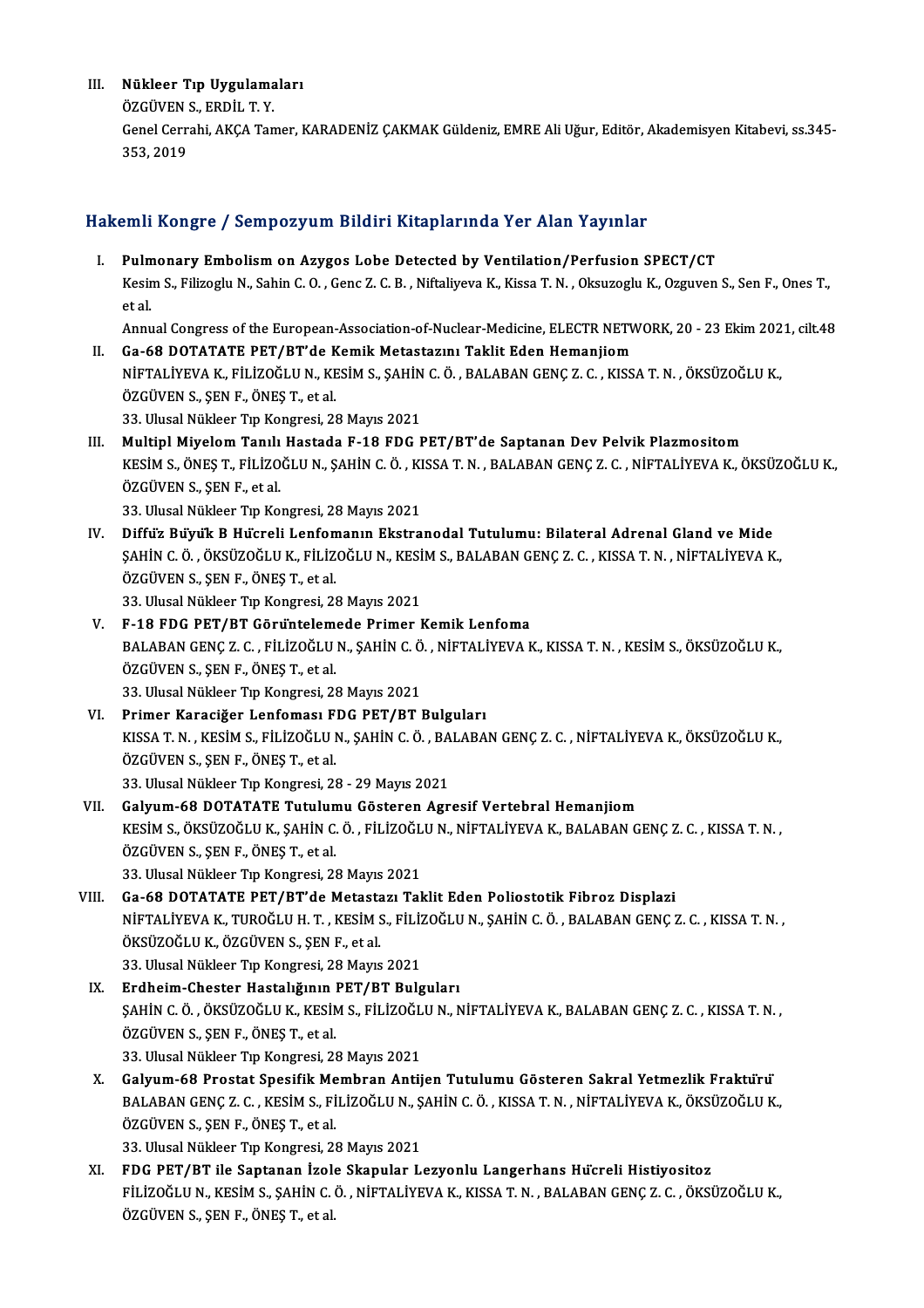33. Ulusal Nükleer Tıp Kongresi, 28 Mayıs 2021

- 33. Ulusal Nükleer Tıp Kongresi, 28 Mayıs 2021<br>XII. Malign Tümörü Taklit Eden Lomber Osteomyelit Olgusu<br>SAHİN G.Ö. ÖVSÜZOĞLU V, FÜ İZOĞLU N, VESİM S, VISSA T, N 33. Ulusal Nükleer Tıp Kongresi, 28 Mayıs 2021<br>Malign Tümörü Taklit Eden Lomber Osteomyelit Olgusu<br>ŞAHİN C. Ö. , ÖKSÜZOĞLU K., FİLİZOĞLU N., KESİM S., KISSA T. N. , BALABAN GENÇ Z. C. , NİFTALİYEVA K.,<br>ÖZCÜVEN S. ÖNES T. S Malign Tümörü Taklit Eden Lo:<br>ŞAHİN C. Ö. , ÖKSÜZOĞLU K., FİLİZ<br>ÖZGÜVEN S., ÖNEŞ T., ŞEN F., et al.<br>22. Ulusal Nükleen T.n Kongresi, 22 ŞAHİN C. Ö. , ÖKSÜZOĞLU K., FİLİZOĞLU N., KESİ<br>ÖZGÜVEN S., ÖNEŞ T., ŞEN F., et al.<br>33. Ulusal Nükleer Tıp Kongresi, 28 Mayıs 2021<br>Prostat Kansori Hastalarında PSA Soviyele ÖZGÜVEN S., ÖNEŞ T., ŞEN F., et al.<br>33. Ulusal Nükleer Tıp Kongresi, 28 Mayıs 2021<br>XIII. Prostat Kanseri Hastalarında PSA Seviyeleri ve Gleason Skorları ile Ga-68 PSMA PET/BT<br>Parametreleri Arasındaki İlişki 33. Ulusal Nükleer Tıp Kongresi, 28 Mayıs 2021 KESİMS.,ÖZGÜVENS. 33. Ulusal Nükleer Tıp Kongresi, Türkiye, 28 - 29 Mayıs 2021, ss.45-46 KESİM S., ÖZGÜVEN S.<br>33. Ulusal Nükleer Tıp Kongresi, Türkiye, 28 - 29 Mayıs 2021, ss.45-46<br>XIV. I-131 Tüm Vücut Tarama Sintigrafisinde Yanlış Pozitif Bulgu: Nazolakrimal Kanal Tıkanıklığı<br>ELLİZOĞLUN, SAHİN G.Ö., KESİM 33. Ulusal Nükleer Tıp Kongresi, Türkiye, 28 - 29 Mayıs 2021, ss.45-46<br>I-131 Tüm Vücut Tarama Sintigrafisinde Yanlış Pozitif Bulgu: Nazolakrimal Kanal Tıkanıklığı<br>FİLİZOĞLU N., ŞAHİN C. Ö. , KESİM S., KISSA T. N. , BALABAN I-131 Tüm Vucut Tarama Sintig<br>FİLİZOĞLU N., ŞAHİN C. Ö. , KESİM<br>ÖZGÜVEN S., ŞEN F., ÖNEŞ T., et al.<br>22. Ulusal Nükleer Trp Kengresi, 22 FİLİZOĞLU N., ŞAHİN C. Ö. , KESİM S., KISSA T. N.<br>ÖZGÜVEN S., ŞEN F., ÖNEŞ T., et al.<br>33. Ulusal Nükleer Tıp Kongresi, 28 Mayıs 2021<br>Bituyimah İliskili Akut Bulmanar Taksisital ÖZGÜVEN S., ŞEN F., ÖNEŞ T., et al.<br>33. Ulusal Nükleer Tıp Kongresi, 28 Mayıs 2021<br>XV. Rituximab İlişkili Akut Pulmoner Toksisitenin FDG PET/BT Bulguları<br>ELI İZOĞLU N. ÖVSÜZOĞLU K. SAHİN G. Ö., KESİM S. NİETALİYEVA K. KISS
	-
- 33. Ulusal Nükleer Tıp Kongresi, 28 Mayıs 2021<br>Rituximab İlişkili Akut Pulmoner Toksisitenin FDG PET/BT Bulguları<br>FİLİZOĞLU N., ÖKSÜZOĞLU K., ŞAHİN C. Ö. , KESİM S., NİFTALİYEVA K., KISSA T. N. , BALABAN GENÇ Z. C. ,<br>ÖZCÜV Rituximab İlişkili Akut Pulmon<br>FİLİZOĞLU N., ÖKSÜZOĞLU K., ŞAH<br>ÖZGÜVEN S., ŞEN F., ÖNEŞ T., et al.<br><sup>22. Hursal Nüldoor T.n, Kongresi, 23</sup> FİLİZOĞLU N., ÖKSÜZOĞLU K., ŞAHİN C. Ö. , KESİ<br>ÖZGÜVEN S., ŞEN F., ÖNEŞ T., et al.<br>33. Ulusal Nükleer Tıp Kongresi, 28 Mayıs 2021<br>Eyying Sarkomun Playna Tutulumuy Nadir E ÖZGÜVEN S., ŞEN F., ÖNEŞ T., et al.<br>33. Ulusal Nükleer Tıp Kongresi, 28 Mayıs 2021<br>XVI. Ewing Sarkomun Plevra Tutulumu: Nadir Bir Olgu Sunumu
- 33. Ulusal Nükleer Tıp Kongresi, 28 Mayıs 2021<br>**Ewing Sarkomun Plevra Tutulumu: Nadir Bir Olgu Sunumu**<br>ŞAHİN C. Ö. , ÖKSÜZOĞLU K., KESİM S., FİLİZOĞLU N., KISSA T. N. , NİFTALİYEVA K., BALABAN GENÇ Z. C. ,<br>ÖZCÜVEN S. SEN E ÖZGÜVEN S., ŞEN F., ÖNEŞ T., et al.<br>33. Ulusal Nükleer Tıp Kongresi, 28 Mayıs 2021 ŞAHİN C. Ö. , ÖKSÜZOĞLU K., KESİM S., FİLİZOĞL<br>ÖZGÜVEN S., ŞEN F., ÖNEŞ T., et al.<br>33. Ulusal Nükleer Tıp Kongresi, 28 Mayıs 2021<br>E.18 Elerodooksirlukez Bezitren Emisyen
- XVII. F-18 Florodeoksiglukoz Pozitron Emisyon Tomografi/Bilgisayarlı Tomografide Metabolik Superscan 33. Ulusal Nükleer Tıp Kongresi, 28 Mayıs 2021<br>F-18 Florodeoksiglukoz Pozitron Emisyon Tomografi/Bilgisaya<br>Bulgusu:Sekonder Hiperparatiroidiye Bağlı Renal Osteodistrofi<br>KRSIM S. ÖNES T. SAHİN G. Ö. ELI İZOĞLU N. NİETALİYEV F-18 Florodeoksiglukoz Pozitron Emisyon Tomografi/Bilgisayarlı Tomografide Metabolik Superscan<br>Bulgusu:Sekonder Hiperparatiroidiye Bağlı Renal Osteodistrofi<br>KESİM S., ÖNEŞ T., ŞAHİN C. Ö. , FİLİZOĞLU N., NİFTALİYEVA K., KI Bulgusu:Sekonder Hip<br>KESİM S., ÖNEŞ T., ŞAHİN<br>ÖZGÜVEN S., ŞEN F., et al.<br>22 Ulucal Nükleer Tıp Ke KESİM S., ÖNEŞ T., ŞAHİN C. Ö. , FİLİZOĞLU N., Nİ<br>ÖZGÜVEN S., ŞEN F., et al.<br>33. Ulusal Nükleer Tıp Kongresi, 28 Mayıs 2021<br>PSMA Tutulumu Göstərən Səfrə Kososi, Ali ÖZGÜVEN S., ŞEN F., et al.<br>33. Ulusal Nükleer Tıp Kongresi, 28 Mayıs 2021<br>XVIII. PSMA Tutulumu Gösteren Safra Kesesi: Akut Kolesistit Bulgusu
- 33. Ulusal Nükleer Tıp Kongresi, 28 Mayıs 2021<br>PSMA Tutulumu Gösteren Safra Kesesi: Akut Kolesistit Bulgusu<br>ŞAHİN C. Ö. , ÖKSÜZOĞLU K., KESİM S., FİLİZOĞLU N., KISSA T. N. , BALABAN GENÇ Z. C. , NİFTALİYEVA K.,<br>ÖZCÜVEN S. ÖZGÜVEN S., ŞEN F., ÖNEŞ T., et al.<br>33. Ulusal Nükleer Tıp Kongresi, 28 Mayıs 2021 ŞAHİN C. Ö. , ÖKSÜZOĞLU K., KESİM S., FİLİZOĞL<br>ÖZGÜVEN S., ŞEN F., ÖNEŞ T., et al.<br>33. Ulusal Nükleer Tıp Kongresi, 28 Mayıs 2021<br>Susat Sandramu, EDC, BET (BT. Görüntülem
- XIX. Sweet Sendromu FDG PET/BT Görüntüleme Bulguları 33. Ulusal Nükleer Tıp Kongresi, 28 Mayıs 2021<br>Sweet Sendromu FDG PET/BT Görüntüleme Bulguları<br>FİLİZOĞLU N., ŞAHİN C. Ö. , KESİM S., NİFTALİYEVA K., KISSA T. N. , BALABAN GENÇ Z. C. , ÖKSÜZOĞLU K.,<br>ÖZCÜVEN S. SEN E. ÖNES T Sweet Sendromu FDG PET/BT<br>FİLİZOĞLU N., ŞAHİN C. Ö. , KESİM<br>ÖZGÜVEN S., ŞEN F., ÖNEŞ T., et al.<br>22. Ulusal Nükleer Tr. Kongresi, 22 FİLİZOĞLU N., ŞAHİN C. Ö. , KESİM S., NİFTALİYE<br>ÖZGÜVEN S., ŞEN F., ÖNEŞ T., et al.<br>33. Ulusal Nükleer Tıp Kongresi, 28 Mayıs 2021<br>Miyokand Berfüzyen, SBECT (PT'de Patolaji ÖZGÜVEN S., ŞEN F., ÖNEŞ T., et al.<br>33. Ulusal Nükleer Tıp Kongresi, 28 Mayıs 2021<br>XX. — Miyokard Perfüzyon SPECT/BT'de Patolojik Morfolojik Bulguların Sıklığı<br>KESİM S. TURQĞLU H. T., ÖZGÜVEN S. İNANIR S. FİLİZQĞLU N. SAHİ
- 33. Ulusal Nükleer Tıp Kongresi, 28 Mayıs 2021<br>Miyokard Perfuzyon SPECT/BT'de Patolojik Morfolojik Bulguların Sıklığı<br>KESİM S., TUROĞLU H. T. , ÖZGÜVEN S., İNANIR S., FİLİZOĞLU N., ŞAHİN C. Ö. , NİFTALİYEVA K., KISSA T. N. Miyokard Perfuzyon SPECT/BT'de Pata<br>KESİM S., TUROĞLU H. T. , ÖZGÜVEN S., İNAI<br>BALABAN GENÇ Z. C. , ÖKSÜZOĞLU K., et al.<br>22. Ulucal Nükleer Tıp Konstesi, Türkiye, 29 KESİM S., TUROĞLU H. T. , ÖZGÜVEN S., İNANIR S., FİLİZOĞLU<br>BALABAN GENÇ Z. C. , ÖKSÜZOĞLU K., et al.<br>33. Ulusal Nükleer Tıp Kongresi, Türkiye, 28 - 29 Mayıs 2021<br>Sternumda Soliter Plagmasitem BALABAN GENÇ Z. C. , ÖKSÜZOĞLU K<br>33. Ulusal Nükleer Tıp Kongresi, Türl<br>XXI. Sternumda Soliter Plazmasitom<br>NIETALİYEVA K SAHİN GÖ KESİM
- 33. Ulusal Nükleer Tıp Kongresi, Türkiye, 28 29 Mayıs 2021<br>Sternumda Soliter Plazmasitom<br>NİFTALİYEVA K., ŞAHİN C. Ö. , KESİM S., FİLİZOĞLU N., KISSA T. N. , BALABAN GENÇ Z. C. , ÖKSÜZOĞLU K.,<br>ÖZCÜVEN S. SEN E. ÖNES T. et XXI. Sternumda Soliter Plazmasitom<br>NİFTALİYEVA K., ŞAHİN C. Ö. , KESİN<br>ÖZGÜVEN S., ŞEN F., ÖNEŞ T., et al. NİFTALİYEVA K., ŞAHİN C. Ö. , KESİM S., FİLİZOĞ<br>ÖZGÜVEN S., ŞEN F., ÖNEŞ T., et al.<br>33. Ulusal Nükleer Tıp Kongresi, 28 Mayıs 2021<br>Masananin İnguinal Kanala Harniasyonu 33. Ulusal Nükleer Tıp Kongresi, 28 Mayıs 2021<br>XXII. Mesanenin İnguinal Kanala Herniasyonu
- 33. Ulusal Nükleer Tıp Kongresi, 28 Mayıs 2021<br>Mesanenin İnguinal Kanala Herniasyonu<br>FİLİZOĞLU N., KESİM S., ŞAHİN C. Ö. , BALABAN GENÇ Z. C. , NİFTALİYEVA K., KISSA T. N. , ÖKSÜZOĞLU K.,<br>ÖZCÜVEN S. SEN E. ÖNES T. et el Mesanenin İnguinal Kanala Herniasyonu<br>FİLİZOĞLU N., KESİM S., ŞAHİN C. Ö. , BALABAN<br>ÖZGÜVEN S., ŞEN F., ÖNEŞ T., et al.<br>33. Ulusal Nükleer Tıp Kongresi, 28 Mayıs 2021 FİLİZOĞLU N., KESİM S., ŞAHİN C. Ö. , BALABAN<br>ÖZGÜVEN S., ŞEN F., ÖNEŞ T., et al.<br>33. Ulusal Nükleer Tıp Kongresi, 28 Mayıs 2021<br>Atinik Timik Kongineid Tümöru'n Ce 68 DO. ÖZGÜVEN S., ŞEN F., ÖNEŞ T., et al.<br>33. Ulusal Nükleer Tıp Kongresi, 28 Mayıs 2021<br>XXIII. Atipik Timik Karsinoid Tümörün Ga-68 DOTATATE PET/BT Görüntüleme Bulguları<br>KISSA T.N. ELLİZOĞLUN, SAHİN G.Ö. KESİM S. NİETALİYEV
- 33. Ulusal Nükleer Tıp Kongresi, 28 Mayıs 2021<br>Atipik Timik Karsinoid Tümörun Ga-68 DOTATATE PET/BT Görüntüleme Bulguları<br>KISSA T.N., FİLİZOĞLU N., ŞAHİN C. Ö. , KESİM S., NİFTALİYEVA K., BALABAN GENÇ Z. C. , ÖKSÜZOĞLU K., Atipik Timik Karsinoid Tümöru<br>KISSA T. N. , FİLİZOĞLU N., ŞAHİN<br>ÖZGÜVEN S., ŞEN F., ÖNEŞ T., et al.<br><sup>22. Hi</sup>usal Nüldear Tır Karsıncı, 22 KISSA T. N. , FİLİZOĞLU N., ŞAHİN C. Ö. , KESİM S<br>ÖZGÜVEN S., ŞEN F., ÖNEŞ T., et al.<br>33. Ulusal Nükleer Tıp Kongresi, 28 Mayıs 2021<br>Nazafanankain Nadir Bir Tijmöru;. Ekstram ÖZGÜVEN S., ŞEN F., ÖNEŞ T., et al.<br>33. Ulusal Nükleer Tıp Kongresi, 28 Mayıs 2021<br>XXIV. Nazofarenksin Nadir Bir Tümörü: Ekstramedüller Plazmasitom
-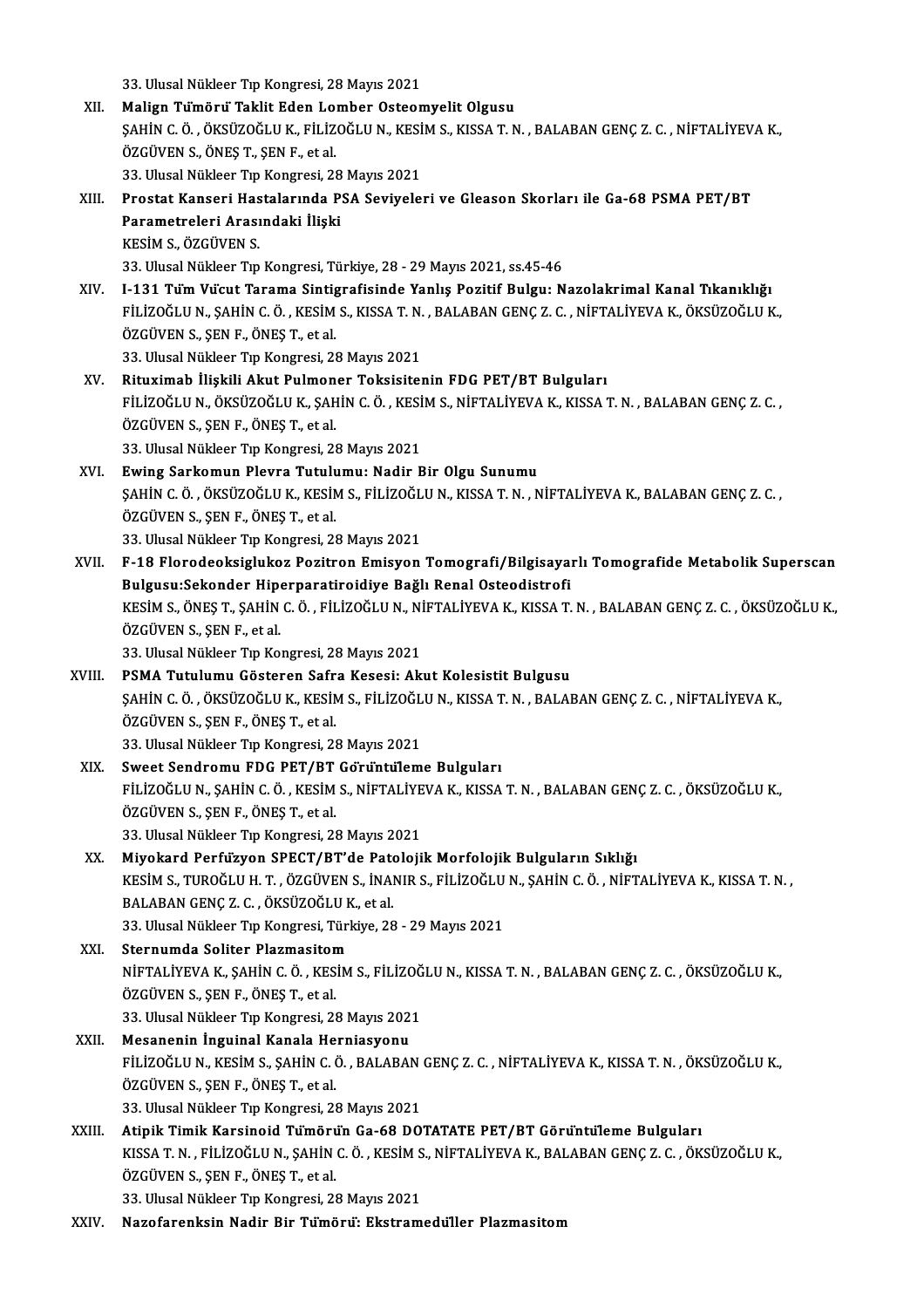KISSA T. N. , ŞAHİN C. Ö. , KESİM S., FİLİZOĞLU N., NİFTALİYEVA K., BALABAN GENÇ Z. C. , ÖKSÜZOĞLU K.,<br>ÖZÇÜYEN S. SEN E. ÖNES T. et el KISSA T. N. , ŞAHİN C. Ö. , KESİM S.,<br>ÖZGÜVEN S., ŞEN F., ÖNEŞ T., et al.<br>22. Ulusal Nüldeer Tr. Kongresi, 23 KISSA T. N. , ŞAHİN C. Ö. , KESİM S., FİLİZOĞLU N., NİH ÖZGÜVEN S., ŞEN F., ÖNEŞ T., et al.<br>33. Ulusal Nükleer Tıp Kongresi, 28 - 29 Mayıs 2021<br>E. 18 EDG PET (PT. Gönüntelemede Komik Metes

33. Ulusal Nükleer Tıp Kongresi, 28 - 29 Mayıs 2021

# ÖZGÜVEN S., ŞEN F., ÖNEŞ T., et al.<br>33. Ulusal Nükleer Tıp Kongresi, 28 - 29 Mayıs 2021<br>XXV. F-18 FDG PET/BT Görüntelemede Kemik Metastazını Taklit Eden Benign Kemik Tümörü: Fibröz<br>Displazi F-18 FDG PET/BT Görüntelemede Kemik Metastazını Taklit Eden Benign Kemik Tümörü: Fibre<br>Displazi<br>BALABAN GENÇ Z. C. ,ŞAHİN C. Ö. , KESİM S., FİLİZOĞLU N., KISSA T. N. , NİFTALİYEVA K., ÖKSÜZOĞLU K.,<br>ÖZCÜVEN S. SEN E. ÖNES T

Displazi<br>BALABAN GENÇ Z. C. , ŞAHİN C. Ö.<br>ÖZGÜVEN S., ŞEN F., ÖNEŞ T., et al.<br>22. Ulucal Nükleer Tır Kongresi, 2. BALABAN GENÇ Z. C. , ŞAHİN C. Ö. , KESİM S., FİL<br>ÖZGÜVEN S., ŞEN F., ÖNEŞ T., et al.<br>33. Ulusal Nükleer Tıp Kongresi, 28 Mayıs 2021<br>Konstriktif Eihrinöz Borikardit Tanılı Hasta ÖZGÜVEN S., ŞEN F., ÖNEŞ T., et al.<br>33. Ulusal Nükleer Tıp Kongresi, 28 Mayıs 2021<br>XXVI. Konstriktif Fibrinöz Perikardit Tanılı Hastada F-18 FDG PET/BT Bulguları

33. Ulusal Nükleer Tıp Kongresi, 28 Mayıs 2021<br>Konstriktif Fibrinöz Perikardit Tanılı Hastada F-18 FDG PET/BT Bulguları<br>NİFTALİYEVA K., KESİM S., ŞAHİN C. Ö. , FİLİZOĞLU N., KISSA T. N. , BALABAN GENÇ Z. C. , ÖKSÜZOĞLU K., Konstriktif Fibrinöz Perikardit 1<br>NİFTALİYEVA K., KESİM S., ŞAHİN C.<br>ÖZGÜVEN S., ŞEN F., İNANIR S., et al.<br><sup>22 Hhugal Nüldeer Tın Kongresi, 28 l</sup> NİFTALİYEVA K., KESİM S., ŞAHİN C. Ö. , FİLİZOĞ<br>ÖZGÜVEN S., ŞEN F., İNANIR S., et al.<br>33. Ulusal Nükleer Tıp Kongresi, 28 Mayıs 2021<br>Ce. 68 BSMA BET (BT'nin Brostat Kansori H ÖZGÜVEN S., ŞEN F., İNANIR S., et al.<br>33. Ulusal Nükleer Tıp Kongresi, 28 Mayıs 2021<br>XXVII. Ga-68 PSMA PET/BT'nin Prostat Kanseri Hastalarında Biyokimyasal Nükste Tanısal Değeri<br>KESİM S. ÖZCÜVEN S

33. Ulusal Nükleer Tıp<br>Ga-68 PSMA PET/B.<br>KESİM S., ÖZGÜVEN S.<br>14 Ulusal Endeüreleli KESİM S., ÖZGÜVEN S.<br>14.Ulusal Endoüroloji Kongresi, Türkiye, 1 - 04 Nisan 2021, ss.149

KESİM S., ÖZGÜVEN S.<br>14.Ulusal Endoüroloji Kongresi, Türkiye, 1 - 04 Nisan 2021, ss.149<br>XXVIII. RADYOEMBOLİZASYON TEDAVİSİ UYGULANAN KARACİĞERE METASTATİK MİDE KANSERLİ<br>OLGULARDA METASTAZI ARIN TEDAVİYE YANITININ DEĞER OLGULARDA METASTAZLARIN TEDAVİYE YANITININ DEĞERLENDİRİLMESİNDE PERCİST KRİTERLERİ<br>İLE METABOLİK PARAMETRELERİN KORELASYONU RADYOEMBOLİZASYON TEDAVİSİ UYGULANAN KAR.<br>OLGULARDA METASTAZLARIN TEDAVİYE YANITINII<br>İLE METABOLİK PARAMETRELERİN KORELASYONU<br>OKSUZOCLU K. ÖZGÜYEN S OKSUZOGLUK.,ÖZGÜVENS. İLE METABOLİK PARAMETRELERİN KORELASYONU<br>OKSUZOGLU K., ÖZGÜVEN S.<br>37. Ulusal Gastroenteroloji Haftası ve 8. Gastroenteroloji Cerrahisi Kongresi, Türkiye, 25 - 29 Kasım 2020, cilt.1,

OKSU<mark>:</mark><br>37. Ul<br>ss.37<br>sel e 37. Ulusal Gastroenteroloji Haftası ve 8. Gastroenteroloji Cerrahisi Kongresi, Türkiye, 25 - 29 Kasım 2020, cilt.<br>SELEKTİF İNTERNAL RADYASYON TERAPİSİ UYGULANAN KARACİĞERE METASTATİK PANKREAS<br>KANSERLİ OLGULARDA KARACİĞER M

ss.37<br>SELEKTİF İNTERNAL RADYASYON TERAPİSİ UYGULANAN KARACİĞERE METASTATİK PANKREAS SELEKTİF İNTERNAL RADYASYON TERAPİSİ UYGULANAN KARACİĞERE METASTATİK PANKREAS<br>KANSERLİ OLGULARDA KARACİĞER METASTAZLARININ TEDAVİYE YANITININ<br>DEĞERLENDİRİLMESİNDE PERCİST KRİTERLERİ İLE METABOLİK PARAMETRELERİN KORELASYONU KANSERLİ OLGULARDA KARACIĞER METASTAZLARININ TEDAVIYE YANITININ<br>DEĞERLENDIRILMESINDE PERCIST KRITERLERI İLE METABOLIK PARAMETRELERIN KORELASYON<br>ÖZGÜVEN S., OKSUZOGLU K.<br>37. Ulusal Gastroenteroloji Haftası ve 8. Gastroenter DEĞERLENDİRİLMESİNDE PERCİST KRİTERLERİ İLE METABOLİK PARAMETRELERİN KORELASYON<br>ÖZGÜVEN S., OKSUZOGLU K.<br>37. Ulusal Gastroenteroloji Haftası ve 8. Gastroenteroloji Cerrahisi Kongresi, Türkiye, 25 - 29 Kasım 2020, cilt.1,<br>9 ÖZGÜVEN S., OKSUZOGLU K.<br>37. Ulusal Gastroenteroloji H<br>ss.37-38

XXX. PSMA Tutan Çökme Fraktürü ss.37-38<br>PSMA Tutan Çökme Fraktürü<br>KESİM S., Öksüzoğlu K., FİLİZOĞLU N., ŞAHİN C. Ö. , ÖZGÜVEN S., ÖNEŞ T., İNANIR S., TUROĞLU H. T. , ERDİL T. Y<br>22. HULISAL NÜKLEER TIR KONCRESİ, 20., 21 Kasım 2020 PSMA Tutan Çökme Fraktürü<br>KESİM S., Öksüzoğlu K., FİLİZOĞLU N., ŞAHİN C. Ö. , ÖZGÜVI<br>32. ULUSAL NÜKLEER TIP KONGRESİ, 20 - 21 Kasım 2020<br>Ce 68 PSMA PET/PT'de Komik Metastarını Taklit Ed KESİM S., Öksüzoğlu K., FİLİZOĞLU N., ŞAHİN C. Ö. , ÖZGÜVEN S., ÖNEŞ T., İNAI<br>32. ULUSAL NÜKLEER TIP KONGRESİ, 20 - 21 Kasım 2020<br>XXXI. 6a-68 PSMA PET/BT'de Kemik Metastazını Taklit Eden Hemanjiyom<br>SAHİN G. Ö. Ölmüzeğlu K.

32. ULUSAL NÜKLEER TIP KONGRESİ, 20 - 21 Kasım 2020<br>Ga-68 PSMA PET/BT'de Kemik Metastazını Taklit Eden Hemanjiyom<br>ŞAHİN C. Ö. , Öksüzoğlu K., KESİM S., FİLİZOĞLU N., ÖZGÜVEN S., ÖNEŞ T., İNANIR S., TUROĞLU H. T. , ERDİL T. Ga-68 PSMA PET/BT'de Kemik Metastazını Taklit Ed<br>ŞAHİN C. Ö. , Öksüzoğlu K., KESİM S., FİLİZOĞLU N., ÖZGÜVI<br>32. ULUSAL NÜKLEER TIP KONGRESİ, 20 - 21 Kasım 2020<br>İrala Sakral Tutulum Göstaran Bazat Hastalığı ŞAHİN C. Ö. , Öksüzoğlu K., KESİM S., FİLİZOĞLU N., Ö.<br>32. ULUSAL NÜKLEER TIP KONGRESİ, 20 - 21 Kasım<br>XXXII. Katalığı Kakral Tutulum Gösteren Paget Hastalığı

### 32. ULUSAL NÜKLEER TIP KONGRESİ, 20 - 21 Kasım 2020<br>İzole Sakral Tutulum Gösteren Paget Hastalığı<br>KESİM S., Öksüzoğlu K., ŞAHİN C. Ö. , FİLİZOĞLU N., ÖZGÜVEN S., ÖNEŞ T., İNANIR S., TUROĞLU H. T. , ERDİL T. Y<br>22. ULUSAL NÜ İzole Sakral Tutulum Gösteren Paget Hastalığı<br>KESİM S., Öksüzoğlu K., ŞAHİN C. Ö. , FİLİZOĞLU N., ÖZGÜVI<br>32. ULUSAL NÜKLEER TIP KONGRESİ, 20 - 21 Kasım 2020<br>Yavgın Ekstranodal Tutulum Gösteren Bassi Darfme 32. ULUSAL NÜKLEER TIP KONGRESİ, 20 - 21 Kasım 2020<br>XXXIII. Yaygın Ekstranodal Tutulum Gösteren Rosai Dorfman Hastalığında Florodeoksiglukoz Pozitron

Emisyon Tomografi Bulguları Yaygın Ekstranodal Tutulum Gösteren Rosai Dorfman Hastalığında Florodeoksiglukoz Pozitron<br>Emisyon Tomografi Bulguları<br>FİLİZOĞLU N., KESİM S., ŞAHİN C. Ö. , ERDİL T. Y. , Öksüzoğlu K., ÖZGÜVEN S., ÖNEŞ T., İNANIR S., TUROĞL Emisyon Tomografi Bulguları<br>FİLİZOĞLU N., KESİM S., ŞAHİN C. Ö. , ERDİL T. Y. , Öksüzoğl<br>32. ULUSAL NÜKLEER TIP KONGRESİ, 20 - 21 Kasım 2020<br>Proliforasyon İndeksi Düşük Paragangliama Olgucu

## FİLİZOĞLU N., KESİM S., ŞAHİN C. Ö. , ERDİL T. Y. , Öksüzoğlu K., ÖZGÜVEN S., ÖNEŞ T., İNANIR S., TUROĞLU H. T.<br>32. ULUSAL NÜKLEER TIP KONGRESİ, 20 - 21 Kasım 2020<br>XXXIV. Proliferasyon İndeksi Düşük Paraganglioma Olgus 32. ULUSA<br><mark>Proliferas</mark><br>Bulguları<br>SAHİN G.Ö Proliferasyon İndeksi Düşük Paraganglioma Olgusunun FDG PET/BT ve Ga-68 DOTATATE PET/BT<br>Bulguları<br>ŞAHİN C. Ö. , KESİM S., FİLİZOĞLU N., ÖNEŞ T., Öksüzoğlu K., ÖZGÜVEN S., TUROĞLU H. T. , İNANIR S., ERDİL T. Y<br>22 HI USAL NÜ

Bulguları<br>ŞAHİN C. Ö. , KESİM S., FİLİZOĞLU N., ÖNEŞ T., Öksüzoğlu K.<br>32. ULUSAL NÜKLEER TIP KONGRESİ, 20 - 21 Kasım 2020<br>Kütanöz Aniiyosarkamun Evrolamasında PET/PT. Ol SAHİN C. Ö. , KESİM S., FİLİZOĞLU N., ÖNEŞ T., Öksüzoğlu K., ÖZGÜVEN S.<br>32. ULUSAL NÜKLEER TIP KONGRESİ, 20 - 21 Kasım 2020<br>XXXV. Kütanöz Anjiyosarkomun Evrelemesinde PET/BT: Olgu Sunumu<br>EU İZOĞLU N. KESİM S. SAHİN G.

- 32. ULUSAL NÜKLEER TIP KONGRESİ, 20 21 Kasım 2020<br>Kütanöz Anjiyosarkomun Evrelemesinde PET/BT: Olgu Sunumu<br>FİLİZOĞLU N., KESİM S., SAHİN C. Ö. , TUROĞLU H. T. , ÖZGÜVEN S., ERDİL T. Y. 32.ULUSALNÜKLEERTIPKONGRESİ,20 -21Kasım2020 FİLİZOĞLU N., KESİM S., ŞAHİN C. Ö. , TUROĞLU H. T. , ÖZGÜVEN S., ERDİL T. Y.<br>32. ULUSAL NÜKLEER TIP KONGRESİ, 20 - 21 Kasım 2020<br>XXXVI. Miyokard Perfüzyon SPECT/BT'de Apikal Anevrizma ve Diverjans Bulgusu<br>XESİM S. ELI İZO
- KESİM S., FİLİZOĞLU N., TUROĞLU H. T. , ÖZGÜVEN S., ŞAHİN C. Ö. , Öksüzoğlu K., ERDİL T. Y.<br>32. ULUSAL NÜKLEER TIP KONGRESİ, 20 21 Kasım 2020 Miyokard Perfüzyon SPECT/BT'de Apikal Anevrizma<br>KESİM S., FİLİZOĞLU N., TUROĞLU H. T. , ÖZGÜVEN S., ŞAHİ<br>32. ULUSAL NÜKLEER TIP KONGRESİ, 20 - 21 Kasım 2020<br>Kelen Kansari Traksa Matastarı
- XXXVII. Kolon Kanseri Trakea Metastazı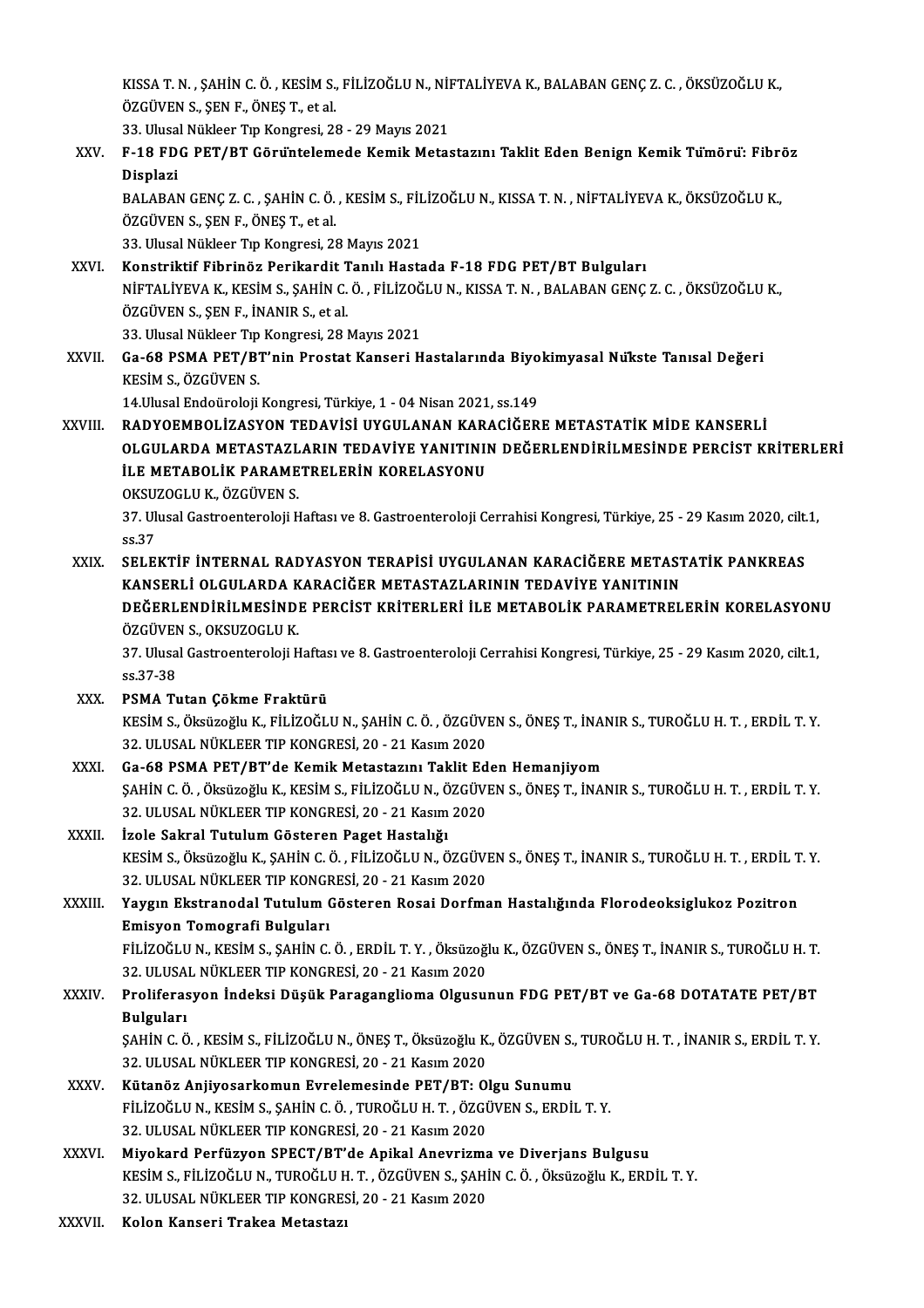FİLİZOĞLU N., Öksüzoğlu K., ŞAHİN C. Ö. , KESİM S., ÖZGÜVEN S., ÖNEŞ T., İNANIR S., TUROĞLU H. T. , ERDİL T. Y.<br>22. HUSAL NÜKLEER TIR KONGRESİ, 20., 21 Kasım 2020 FİLİZOĞLU N., Öksüzoğlu K., ŞAHİN C. Ö. , KESİM S., ÖZGÜVI<br>32. ULUSAL NÜKLEER TIP KONGRESİ, 20 - 21 Kasım 2020<br>Nadir Görülen Bir Kanienital Anemali, Gift Enferive FİLİZOĞLU N., Öksüzoğlu K., ŞAHİN C. Ö., KESİM S., ÖZGÜVEN S., ÖNEŞ T.,<br>32. ULUSAL NÜKLEER TIP KONGRESİ, 20 - 21 Kasım 2020<br>XXXVIII. Nadir Görülen Bir Konjenital Anomali; Çift Enferiyor Vena Kava<br>ELİZOĞLU N. SAHİN G. Ö., K 32. ULUSAL NÜKLEER TIP KONGRESİ, 20 - 21 Kasım 2020<br>Nadir Görülen Bir Konjenital Anomali; Çift Enferiyor Vena Kava<br>FİLİZOĞLU N., ŞAHİN C.Ö., KESİM S., TUROĞLU H. T., ÖZGÜVEN S., ERDİL T.Y.<br>32. ULUSAL NÜKLEER TIP KONGRESİ, Nadir Görülen Bir Konjenital Anomali; Çift Enferiyor Vena Kava XXXIX. Metastatik Karaciğer Kanserinin TARE Yanıtı Değerlendirilmesinde Metabolik Parametrelerin 32. ULUSAL NÜKLEER TIP KONG<br>Metastatik Karaciğer Kanseri<br>PERCIST ile Karşılaştırılması<br>FilizOčlu N. ÖZCÜVEN S Metastatik Karaciğer Ka<br>PERCIST ile Karşılaştırıl<br>FİLİZOĞLU N., ÖZGÜVEN S.<br><sup>22. Hlucal Nükleer Tın Ken</sup> FİLİZOĞLU N., ÖZGÜVEN S.<br>32. Ulusal Nükleer Tıp Kongresi. UNTK 2020, Türkiye, 20 - 21 Kasım 2020, ss.35 XL. Mikozis Fungoides FDG PET/BT Bulguları 32. Ulusal Nükleer Tıp Kongresi. UNTK 2020, Türkiye, 20 - 21 Kasım 2020, ss.35<br>Mikozis Fungoides FDG PET/BT Bulguları<br>KESİM S., ÖNEŞ T., ŞAHİN C. Ö. , FİLİZOĞLU N., Öksüzoğlu K., ÖZGÜVEN S., İNANIR S., TUROĞLU H. T. , ERDİ Mikozis Fungoides FDG PET/BT Bulguları<br>KESİM S., ÖNEŞ T., ŞAHİN C. Ö. , FİLİZOĞLU N., Öksüzoğlu K., ÖZGÜV!<br>32. ULUSAL NÜKLEER TIP KONGRESİ, Türkiye, 20 - 21 Kasım 2020<br>Paranoonlastis Gerebellar Deseneration: Initial Presen 32. ULUSAL NÜKLEER TIP KONGRESİ, Türkiye, 20 - 21 Kasım 2020<br>XLI. Paraneoplastic Cerebellar Degeneration: Initial Presentation of Occult Breast Cancer FİLİZOĞLUN.,KESİMS.,ŞAHİNC.Ö. ,ÖNEŞT.,ÖZGÜVENS.,ERDİL T.Y. Paraneoplastic Cerebellar Degeneration: Initial Presentation of Occult Breast Canonic Initial States (Canonic<br>Filizoğlu N., KESİM S., ŞAHİN C. Ö. , ÖNEŞ T., ÖZGÜVEN S., ERDİL T. Y.<br>European Association of Nuclear Medicine FILIZOĞLU N., KESİM S., ŞAHİN C. Ö. , ÖNEŞ T., ÖZGÜVEN S., ERDİL T. Y.<br>European Association of Nuclear Medicine October 22 – 30, 2020 Virtual, 22 - 30 Ekim 2020<br>XLII. Brown Tumors Secondary To Tertiary Hyperparathyroidisim European Association of Nuclear Medicine October 22 – 30, 2020 Virtual, 22 - 30 Ekim 2020<br>Brown Tumors Secondary To Tertiary Hyperparathyroidisim Masqeurading As A Lyti<br>Skeletal Metastases On Preoperative/Postoperative 18F Brown Tumors Secondary To Tertiary Hyperparathyroidisim Masqeurading As A Ly<br>Skeletal Metastases On Preoperative/Postoperative 18F-FDG PET/CT: A Case Repor<br>ŞAHİN C. Ö. , ÖNEŞ T., FİLİZOĞLU N., KESİM S., ÖZGÜVEN S., Öksüzoğ Skeletal Metastases On Preoperative/Postoperative 18F-FDG PET/CT: A Case Report<br>ŞAHİN C. Ö. , ÖNEŞ T., FİLİZOĞLU N., KESİM S., ÖZGÜVEN S., Öksüzoğlu K., İNANIR S., ERDİL T. Y.<br>European Association of Nuclear Medicine Octob SAHIN C. Ö., ÖNES T., FILIZOĞLU N., KESIM S., ÖZGÜVEN S., Öksüzoğlu K., İNANIR S., ERDİL T. Y.<br>European Association of Nuclear Medicine October 22 – 30, 2020 Virtual, 22 Ekim 2020<br>XLIII. 18F-FDG PET / CT findings of Rosai European Association of Nuclear Medicine October 22 – 30, 2020 Virtual, 22 Ekim 2020<br>18F-FDG PET / CT findings of Rosai Dorfman Disease with diffuse extranodal involvement<br>FILİZOĞLU N., KESİM S., ŞAHİN C. Ö. , Öksüzoğlu K. 18F-FDG PET / CT findings of Rosai Dorfman Disease with diffuse extranodal invo<br>FILIZOĞLU N., KESİM S., ŞAHİN C. Ö. , Öksüzoğlu K., ÖZGÜVEN S., ÖNEŞ T., TUROĞLU H. T. , ERI<br>European Association of Nuclear Medicine October FILIZOĞLU N., KESIM S., ŞAHIN C. Ö., Öksüzoğlu K., ÖZGÜVEN S., ÖNEŞ T., TUROĞLU H. T., ERDİL T. Y.<br>European Association of Nuclear Medicine October 22 – 30, 2020 Virtual, 22 - 30 Ekim 2020<br>XLIV. Paget's Disease on Bone Sci European Association of Nuclear Medicine October 22 – 30, 2020 Virtual, 22 - 30 Ekim 2020<br>Paget's Disease on Bone Scintigraphy: the Role of Scintigraphic Patterns and Bone SPECTCT<br>TUROĞLU H. T., KESİM S., ŞAHİN C.Ö., FİLİZ Paget's Disease on Bone Scintigraphy: the Role of Scintigraphic Patterns and Bone<br>TUROĞLU H. T. , KESİM S., ŞAHİN C. Ö. , FİLİZOĞLU N., ÖZGÜVEN S., Öksüzoğlu K., İNANIR S., Ö.<br>European Association of Nuclear Medicine Octob TUROĞLU H. T. , KESİM S., ŞAHİN C. Ö. , FİLİZOĞLU N., ÖZGÜVEN S., Öksüzoğlu K., İNANIR S., ÖNEŞ T., ERDİL T. Y<br>European Association of Nuclear Medicine October 22 – 30, 2020 Virtual, 22 - 30 Ekim 2020<br>XLV. Lokal İleri European Association of Nuclear Medicine Octo<br>Lokal İleri Mide Kanseri Hastalarında PET<br>Tedavi Yanıtını Predikte Ettirmedeki Rolü<br>PASOČLU TÜVLÜ T. ÖZCÜVEN S Lokal İleri Mide Kanseri Hast<br>Tedavi Yanıtını Predikte Ettir<br>BAŞOĞLU TÜYLÜ T., ÖZGÜVEN S.<br>ESMO Highlighte 22, 26 Evlül 20 Tedavi Yanıtını Predikte Ettirme<br>BAŞOĞLU TÜYLÜ T., ÖZGÜVEN S.<br>ESMO Highlights, 22 - 26 Eylül 2020<br>Pagat's Disease en Bene Scintist BAŞOĞLU TÜYLÜ T., ÖZGÜVEN S.<br>ESMO Highlights, 22 - 26 Eylül 2020<br>XLVI. Paget's Disease on Bone Scintigraphy: the Role of Scintigraphic Patterns and Bone SPECT/CT in<br>Diagnosis ESMO Highl<br>Paget's Di<br>Diagnosis<br>Turech: H Paget's Disease on Bone Scintigraphy: the Role of Scintigraphic Patterns and Bone SPE<br>Diagnosis<br>Turoglu H., Kesim S., Engur C. O. , Filizoglu N., Ozguven S., Oksuzoglu K., Inanir S., Ones T., Erdil T. Y.<br>22nd Annual Congre Diagnosis<br>Turoglu H., Kesim S., Engur C. O. , Filizoglu N., Ozguven S., Oksuzoglu K., Inanir S., Ones T., Erdil T. Y.<br>33rd Annual Congress of the European-Association-of-Nuclear-Medicine (EANM), ELECTR NETWORK, 22 - 30<br>Fli Turoglu H., Kesim<br>33rd Annual Cong<br>Ekim 2020, cilt.47<br>Prourn Tumors S 33rd Annual Congress of the European-Association-of-Nuclear-Medicine (EANM), ELECTR NETWORK, 22 - 30<br>Ekim 2020, cilt.47<br>XLVII. Brown Tumors Secondary To Tertiary Hyperparathyroidisim Masqeurading As A Lytic Or Sclerotic<br>Sk Ekim 2020, cilt.47<br>Brown Tumors Secondary To Tertiary Hyperparathyroidisim Masqeurading As A Lyti<br>Skeletal Metastases On Preoperative/Postoperative 18F-FDG PET/CT: A Case Report<br>Fraur C. Ores T. Filipesly N. Kesim S. Ozawe Brown Tumors Secondary To Tertiary Hyperparathyroidisim Masqeurading As A Lytic<br>Skeletal Metastases On Preoperative/Postoperative 18F-FDG PET/CT: A Case Report<br>Engur C., Ones T., Filizoglu N., Kesim S., Ozguven S., Oksuzog Skeletal Metastases On Preoperative/Postoperative 18F-FDG PET/CT: A Case Report<br>Engur C., Ones T., Filizoglu N., Kesim S., Ozguven S., Oksuzoglu K., Turoglu H. T. , Inanir S., Erdil T. Y.<br>33rd Annual Congress of the Europe Engur C., Ones T., F<br>33rd Annual Cong<br>Ekim 2020, cilt.47<br>19E EDC PET / 0 33rd Annual Congress of the European-Association-of-Nuclear-Medicine (EANM), ELECTR NETWORK, <br>Ekim 2020, cilt.47<br>XLVIII. 18F-FDG PET / CT findings of Rosai Dorfman Disease with diffuse extranodal involvement<br>Eilizedu N. Ke Ekim 2020, cilt.47<br>18F-FDG PET / CT findings of Rosai Dorfman Disease with diffuse extranodal involvement<br>Filizoglu N., Kesim S., Engur C. O. , Oksuzoglu K., Ozguven S., Ones T., Turoglu H. T. , Erdil T. Y. 18F-FDG PET / CT findings of Rosai Dorfman Disease with diffuse extranodal involvement<br>Filizoglu N., Kesim S., Engur C. O. , Oksuzoglu K., Ozguven S., Ones T., Turoglu H. T. , Erdil T. Y.<br>33rd Annual Congress of the Europe Filizoglu N., Kesim<br>33rd Annual Cong<br>Ekim 2020, cilt.47<br>Paranoonlastis C 33rd Annual Congress of the European-Association-of-Nuclear-Medicine (EANM), ELECTR NETW<br>Ekim 2020, cilt.47<br>XLIX. Paraneoplastic Cerebellar Degeneration: Initial Presentation of Occult Breast Cancer<br>Ethinogly N. Kesim S. E Ekim 2020, cilt.47<br>Paraneoplastic Cerebellar Degeneration: Initial Presentation of Occult Breast Cancer<br>Filizoglu N., Kesim S., Engur C. O. , Ones T., Ozguven S., Erdil T. Y. 33rd Annual Congress of the European-Association-of-Nuclear-Medicine (EANM), ELECTR NETWORK, 22 - 30 Ekim2020, cilt.47 L. Vaskülit için Nadir Bir YerleşimYeri: Popliteal Arter Ekim 2020, cilt.47<br>Vaskülit için Nadir Bir Yerleşim Yeri: Popliteal Arter<br>KESİM S., ÖZGÜVEN S., Öksüzoğlu K., FİLİZOĞLU N., ÖNEŞ T., İNANIR S., TUROĞLU H. T. , ERDİL T. Y.<br>21. HULISAL NÜKLEER TIR KONGRESİ Türkiye 10, 14 Ni Vaskülit için Nadir Bir Yerleşim Yeri: Popliteal Arter<br>KESİM S., ÖZGÜVEN S., Öksüzoğlu K., FİLİZOĞLU N., ÖNEŞ T., İNANII<br>31. ULUSAL NÜKLEER TIP KONGRESİ, Türkiye, 10 - 14 Nisan 2019<br>EDC BET/CT Eindings in Cavitany Form of 31. ULUSAL NÜKLEER TIP KONGRESİ, Türkiye, 10 - 14 Nisan 2019<br>LI. FDG PET/CT Findings in Cavitary Form of IgG4-Related Lung Disease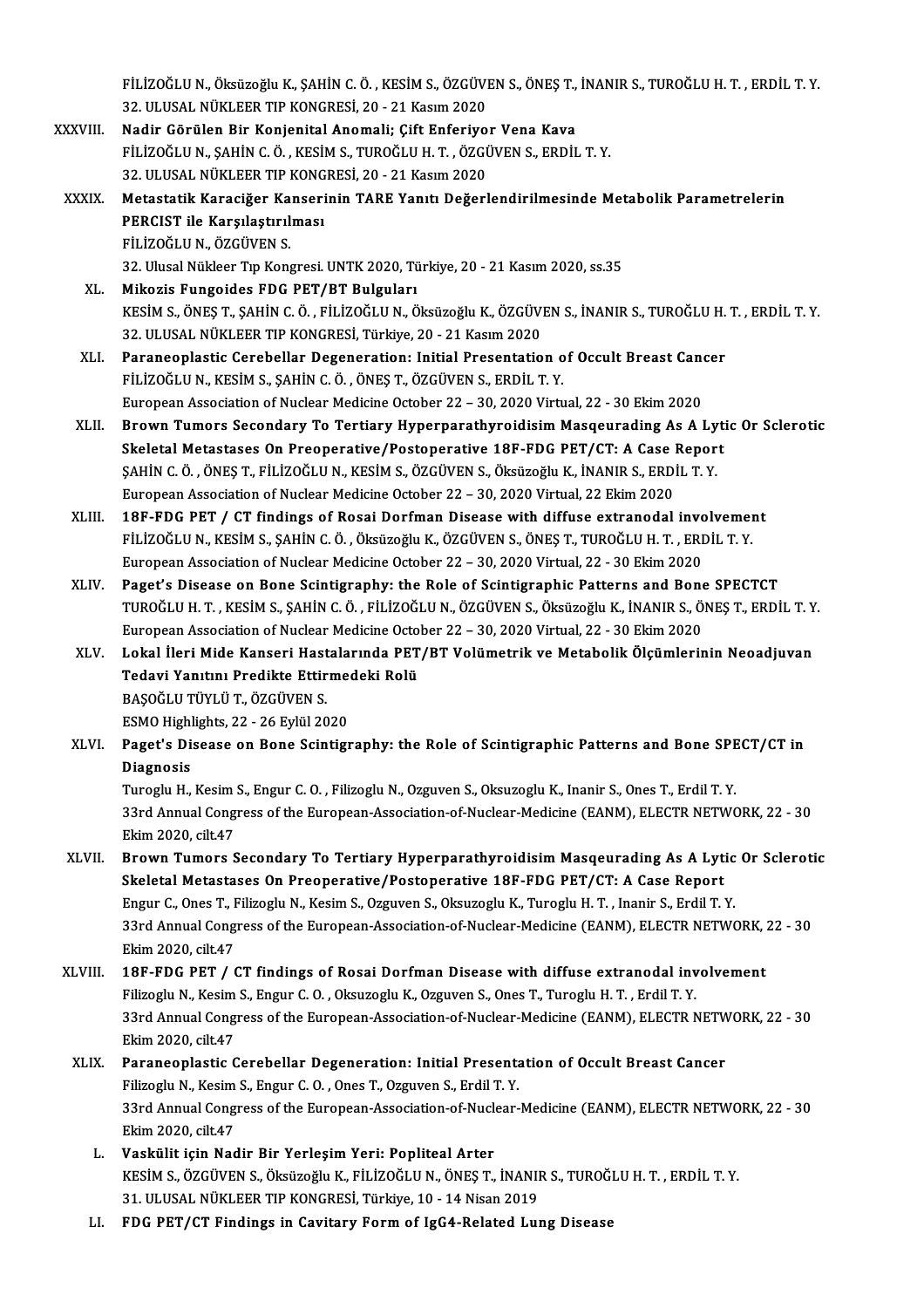KESİM S., ÖNEŞ T., ÖZGÜVEN S., Oksuzoglu K., İNANIR S., TUROĞLU H. T. , ERDİL T. Y.<br>22nd Annual Congress of the European Association of Nuclear Medicine (FANM), P

32nd Annual Congress of the European-Association-of-Nuclear-Medicine (EANM), Barcelona, İspanya, 12 - 16<br>Ekim 2019, cilt.46 KESİM S., ÖNEŞ T.,<br>32nd Annual Cong<br>Ekim 2019, cilt.46<br>Comporison of C 32nd Annual Congress of the European-Association-of-Nuclear-Medicine (EANM), Barcelona, İspanya, 12 - 1<br>Ekim 2019, cilt.46<br>LII. Comparison of Ga68 PSMA PET/CT and FDG PET/CT Findings In a Case with Follicular Thyroid

# Ekim 20<br>Compai<br>Cancer<br>ENCÜP (

Cancer<br>ENGÜR C. Ö. , ÖNEŞ T., KESİM S., Filizoglu N., ÖZGÜVEN S., Oksuzoglu K., İNANIR S., ERDİL T. Y. , TUROĞLU H. T Cancer<br>ENGÜR C. Ö. , ÖNEŞ T., KESİM S., Filizoglu N., ÖZGÜVEN S., Oksuzoglu K., İNANIR S., ERDİL T. Y. , TUROĞLU H. T<br>32nd Annual Congress of the European-Association-of-Nuclear-Medicine (EANM), Barcelona, İspanya, 12 - 16 ENGÜR C. Ö. , ÖNES<br>32nd Annual Cong<br>Ekim 2019, cilt.46<br>Estonis Thorasis

Ekim 2019, cilt.46<br>LIII. Ectopic Thoracic Kidney

Ekim 2019, cilt.46<br><mark>Ectopic Thoracic Kidney</mark><br>Filizoglu N., ÖZGÜVEN S., KESİM S., ENGÜR C. Ö. , Oksuzoglu K., ÖNEŞ T., İNANIR S., TUROĞLU H. T. , ERDİL T. Y.<br>22nd Annual Congress of the European Assesistion of Nuclear Medis Ectopic Thoracic Kidney<br>Filizoglu N., ÖZGÜVEN S., KESİM S., ENGÜR C. Ö. , Oksuzoglu K., ÖNEŞ T., İNANIR S., TUROĞLU H. T. , ERDİL T. Y<br>32nd Annual Congress of the European-Association-of-Nuclear-Medicine (EANM), Barcelona, Filizoglu N., ÖZGÜ<mark>\</mark><br>32nd Annual Cong<br>Ekim 2019, cilt.46<br>19E EDC PET/C<sup>1</sup> 32nd Annual Congress of the European-Association-of-Nuclear-Medicine (EANM), Barcelona, İspanya, 12 - 16<br>Ekim 2019, cilt.46<br>LIV. 18F-FDG PET/CT Uptake as a Predictor of Tumor Response in Neoadjuvant Treatment of Rectal

Ekim 2019, cilt.46<br>18F-FDG PET/CT Uptake as a Predictor of Tumor Response in Neo<br>Cancer with Dose Escalation using Simultaneous Integrated Boost<br>ADLLM, CÜLEČEN P.7., ALVIS H. ÖNES T. ÖZCÜVEN S. VOC M 18F-FDG PET/CT Uptake as a Predictor of Tumor Respon<br>Cancer with Dose Escalation using Simultaneous Integrat<br>ADLI M., GÜLEĞEN B.Z., ALKIŞ H., ÖNEŞ T., ÖZGÜVEN S., KOÇ M.<br>61st Annual Meeting of the American Society for Bedi ADLI M., GÜLEĞEN B. Z., ALKIŞ H., ÖNEŞ T., ÖZGÜVEN S., KOÇ M.

61st Annual Meeting of the American-Society-for-Radiation-Oncology (ASTRO), 15 - 18 Eylül 2019, cilt.105, sa.1, ss.160

61st Annual Meeting of the American-Society-for-Radiation-Oncology (ASTRO), 15 - 18 Eylül 2019, cilt.105, sa.1,<br>ss.160<br>LV. CAN A ONE-HOUR QUANTITATIVE ASSESSMENT OF FDG-PET-CT (MODIFIED-PETVAS) BE USEFUL IN ss.160<br>CAN A ONE-HOUR QUANT<br>TAKAYASU'S ARTERITIS?<br>Tabre S K - ÖZGÜVEN S-Ure CAN A ONE-HOUR QUANTITATIVE ASSESSMENT OF FDG-PET-CT (MODIFIED-F<br>TAKAYASU'S ARTERITIS?<br>Tahra S.K., ÖZGÜVEN S., Unal A.U. , Alibaz-Oner F., ÖNEŞ T., ERDİL T.Y. , Direskeneli H.<br>Annual European Congress of Phoumatology (EULA

TAKAYASU'S ARTERITIS?<br>Tahra S. K. , ÖZGÜVEN S., Unal A. U. , Alibaz-Oner F., ÖNEŞ T., ERDİL T. Y. , Direskeneli H.<br>Annual European Congress of Rheumatology (EULAR), Madrid, İspanya, 12 - 15 Haziran 2019, cilt.78, ss.1759-<br> Tahra<br>Annua<br>1760<br>Malia

- LVI. Malignite Araştırılan Olguda İntraspinal Ependimoma 1760<br>Malignite Araştırılan Olguda İntraspinal Ependimoma<br>ŞAHİN C.Ö., KESİM S., FİLİZOĞLU N., ÖZGÜVEN S., Öksüzoğlu K., İNANIR S.<br>21. HLUSAL NÜKLEER TIR KONGRESİ, Türkiye 10., 14 Nisan 2019. Malignite Araştırılan Olguda İntraspinal Ependimoma<br>ŞAHİN C. Ö. , KESİM S., FİLİZOĞLU N., ÖZGÜVEN S., Öksüzoğlu K., İN.<br>31. ULUSAL NÜKLEER TIP KONGRESİ, Türkiye, 10 - 14 Nisan 2019<br>Ungommon Site of Prestatis Adenesarsinema SAHİN C. Ö. , KESİM S., FİLİZOĞLU N., ÖZGÜVEN S., Öksüzoğlu K., İNANIR S.<br>31. ULUSAL NÜKLEER TIP KONGRESİ, Türkiye, 10 - 14 Nisan 2019<br>LVII. Uncommon Site of Prostatic Adenocarcinoma Metastasis Thyroid Cartilage<br>SAHİN G. Ö
- 31. ULUSAL NÜKLEER TIP KONGRESİ, Türkiye, 10 14 Nisan 2019<br>Uncommon Site of Prostatic Adenocarcinoma Metastasis Thyroid Ca<br>ŞAHİN C. Ö. , ÖZGÜVEN S., OKSUZOGLU K., KESİM S., FİLİZOĞLU N., İNANIR S.<br>9th PALKAN CONCRESS OF Uncommon Site of Prostatic Adenocarcinoma Metastasis Thyroid Cart<br>ŞAHİN C. Ö. , ÖZGÜVEN S., OKSUZOGLU K., KESİM S., FİLİZOĞLU N., İNANIR S.<br>8th BALKAN CONGRESS OF NUCLEAR MEDICINE, Türkiye, 10 - 14 Nisan 2019<br>Prostat Kanso SAHIN C. Ö., ÖZGÜVEN S., OKSUZOGLU K., KESIM S., F.<br>8th BALKAN CONGRESS OF NUCLEAR MEDICINE, Tür<br>LVIII. Prostat Kanserinde Peritoneal Karsinomatozis.<br>ERSIM S. FU IZOČLU N. ÖZGÜVEN S. Öksüzoğlu K. İN

8th BALKAN CONGRESS OF NUCLEAR MEDICINE, Türkiye, 10<br>Prostat Kanserinde Peritoneal Karsinomatozis.<br>KESİM S., FİLİZOĞLU N., ÖZGÜVEN S., Öksüzoğlu K., İNANIR S.<br>21. III USAL NÜKLEER TIR KONGRESİ Türkiye 10., 14 Niser Prostat Kanserinde Peritoneal Karsinomatozis.<br>KESİM S., FİLİZOĞLU N., ÖZGÜVEN S., Öksüzoğlu K., İNANIR S.<br>31. ULUSAL NÜKLEER TIP KONGRESİ, Türkiye, 10 - 14 Nisan 2019

- LIX. Meme Kanserine Eşlik Eden Osteopoikilozu Olan Olguda FDG PET/BT ve NaF PET/BT Bulguları. 31. ULUSAL NÜKLEER TIP KONGRESİ, Türkiye, 10 - 14 Nisan 2019<br>Meme Kanserine Eşlik Eden Osteopoikilozu Olan Olguda FDG PET/BT ve N<br>KESİM S., ÖZGÜVEN S., Öksüzoğlu K., ÖNEŞ T., İNANIR S., TUROĞLU H. T. , ERDİL T. Y.<br>21. ULUS Meme Kanserine Eşlik Eden Osteopoikilozu Olan Olguda FD<br>KESİM S., ÖZGÜVEN S., Öksüzoğlu K., ÖNEŞ T., İNANIR S., TUROĞLU<br>31. ULUSAL NÜKLEER TIP KONGRESİ, Türkiye, 10 - 14 Nisan 2019<br>Prestat Kanserinde Penil Tutulum 31. ULUSAL NÜKLEER TIP KONGRESİ, Türkiye, 10 - 14 Nisan 2019<br>LX. Prostat Kanserinde Penil Tutulum
- ŞAHİNC.Ö. ,KESİMS.,FİLİZOĞLUN.,ÖZGÜVENS.,ÖksüzoğluK., İNANIRS. Prostat Kanserinde Penil Tutulum<br>ŞAHİN C. Ö. , KESİM S., FİLİZOĞLU N., ÖZGÜVEN S., Öksüzoğlu K., İN.<br>31. ULUSAL NÜKLEER TIP KONGRESİ, Türkiye, 10 - 14 Nisan 2019<br>Qver Karsinomunun Nadir Bir Metastar Yori Dalak SAHIN C. Ö. , KESIM S., FILIZOĞLU N., ÖZGÜVEN S., Öksüzo;<br>31. ULUSAL NÜKLEER TIP KONGRESI, Türkiye, 10 - 14 Nis<br>LXI. Over Karsinomunun Nadir Bir Metastaz Yeri Dalak<br>PESIM S. ÖZGÜVEN S. Öksüzoğlu P. ÖNES T. İNANIP S. TI
- 31. ULUSAL NÜKLEER TIP KONGRESİ, Türkiye, 10 14 Nisan 2019<br>Over Karsinomunun Nadir Bir Metastaz Yeri Dalak<br>KESİM S., ÖZGÜVEN S., Öksüzoğlu K., ÖNEŞ T., İNANIR S., TUROĞLU H. T. , ERDİL T. Y.<br>21. ULUSAL NÜKLEER TIR KONCRE Over Karsinomunun Nadir Bir Metastaz Yeri Dalak<br>KESİM S., ÖZGÜVEN S., Öksüzoğlu K., ÖNEŞ T., İNANIR S., TUROĞLU<br>31. ULUSAL NÜKLEER TIP KONGRESİ, Türkiye, 10 - 14 Nisan 2019<br>Ca 68 Detatata BETBT'de Alt Ekstremite Yerlesimli KESİM S., ÖZGÜVEN S., Öksüzoğlu K., ÖNEŞ T., İNANIR S., TUROĞLU H. T. , ERDİL T.<br>31. ULUSAL NÜKLEER TIP KONGRESİ, Türkiye, 10 - 14 Nisan 2019<br>LXII. 60 -68 Dotatate PETBT'de Alt Ekstremite Yerleşimli Kütanöz Hemanjiom<br>KESİM
- 31. ULUSAL NÜKLEER TIP KONGRESİ, Türkiye, 10 14 Nisan 2019<br>Ga-68 Dotatate PETBT'de Alt Ekstremite Yerleşimli Kütanöz Hemanjiom<br>KESİM S., ÖZGÜVEN S., Öksüzoğlu K., ÖNEŞ T., İNANIR S., TUROĞLU H. T. , ERDİL T. Y.<br>21. ULUSA 6a-68 Dotatate PETBT'de Alt Ekstremite Yerleşimli Kütanöz<br>KESİM S., ÖZGÜVEN S., Öksüzoğlu K., ÖNEŞ T., İNANIR S., TUROĞLU<br>31. ULUSAL NÜKLEER TIP KONGRESİ, Türkiye, 10 - 14 Nisan 2019<br>Üst Ekstremite Derin Ven Tremberunun ED KESİM S., ÖZGÜVEN S., Öksüzoğlu K., ÖNEŞ T., İNANIR S., TUROĞLU H. T.<br>31. ULUSAL NÜKLEER TIP KONGRESİ, Türkiye, 10 - 14 Nisan 2019<br>LXIII. Üst Ekstremite Derin Ven Trombozunun FDG PET/BT Bulguları<br>KESİM S. ÖZGÜVEN S. Öksüzo
- 31. ULUSAL NÜKLEER TIP KONGRESİ, Türkiye, 10 14 Nisan 2019<br>Üst Ekstremite Derin Ven Trombozunun FDG PET/BT Bulguları<br>KESİM S., ÖZGÜVEN S., Öksüzoğlu K., ÖNEŞ T., İNANIR S., TUROĞLU H. T. , ERDİL T. Y.<br>31. ULUSAL NÜKLEER Üst Ekstremite Derin Ven Trombozunun FDG PET/BT Bulgu<br>KESİM S., ÖZGÜVEN S., Öksüzoğlu K., ÖNEŞ T., İNANIR S., TUROĞLU<br>31. ULUSAL NÜKLEER TIP KONGRESİ, Türkiye, 10 - 14 Nisan 2019<br>Üe Böhnek Anemalisinin Dimerkantesüksinet i KESİM S., ÖZGÜVEN S., Öksüzoğlu K., ÖNEŞ T., İNANIR S., TUROĞLU H<br>31. ULUSAL NÜKLEER TIP KONGRESİ, Türkiye, 10 - 14 Nisan 2019<br>LXIV. Üç Böbrek Anomalisinin Dimerkaptosüksinat ile Saptanması<br>SAHİN G. Ö. ERDİL T. Y., ÖZGÜVEN
- 31. ULUSAL NÜKLEER TIP KONGRESİ, Türkiye, 10 14 Nisan 2019<br>Üç Böbrek Anomalisinin Dimerkaptosüksinat ile Saptanması<br>ŞAHİN C. Ö. , ERDİL T. Y. , ÖZGÜVEN S., Öksüzoğlu K., ÖNEŞ T., İNANIR S., TUROĞLU H. T.<br>21. ULUSAL NÜKLE Üç Böbrek Anomalisinin Dimerkaptosüksinat ile Saptanmas<br>ŞAHİN C. Ö. , ERDİL T. Y. , ÖZGÜVEN S., Öksüzoğlu K., ÖNEŞ T., İNAN<br>31. ULUSAL NÜKLEER TIP KONGRESİ, Türkiye, 10 - 14 Nisan 2019<br>Nadir Görülen Kolon Kongeri Deri Meta ŞAHİN C. Ö. , ERDİL T. Y. , ÖZGÜVEN S., Öksüzoğlu K., ÖNEŞ T., İNANIR S., TUROVAL NÜKLEER TIP KONGRESİ, Türkiye, 10 - 14 Nisan 2019<br>LXV. Nadir Görülen Kolon Kanseri Deri Metastazı FDG PET/BT Bulguları.<br>Ölgüzeğlu K. ÖZGÜVEN
- 31. ULUSAL NÜKLEER TIP KONGRESİ, Türkiye, 10 14 Nisan 2019<br>Nadir Görülen Kolon Kanseri Deri Metastazı FDG PET/BT Bulguları.<br>Öksüzoğlu K., ÖZGÜVEN S., ERDİL T. Y. , ÖNEŞ T., İNANIR S., TUROĞLU H. T.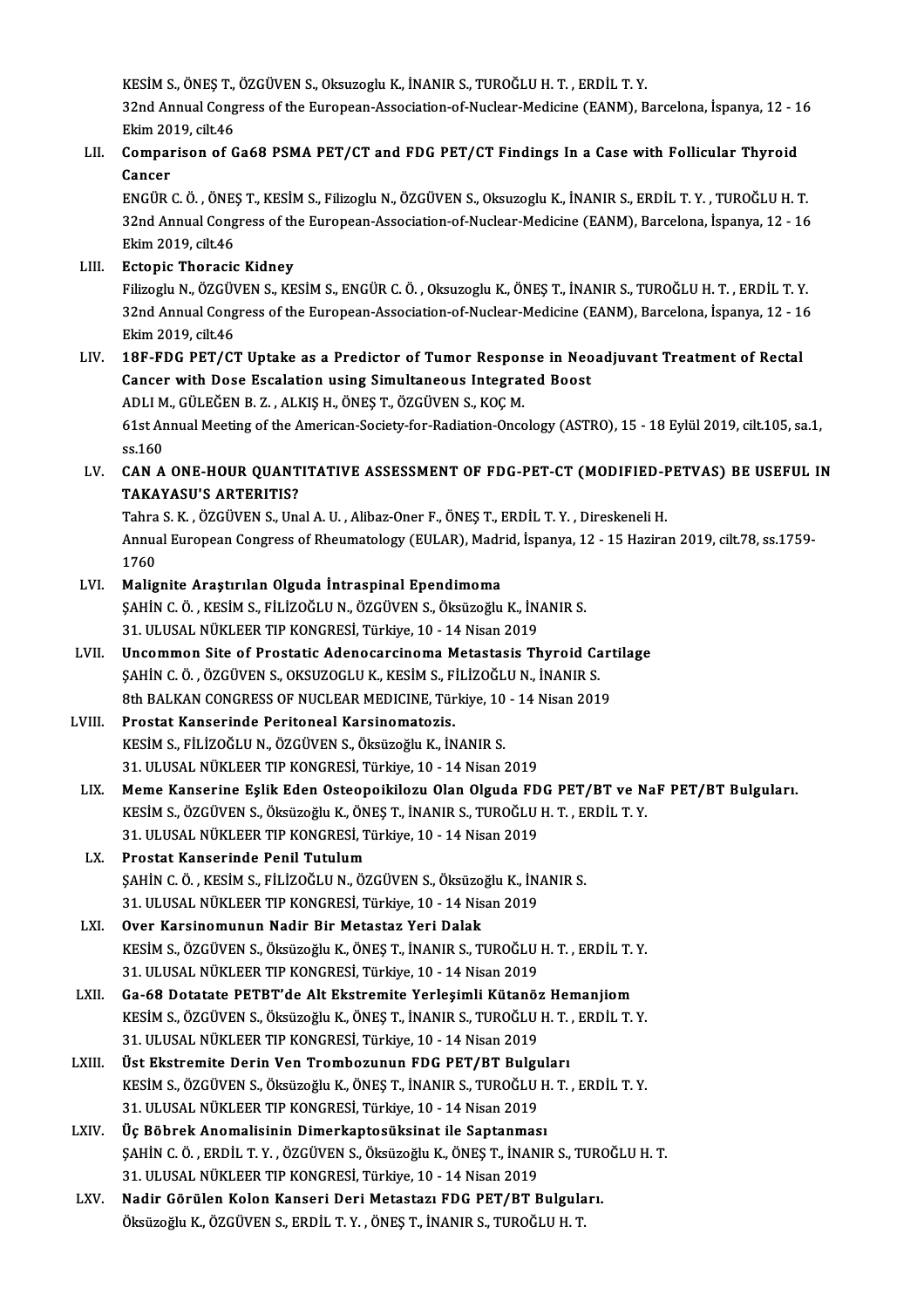|                 | 31. ULUSAL NÜKLEER TIP KONGRESİ, Türkiye, 10 - 14 Nisan 2019                                                   |
|-----------------|----------------------------------------------------------------------------------------------------------------|
| LXVI.           | Rektum Kanseri Tanılı Olguda Splenik Marjinal Zon Lenfoma                                                      |
|                 | ŞAHİN C. Ö., KESİM S., FİLİZOĞLU N., ÖZGÜVEN S., Öksüzoğlu K., İNANIR S.                                       |
|                 | 31. ULUSAL NÜKLEER TIP KONGRESİ, Türkiye, 10 - 14 Nisan 2019                                                   |
| LXVII.          | Prostat Kanseri Tanılı Olguda Tüm Vücut Kemik Sintigrafisinde Orbita Yerleşimli Fibröz Displazi                |
|                 | Öksüzoğlu K., ERDİL T. Y., ÖZGÜVEN S., ÖNEŞ T., İNANIR S., TUROĞLU H. T.                                       |
|                 | 31. ULUSAL NÜKLEER TIP KONGRESİ, Türkiye, 10 - 14 Nisan 2019                                                   |
| LXVIII.         | Whole-Body or Torso imaging with Ga-68 PSMA PET/CT in Prostate Carcinoma                                       |
|                 | ŞAHİN C. Ö. , ÖZGÜVEN S., Öksüzoğlu K., KESİM S., FİLİZOĞLU N.                                                 |
|                 | 8th BALKAN CONGRESS OF NUCLEAR MEDICINE, Türkiye, 10 - 14 Nisan 2019                                           |
| LXIX.           | CAN A ONE-HOUR QUANTITATIVE ASSESSMENT OF FDG-PET-CT (MODIFIED-PETVAS) BE USEFUL IN                            |
|                 | <b>TAKAYASU'S ARTERITIS?</b>                                                                                   |
|                 | Kaymaz-Tahra S., ÖZGÜVEN S., Unal A. U., Alibaz-Oner F., ÖNES T., ERDİL T. Y., Direskeneli H.                  |
|                 | 19th International Vasculitis and ANCA Workshop, Pennsylvania, Amerika Birleşik Devletleri, 7 - 10 Nisan 2019, |
|                 | cilt 58, ss 114                                                                                                |
| LXX.            | Wandering spleen on FDG PETCT                                                                                  |
|                 | Öksüzoğlu K., ÖZGÜVEN S., ŞAHİN C. Ö., İNANIR S.                                                               |
|                 | Annual Congress of the European Association of Nuclear Medicine October 13 - 17, 2018 Düsseldorf, Germany,     |
|                 | Almanya, 13 - 17 Ekim 2018                                                                                     |
| LXXI.           | Change in standardized uptake values in delayed 18F-FDG positron emission tomography images in                 |
|                 | hepatocellular carcinoma                                                                                       |
|                 | Öksüzoğlu K., ÖNEŞ T., ŞAHİN C. Ö. , ÖZGÜVEN S., İNANIR S., TUROĞLU H. T. , ERDİL T. Y.                        |
|                 | Annual Congress of the European Association of Nuclear Medicine 2018, Almanya, 13 - 17 Ekim 2018               |
| <b>LXXII</b>    | Correlation of laboratory findings with Dual-Phase FDG PETCT findings in cases with hepatocellular             |
|                 | carcinoma                                                                                                      |
|                 | Öksüzoğlu K., ÖNEŞ T., ÖZGÜVEN S., ŞAHİN C. Ö. , İNANIR S., TUROĞLU H. T. , ERDİL T. Y.                        |
|                 | Annual Congress of the European Association of Nuclear Medicine October 13 - 17, 2018 Düsseldorf, Germany,     |
|                 | Almanya, 13 - 17 Ekim 2018                                                                                     |
| LXXIII.         | Change in standardized uptake values in delayed F-18-FDG positron emission tomography images in                |
|                 | hepatocellular carcinoma                                                                                       |
|                 | Oksuzoglu K., Ones T., Engur C. O., Ozguven S., Inanir S., Turoglu H. T., Erdil T. Y.                          |
|                 | 31st Annual Congress of the European-Association-of-Nuclear-Medicine (EANM), Düsseldorf, Almanya, 13 - 17      |
|                 | Ekim 2018, cilt.45                                                                                             |
| <b>LXXIV</b>    | Correlation of laboratory findings with Dual-Phase FDG PET / CT findings in cases with                         |
|                 | hepatocellular carcinoma                                                                                       |
|                 | Oksuzoglu K., Ones T., Ozguven S., Engur C. O., Inanir S., Turoglu H. T., Erdil T. Y.                          |
|                 | 31st Annual Congress of the European-Association-of-Nuclear-Medicine (EANM), Düsseldorf, Almanya, 13 - 17      |
|                 | Ekim 2018, cilt.45                                                                                             |
| LXXV.           | Wandering spleen on FDG PET/CT                                                                                 |
|                 | Oksuzoglu K., Ozguven S., Engur C. O., Inanir S.                                                               |
|                 | 31st Annual Congress of the European-Association-of-Nuclear-Medicine (EANM), Düsseldorf, Almanya, 13 - 17      |
|                 | Ekim 2018, cilt 45                                                                                             |
| <b>LXXVI</b>    | RADIONUCLIDE THERAPY IN HEPATOCELLULAR CARCINOMA                                                               |
|                 | ÖNEŞ T., BALTACIOĞLU F., ÖZGÜVEN S., ERDİL T. Y.                                                               |
|                 | ADVANCES IN SURGICAL AND SYSTEMIC TREATMENTS OF HEPATO PANCRREATO BILIARY AND                                  |
|                 | GASTROINTESTINAL CANCERS, İstanbul, Türkiye, 4 - 05 Mayıs 2018, cilt.1, ss.33                                  |
| <b>LXXVII</b> . | FDG PET/BT'de Maligniteyi Taklit Eden Portal Schwannoma                                                        |
|                 | ÖKSÜZOĞLU K., ÖZGÜVEN S., ŞAHİN C. Ö., ERDİL T. Y., ÖNEŞ T., İNANIR S., TUROĞLU H. T.                          |
|                 | 30. Ulusal Nükleer Tıp Kongresi, Antalya, Türkiye, 11 - 15 Nisan 2018, cilt.4, ss.83                           |
| LXXVIII.        | Malign Otitis Eksterna Şüphesi Olan Hastada Kemik Sintigrafisi ve FDG PET/BT Bulguları.                        |
|                 | ÖZGÜVEN S., ÖKSÜZOĞLU K., ŞAHİN C. Ö. , TUROĞLU H. T. , ÖNEŞ T., İNANIR S., ERDİL T. Y.                        |
|                 |                                                                                                                |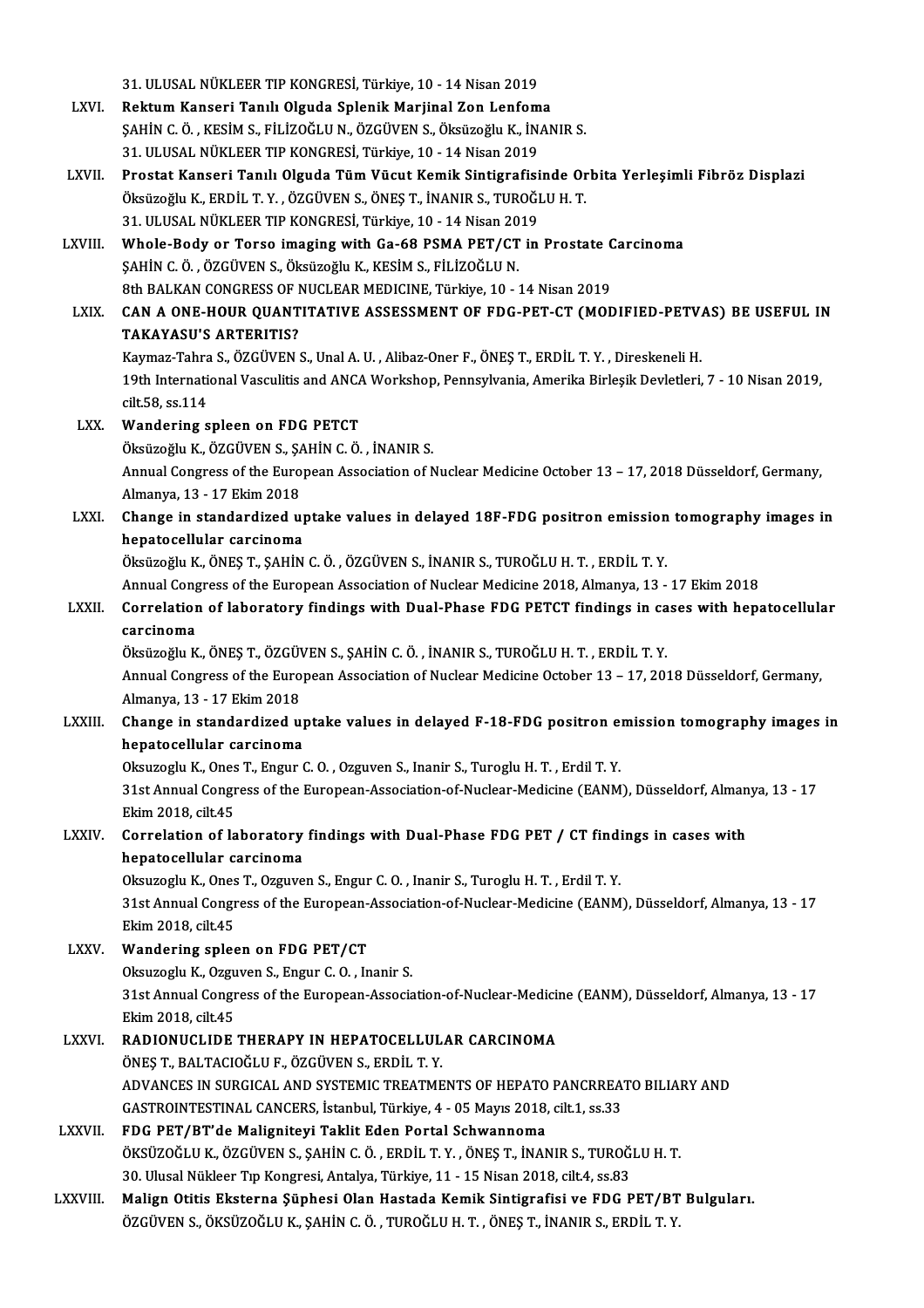|                 | 30. Ulusal Nükleer Tıp Kongresi, Antalya, Türkiye, 11 - 15 Nisan 2018, cilt.4, ss.92                                                                                                                    |
|-----------------|---------------------------------------------------------------------------------------------------------------------------------------------------------------------------------------------------------|
| <b>LXXIX</b>    | FDG PET/BT'de Hepatik "Superscan" Görünümünün Tedaviye Tam Metabolik Yanıtı                                                                                                                             |
|                 | ÖZGÜVEN S., ÖKSÜZOĞLU K., ŞAHİN C. Ö., İNANIR S.                                                                                                                                                        |
|                 | 30. Ulusal Nükleer Tıp Kongresi, Antalya, Türkiye, 11 - 15 Nisan 2018, cilt.4, ss.104                                                                                                                   |
| <b>LXXX</b>     | Ekstraskeletal Osteosarkom Yaygınlığını Göstermede FDG PET/BT'nin Rolü                                                                                                                                  |
|                 | ÖKSÜZOĞLU K., ÖZGÜVEN S., ŞAHİN C. Ö., ERDİL T. Y., ÖNEŞ T., İNANIR S., TUROĞLU H. T.                                                                                                                   |
| <b>LXXXI</b>    | 30. Ulusal Nükleer Tıp Kongresi, Antalya, Türkiye, 11 - 15 Nisan 2018, cilt.4, ss.74<br>Miyokard Perfüzyon Sintigrafisinde Stres ve İstirahat Görüntülerinde Tekrarlayan Tc-99m MIBI                    |
|                 | Embolileri                                                                                                                                                                                              |
|                 | ÖZGÜVEN S., ÖKSÜZOĞLU K., ŞAHİN C. Ö., ERDİL T. Y., ÖNEŞ T., İNANIR S., TUROĞLU H. T.                                                                                                                   |
|                 | 30. Ulusal Nükleer Tıp Kongresi, Antalya, Türkiye, 11 - 15 Nisan 2018, cilt.4, ss.60                                                                                                                    |
| <b>LXXXII</b>   | FDG PET/BT'de Retroperitoneal Pararenal Castleman Hastalığı                                                                                                                                             |
|                 | ÖZGÜVEN S., ÖKSÜZOĞLU K., ŞAHİN C. Ö. , ERDİL T. Y. , ÖNEŞ T., İNANIR S., TUROĞLU H. T.                                                                                                                 |
|                 | 30. Ulusal Nükleer Tıp Kongresi, Antalya, Türkiye, 11 Nisan - 15 Mayıs 2018, cilt.4, ss.65                                                                                                              |
| <b>LXXXIII.</b> | Kahverengi Yağ Dokusu İçin Nadir Bir Yerleşim Yeri: Perihepatik Alan                                                                                                                                    |
|                 | ÖZGÜVEN S., ÖKSÜZOĞLU K., ŞAHİN C. Ö., İNANIR S.                                                                                                                                                        |
|                 | 30. Ulusal Nükleer Tıp Kongresi, Antalya, Türkiye, 11 - 15 Nisan 2018, cilt.4, ss.95-96                                                                                                                 |
| <b>LXXXIV</b>   | Prostat Kanserli Olguda Tc-99m MDP Tüm Vücut Kemik Sintigrafisinde ve GA-68 PSMA PET/BT'de                                                                                                              |
|                 | Superscan Görünümü<br>ÖZGÜVEN S., ÖKSÜZOĞLU K., ŞAHİN C. Ö., İNANIR S.                                                                                                                                  |
|                 | 30. Ulusal Nükleer Tıp Kongresi, Antalya, Türkiye, 11 - 15 Nisan 2018, cilt.4, ss.74                                                                                                                    |
| <b>LXXXV.</b>   | İntratorasik Ekstramedüller Hematopoezde FDG PET/BT Bulguları.                                                                                                                                          |
|                 | ÖKSÜZOĞLU K., ÖZGÜVEN S., ŞAHİN C. Ö., İNANIR S.                                                                                                                                                        |
|                 | 30. Ulusal Nükleer Tıp Kongresi, Antalya, Türkiye, 11 - 15 Nisan 2018, cilt.4, ss.78                                                                                                                    |
| <b>LXXXVI</b>   | Mesane kanserinin atipik prezentasyonu lenfatik obstrüksiyona sekonder alt ekstremite ödemi                                                                                                             |
|                 | ÖZGÜVEN S., KOÇ K., DEDE F., ÖNEŞ T., İNANIR S., TUROĞLU H. T., ERDİL T. Y.                                                                                                                             |
|                 | 27 Ulusal Nükleer Tıp Kongresi, Türkiye, 1 - 05 Nisan 2015, cilt.1                                                                                                                                      |
| <b>LXXXVII</b>  | Aktive Kahverengi Yağ Dokusunun Kan Lipid Profili Karaciğer Fonksiyon Testleri ve Non Alkolik                                                                                                           |
|                 | Yağlı Karaciğer Hastalığı ile İlişkisi                                                                                                                                                                  |
|                 | ÖZGÜVEN S., ÖNEŞ T., ÖKSÜZOĞLU K., DEDE F., TUROĞLU H. T., İNANIR S., İMERYÜZ N., ERDİL T. Y.                                                                                                           |
|                 | 27 Ulusal Nükleer Tıp Kongresi, Türkiye, 1 - 05 Nisan 2015, cilt.1                                                                                                                                      |
| LXXXVIII.       | İnterskapular Malign Melanom Hastasına Yaklaşımda SPECT BT ile Yapılan Preoperatif Sentinel Lenf<br>Nodu Görüntülemenin Klinik Önemi                                                                    |
|                 | ÖZGÜVEN S., GÜNGÖR S., ARAS M., DEDE F., ÖNEŞ T., İNANIR S., TUROĞLU H. T., ERDİL T. Y., MALEKİ R.                                                                                                      |
|                 | 27. Ulusal Nükleer Tıp Kongresi, Türkiye, 1 - 05 Nisan 2015, cilt.1                                                                                                                                     |
| <b>LXXXIX</b>   | Multipl Mesenteric Metastases of purely myxoid liposarcoma: a rare occurance on FDG PET/CT.                                                                                                             |
|                 | ÖZGÜVEN S., ARAS M., İNANIR S.                                                                                                                                                                          |
|                 | Annual Congress of the European Association of Nuclear Medicine EANM 2014, İsveç, 18 Ekim 2014                                                                                                          |
| XC.             | Scrotal involvement of peritoneal mesothelioma detected on FDG PET/CT: an unusual spreading                                                                                                             |
|                 | route                                                                                                                                                                                                   |
|                 | ÖZGÜVEN S., ARAS M., DEDE F., ÖNEŞ T., İNANIR S., ERDİL T. Y., TUROĞLU H. T.                                                                                                                            |
|                 | EANM 2014 27th Annual Congress of the European Association of Nuclear Medicine, İsveç, 18 Ekim 2014                                                                                                     |
| XCI.            | FDG PET/CT After Breast Conserving Surgery: Correlation With Molecular Markers Of Breast Cancer                                                                                                         |
|                 | ÖZGÜVEN S., İNANIR S., TUROĞLU H. T., ERDİL T. Y., DEDE F., UĞURLU M. Ü., GÜLLÜOĞLU M. B.                                                                                                               |
|                 | Annual Congress of the European Association of Nuclear Medicine EANM 2014, İsveç, 18 Ekim 2014                                                                                                          |
| XCII.           | FDG PET/CT After Breast Conserving Surgery: Correlation With Molecular Markers Of Breast Cancer                                                                                                         |
|                 | Ozguven S., Inanir S., Turoglu H. T., Erdil T. Y., Dede F., Ugurlu M. U., Gulluoglu B.<br>Annual Congress of the European-Association-of-Nuclear-Medicine (EANM), Gothenburg, İsveç, 18 - 22 Ekim 2014, |
|                 | cilt 41                                                                                                                                                                                                 |
| XCIII.          | Scrotal involvement of peritoneal mesothelioma detected on FDG PET/CT: an unusual spreading                                                                                                             |
|                 | route                                                                                                                                                                                                   |
|                 |                                                                                                                                                                                                         |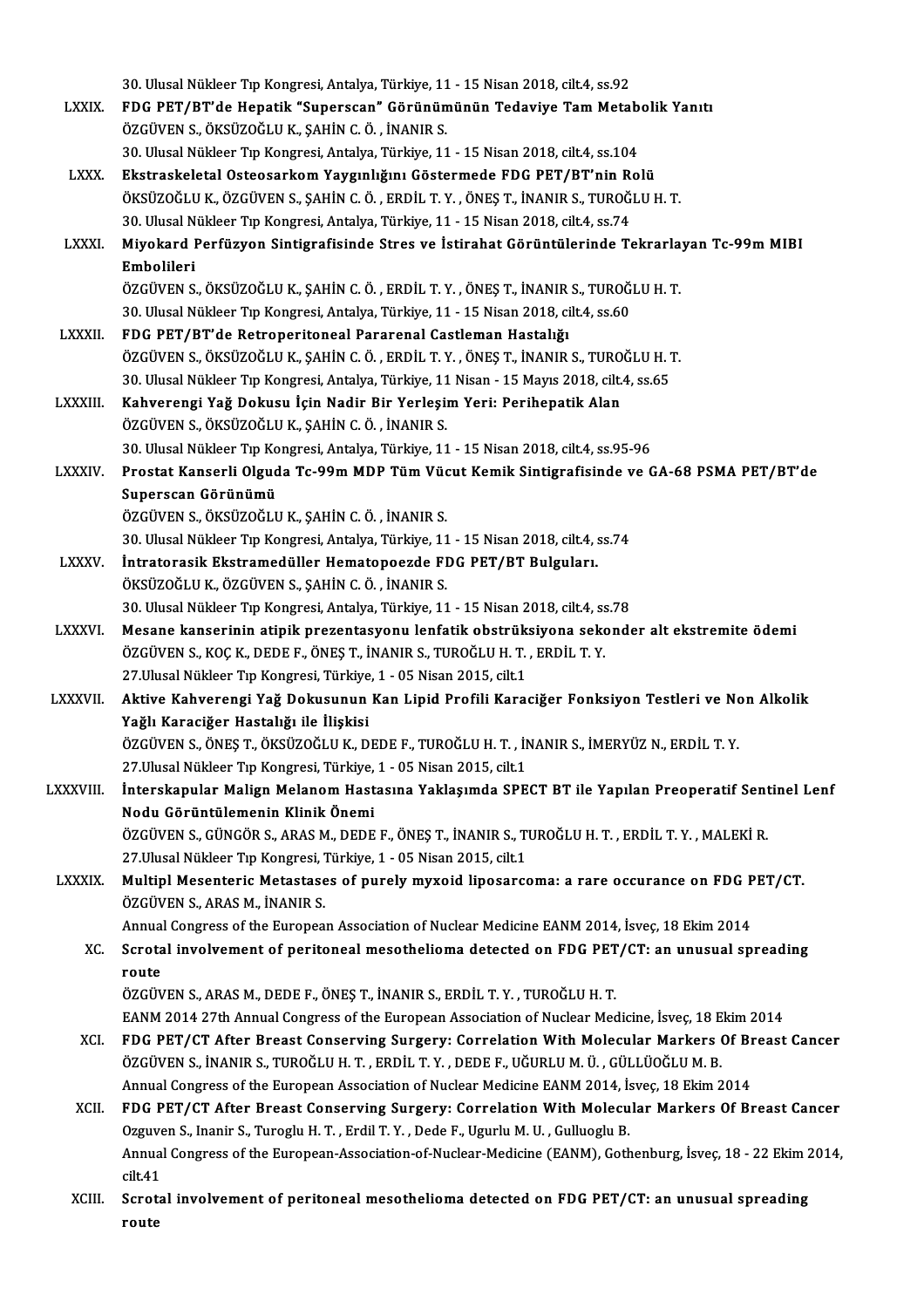Ozguven S., Aras M., Dede F., Ones T., Inanir S., Erdil T. Y., Turoglu H. T.

Ozguven S., Aras M., Dede F., Ones T., Inanir S., Erdil T. Y. , Turoglu H. T.<br>Annual Congress of the European-Association-of-Nuclear-Medicine (EANM), Gothenburg, İsveç, 18 - 22 Ekim 2014, Ozguve<br>Annua<br>cilt.41<br>Multin Annual Congress of the European-Association-of-Nuclear-Medicine (EANM), Gothenburg, İsveç, 18 - 22 Ekim 2<br>xCIV. Multiple mesenteric metastases of purely myxoid liposarcoma: a rare occurance on FDG PET/CT<br>Qrayyon S. Area M.

## cilt.41<br>Multiple mesenteric meta:<br>Ozguven S., Aras M., Inanir S.<br>Annual Congress of the Euro Multiple mesenteric metastases of purely myxoid liposarcoma: a rare occurance on FDG PET/CT<br>Ozguven S., Aras M., Inanir S.<br>Annual Congress of the European-Association-of-Nuclear-Medicine (EANM), Gothenburg, İsveç, 18 - 22

Ozguven S., Aras M., Inanir S.<br>Annual Congress of the European-Association-of-Nuclear-Medic<br>cilt.41<br>Nedeni Bilinmeyen Ates Tanısında FDG PET/BT'nin Rolü Annual Congress of the European-Association-of-Nuclear-Medicine (EANM), Gothenburg, İsveç, 18 - 22 Ekim 2014,<br>cilt.41<br>XCV. Nedeni Bilinmeyen Ates Tanısında FDG PET/BT'nin Rolü

cilt41<br>Nedeni Bilinmeyen Ateş Tanısında FDG PET/BT'nin Rolü<br>GÜNGÖR S., OKSUZOGLU K., ÖNEŞ T., ARAS M., ÖZGÜVEN S., Maleki R., DEDE F., İNANIR S., ERDİL T. Y. , TUROĞLU H.<br>T N<br>Gi<br>T. GÜNGÖR S., OKSUZOGLU K., ÖNEŞ T., ARAS M., ÖZGÜVEN S., Maleki R.,<br>T.<br>26. Ulusal Nükleer Tıp Kongresi UNTK 2014, Türkiye, 16 Nisan 2014<br>Primar Kamik Lanfaması Tanısı Alan Bir Olauda Diskardan El

26. Ulusal Nükleer Tıp Kongresi UNTK 2014, Türkiye, 16 Nisan 2014

# T.<br>26. Ulusal Nükleer Tıp Kongresi UNTK 2014, Türkiye, 16 Nisan 2014<br>XCVI. Primer Kemik Lenfoması Tanısı Alan Bir Olguda Diskordan FDG PET/BT ve Tüm Vücut Kemik<br>Sintigrafisi Bulguları Primer Kemik Lenfoması Tanısı Alan Bir Olguda Diskordan FDG PET/BT ve<br>Sintigrafisi Bulguları<br>ÖZGÜVEN S., ÖNEŞ T., OKSUZOGLU K., DEDE F., ERDİL T. Y. , İNANIR S., TUROĞLU H. T.<br>26 Huyet Nükleer Tr Kengresi UNTK 2014 Türkiye

Sintigrafisi Bulguları<br>ÖZGÜVEN S., ÖNEŞ T., OKSUZOGLU K., DEDE F., ERDİL T. Y. , İNANIR S<br>26. Ulusal Nükleer Tıp Kongresi UNTK 2014, Türkiye, 16 Nisan 2014<br>Priman Hinarnanatiraidi Sünbasi Olan Olauda MİRİ Paratiraid

## ÖZGÜVEN S., ÖNEŞ T., OKSUZOGLU K., DEDE F., ERDİL T. Y. , İNANIR S., TUROĞLU H. T.<br>26. Ulusal Nükleer Tıp Kongresi UNTK 2014, Türkiye, 16 Nisan 2014<br>XCVII. Primer Hiperparatiroidi Şüphesi Olan Olguda MİBİ Paratiroid SP 26. Ulusal Nükleer<br>Primer Hiperpar<br>(Brown) Tümör<br>Özcüvens oppe Primer Hiperparatiroidi Şüphesi Olan Olguda MİBİ Paratiroid SPECT/E<br>(Brown) Tümör<br>ÖZGÜVEN S., DEDE F., Maleki R., ÖNEŞ T., İNANIR S., ERDİL T.Y. , TUROĞLU H. T.<br>26 Hlugal Nüldeer Tıp Kongresi UNTK 2014 Türkiye 16 Nisar 201

(Brown) Tümör<br>ÖZGÜVEN S., DEDE F., Maleki R., ÖNEŞ T., İNANIR S., ERDİL T. Y. , TUR<br>26. Ulusal Nükleer Tıp Kongresi UNTK 2014, Türkiye, 16 Nisan 2014<br>Te 99m MDB Komik Sintigrefisinde Krapial SBEGT/BT Kesitle

## ÖZGÜVEN S., DEDE F., Maleki R., ÖNEŞ T., İNANIR S., ERDİL T. Y. , TUROĞLU H. T.<br>26. Ulusal Nükleer Tıp Kongresi UNTK 2014, Türkiye, 16 Nisan 2014<br>XCVIII. Tc-99m MDP Kemik Sintigrafisinde Kranial SPECT/BT Kesitlerinde İ 26. Ulusal Nükleer 7<br>Tc-99m MDP Kem<br>Osteoma' Olgusu<br>ÖZCÜVEN S. DEDE Tc-99m MDP Kemik Sintigrafisinde Kranial SPECT/BT Kesitlerinde İnsidental Olarak Saptana:<br>Osteoma' Olgusu<br>ÖZGÜVEN S., DEDE F., ARAS M., Maleki R., OKSUZOGLU K., ÖNEŞ T., İNANIR S., ERDİL T.Y. , TUROĞLU H. T.<br>26 Ulusal Nükl

Osteoma' Olgusu<br>ÖZGÜVEN S., DEDE F., ARAS M., Maleki R., OKSUZOGLU K., ÖNEŞ T., İNANIR S., ERDİL T. Y. , TUROĞLU H. T.<br>26. Ulusal Nükleer Tıp Kongresi UNTK 2014, Türkiye, 16 Nisan 2014 ÖZGÜVEN S., DEDE F., ARAS M., Maleki R., OKSUZOGLU K., ÖNEŞ T., İNANIR S., ERDİL T. Y. , TUROĞLU H. T.<br>26. Ulusal Nükleer Tıp Kongresi UNTK 2014, Türkiye, 16 Nisan 2014<br>XCIX. Kahverengi Tümörlü Olguda Diskordan Kemik Sinti

- 26. Ulusal Nükleer Tıp Kongresi UNTK 2014, Türkiye, 16 Nisan 2014<br>**Kahverengi Tümörlü Olguda Diskordan Kemik Sintigrafisi SPECT/BT v**o<br>ÖZGÜVEN S., ÖNEŞ T., Maleki R., DEDE F., ERDİL T. Y. , İNANIR S., TUROĞLU H. T.<br>26 Ulus Kahverengi Tümörlü Olguda Diskordan Kemik Sintigrafisi SPI<br>ÖZGÜVEN S., ÖNEŞ T., Maleki R., DEDE F., ERDİL T. Y. , İNANIR S., TUR<br>26. Ulusal Nükleer Tıp Kongresi UNTK 2014, Türkiye, 16 Nisan 2014<br>Te 99m MİPİ Celismalanında ÖZGÜVEN S., ÖNEŞ T., Maleki R., DEDE F., ERDİL T. Y. , İNANIR S., TUROĞLU H. T.<br>26. Ulusal Nükleer Tıp Kongresi UNTK 2014, Türkiye, 16 Nisan 2014<br>C. Tc-99m MİBİ Çalışmalarında Yalancı Pozitiflik Sebebi: Kahverengi Yağ
	- 26. Ulusal Nükleer Tıp Kongresi UNTK 2014, Türkiye, 16 Nisan 2014<br>Tc-99m MİBİ Çalışmalarında Yalancı Pozitiflik Sebebi: Kahverengi Yağ<br>ÖZGÜVEN S., DEDE F., ARAS M., ÖNEŞ T., İNANIR S., ERDİL T. Y. , TUROĞLU H. T.<br>26 Hlusal ÖZGÜVEN S., DEDE F., ARAS M., ÖNEŞ T., İNANIR S., ERDİL T. Y. , TUROĞLU H. T.<br>26. Ulusal Nükleer Tıp Kongresi UNTK 2014, Türkiye, 16 Nisan 2014
	- CI. SplenikMarjinal Zon Lenfoma F18-FDG PET/BT'de Nasıl Görülür? OKSUZOGLUK.,ÖNEŞT.,ARASM.,ÖZGÜVENS.,DEDEF.,ERDİL T.Y. , İNANIRS.,TUROĞLUH.T. 26. Ulusal Nükleer Tıp Kongresi UNTK 2014, Türkiye, 16 Nisan 2014
	- CII. Peritoneal Lenfomatozisde FDG PET/BT Bulguları MalekiR.,ÖNEŞT.,ÖZGÜVENS.,DEDEF., İNANIRS.,ERDİL T.Y. ,TUROĞLUH.T. Peritoneal Lenfomatozisde FDG PET/BT Bulguları<br>Maleki R., ÖNEŞ T., ÖZGÜVEN S., DEDE F., İNANIR S., ERDİL T. Y. , TUR<br>26. Ulusal Nükleer Tıp Kongresi UNTK 2014, Türkiye, 16 Nisan 2014<br>Sisteekenisi Negatif Diventikül İsi Yen

### CIII. Sistoskopisi Negatif Divertikül İçi Yerleşim Gösteren İnvazif Ürotelyal Mesane Kanserinde FDG<br>PET/BT Bulguları 26. Ulusal Nükleer T<br>Sistoskopisi Nega<br>PET/BT Bulguları<br>ÖZCÜVEN S. ÖNES 1 Sistoskopisi Negatif Divertikül İçi Yerleşim Gösteren İnvazif Ürotelyal<br>PET/BT Bulguları<br>ÖZGÜVEN S., ÖNEŞ T., ARAS M., DEDE F., ERDİL T.Y. , İNANIR S., TUROĞLU H. T.<br>26 Hlucal Nüldeer Tır Konsresi UNTK 2014, Türkiye 16 Nis PET/BT Bulguları<br>ÖZGÜVEN S., ÖNEŞ T., ARAS M., DEDE F., ERDİL T. Y. , İNANIR S., TURO<br>26. Ulusal Nükleer Tıp Kongresi UNTK 2014, Türkiye, 16 Nisan 2014<br>EDC PET/PT'de Pir Yalancı Pezitiflik Nadeni: Krinteersidizm

- ÖZGÜVEN S., ÖNEŞ T., ARAS M., DEDE F., ERDİL T. Y. , İNANIR S., TUROĞLU H. 1<br>26. Ulusal Nükleer Tıp Kongresi UNTK 2014, Türkiye, 16 Nisan 2014<br>CIV. FDG PET/BT'de Bir Yalancı Pozitiflik Nedeni: Kriptoorşidizm Olgusu<br>ÖZC 26. Ulusal Nükleer Tıp Kongresi UNTK 2014, Türkiye, 16 Nisan 2014<br>FDG PET/BT'de Bir Yalancı Pozitiflik Nedeni: Kriptoorşidizm Olgusu<br>ÖZGÜVEN S., DEDE F., OKSUZOGLU K., ÖNEŞ T., İNANIR S., ERDİL T.Y. , TUROĞLU H. T.<br>26 Hlus FDG PET/BT'de Bir Yalancı Pozitiflik Nedeni: Kriptoorşidizm<br>ÖZGÜVEN S., DEDE F., OKSUZOGLU K., ÖNEŞ T., İNANIR S., ERDİL T. Y.<br>26. Ulusal Nükleer Tıp Kongresi UNTK 2014, Türkiye, 16 Nisan 2014<br>Inaxessed EDC untaks in the r ÖZGÜVEN S., DEDE F., OKSUZOGLU K., ÖNEŞ T., İNANIR S., ERDİL T. Y. , TUROĞLU H. T.<br>26. Ulusal Nükleer Tıp Kongresi UNTK 2014, Türkiye, 16 Nisan 2014<br>CV. Increased FDG uptake in the right ventricle indicates a poor prognosi
- 26. Ulusal Nükleer Tıp Kongresi UNTK 2014, Türkiye, 16 Nisan 2014<br>Increased FDG uptake in the right ventricle indicates a poor prognosis i<br>comperative study between hemodynamic parameters and FDG PET/CT<br>ÖZCÜVEN S. DEDE E. Increased FDG uptake in the right ventricle indicates a poor prognosis in patients with CTEPH: A<br>comperative study between hemodynamic parameters and FDG PET/CT<br>ÖZGÜVEN S., DEDE F., YILDIZELİ B., TAŞ S., YANARTAŞ M., GÜNGÖ comperative study between hemodynamic parameters and FDG PET/CT ÖZGÜVEN S., DEDE F., YILDIZELİ B., TAŞ S., YANARTAŞ M., GÜNGÖR S., ARAS M., İN H. T.<br>H. T.<br>RSNA 2013, Amerika Birleşik Devletleri, 01 Aralık 2013 ÖZGÜVEN S., DEDE F., YILDIZELİ B., TAŞ S., YANARTAŞ M<br>H. T.<br>RSNA 2013, Amerika Birleşik Devletleri, 01 Aralık 2013<br>Evaluation of Assosiation Batwaan Eluana D. Glue

H. T.<br>RSNA 2013, Amerika Birleşik Devletleri, 01 Aralık 2013<br>CVI. Bratuation of Association Between Fluoro-D-Glucose Positron Emission Tomography Uptake with<br>Right Ventrieular Eunstians in Betients with Chronis Thromboembo RSNA 2013, Amerika Birleşik Devletleri, 01 Aralık 2013<br>Evaluation of Association Between Fluoro-D-Glucose Positron Emission Tomography Uptake wit<br>Right Ventricular Functions in Patients with Chronic Thromboembolic Pulmonar Evaluation of Association Between Fluoro-D-Glucose Positron Emission Tomography Uptake<br>Right Ventricular Functions in Patients with Chronic Thromboembolic Pulmonary Hypertens<br>SÜNBÜL M., Kivrak T., Oguz M., ÖZGÜVEN S., Gung Right Ventricular Functions in Patients with Chronic Thromboembolic Pulmonary Hypertension<br>SÜNBÜL M., Kivrak T., Oguz M., ÖZGÜVEN S., Gungor S., DEDE F., TUROĞLU H. T. , YILDIZELİ B., MUTLU B.<br>29th Turkish Cardiology Congr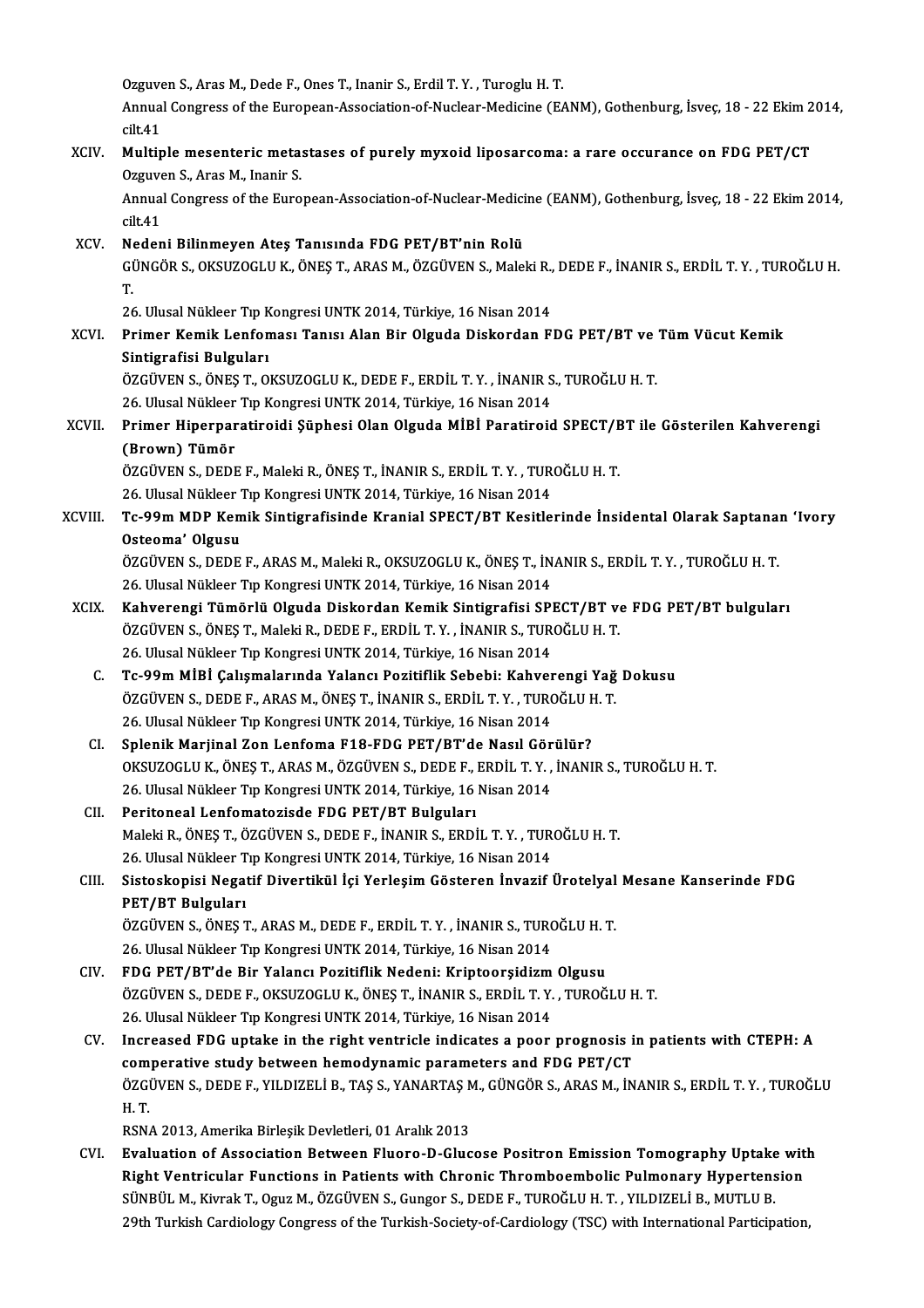Antalya,Türkiye,26 -29Ekim2013, cilt.62

- Antalya, Türkiye, 26 29 Ekim 2013, cilt.62<br>CVII. Blood Pool SPECT/CT Imaging of Benign and Malignant Processes of Bone: Does It Give Additional Antalya, Türkiy<br>Blood Pool SI<br>Information?<br>ÖNES T. ARAS Blood Pool SPECT/CT Imaging of Benign and Malignant Processes of Bone: Does It Give A<br>Information?<br>ÖNEŞ T., ARAS M., DEDE F., ÖZGÜVEN S., GÜNGÖR S., Maleki R., ERDİL T. Y. , İNANIR S., TUROĞLU H. T.<br>FANM 2012 26th Annual C Information?<br>ÖNEŞ T., ARAS M., DEDE F., ÖZGÜVEN S., GÜNGÖR S., Maleki R., ERDİL T. Y. , İNANIR S., TUROĞLU H. T.<br>EANM 2013 26th Annual Congress of the European Association of Nuclear Medicine, İsveç, 20 - 23 Ekim 2013
- ÖNEŞ T., ARAS M., DEDE F., ÖZGÜVEN S., GÜNGÖR S., Maleki R., ERDİL T. Y. , İNANIR S., TUROĞLU H. T.<br>EANM 2013 26th Annual Congress of the European Association of Nuclear Medicine, İsveç, 20 23 Ekim 2013<br>CVIII. The Added
- EANM 2013 26th Annual Congress of the European Association of Nu<br>The Added Value of 99mTc-sestamibi SPECT/CT Over Combin<br>MDP/MIBI: A Pilot Study for Patients with Fibrous Dysplasia<br>ÖNES T. ARAS M. DEDE E. CÜNCÖR S. ÖZCÜVEN The Added Value of 99mTc-sestamibi SPECT/CT Over Combined Radionuclide Imaging wi<br>MDP/MIBI: A Pilot Study for Patients with Fibrous Dysplasia<br>ÖNEŞ T., ARAS M., DEDE F., GÜNGÖR S., ÖZGÜVEN S., Maleki R., ERDİL T.Y. , İNANIR MDP/MIBI: A Pilot Study for Patients with Fibrous Dysplasia<br>ÖNEŞ T., ARAS M., DEDE F., GÜNGÖR S., ÖZGÜVEN S., Maleki R., ERDİL T. Y. , İNANIR S., TUROĞLU H. T.<br>EANM 2013 26th Annual Congress of the European Association of ÖNEŞ T., ARAS M., DEDE F., GÜNGÖR S., ÖZGÜVEN S., Maleki R., ERDİL T. Y. , İNANIR S., TUROĞLU H. T.<br>EANM 2013 26th Annual Congress of the European Association of Nuclear Medicine, Fransa, 19 Ekim<br>CIX. Combined Radionuclide
- EANM 2013 26th Annual Congress of the European Association of Nuclear Medicine, Fransa, 19 Ekim<br>Combined Radionuclide Imaging of Mandibular Fibrous Dysplasia with Tc-99m MDP/MIB<br>ÖNEŞ T., ARAS M., DEDE F., GÜNGÖR S., ÖZGÜVE Combined Radionuclide Imaging of Mandibular Fibrous Dysplasia with Tc-99m MDP/MIBI<br>ÖNEŞ T., ARAS M., DEDE F., GÜNGÖR S., ÖZGÜVEN S., Maleki R., ERDİL T. Y. , İNANIR S., TUROĞLU H. T.<br>EANM 2013 26th Annual Congress of the E ÖNEŞ T., ARAS M., DEDE F., GÜNGÖR S., ÖZGÜVEN S., Maleki R., ERDİL T. Y. , İNANIR S., TUROĞLU H. T.<br>EANM 2013 26th Annual Congress of the European Association of Nuclear Medicine, Fransa, 19 Ekim 2013<br>CX. Myocardial Tc
- GÜNGÖRS.,DEDEF.,ARASM.,NovruzovF.,ÖZGÜVENS.,ÖNEŞT.,ERDİL T.Y. , İNANIRS.,TUROĞLUH.T. Myocardial Tc-99m-MAA uptake on V/Q SPECT/CT in Eisenmenger Syndrome<br>GÜNGÖR S., DEDE F., ARAS M., Novruzov F., ÖZGÜVEN S., ÖNEŞ T., ERDİL T. Y. , İNANIR S., TUROĞLU H. T.<br>EANM 2013 26th Annual Congress of the European Asso GÜNGÖR S., DEDE F., ARAS M., Novruzov F., ÖZGÜVEN S., ÖNEŞ T., ERDİL T. Y. , İNANIR S., TUROĞLU H. T.<br>EANM 2013 26th Annual Congress of the European Association of Nuclear Medicine, Fransa, 19 Ekim 2013<br>CXI. ILGİNÇ GÖRÜNTÜ
- EANM 2013 26th Annual Congress of the European Association of Nuclear Medicine, Frans<br>**ilging Görüntü: KALP PET/BT'DE ENFARKTÜS SONRASI GELIŞEN DISTROFIK I**<br>GÜNGÖR S., DEDE F., ÖZGÜVEN S., ARAS M., ÖNEŞ T., İNANIR S., ERDİ ILGINÇ GÖRÜNTÜ: KALP PET/BT'DE ENFARKTÜS SONRASI GELIŞEN DISTROFIK KALSIFIKASYON<br>GÜNGÖR S., DEDE F., ÖZGÜVEN S., ARAS M., ÖNEŞ T., İNANIR S., ERDİL T. Y. , TUROĞLU H. T.<br>25. Ulusal Nükleer Tıp Kongresi UNTK 2013, Türkiye,
- CXII. NON-FONKSİYONE HİPOFİZ ADENOMLU OLGUDA FDG PET/BT BULGULARI 25. Ulusal Nükleer Tıp Kongresi UNTK 2013, Türkiye, 06 Nisan 2013<br>NON-FONKSIYONE HIPOFIZ ADENOMLU OLGUDA FDG PET/BT BULGUL<br>ÖZGÜVEN S., ÖNEŞ T., DEDE F., Maleki R., İNANIR S., ERDİL T.Y. , TUROĞLU H. T.<br>25. Ulusal Nükleer T NON-FONKSİYONE HİPOFİZ ADENOMLU OLGUDA FDG PET/B'<br>ÖZGÜVEN S., ÖNEŞ T., DEDE F., Maleki R., İNANIR S., ERDİL T. Y. , TUR<br>25. Ulusal Nükleer Tıp Kongresi UNTK 2013, Türkiye, 06 Nisan 2013<br>PRİMER HİPERRARATİROİDILL OLGUDA MIR
- 25. Ulusal Nükleer Tıp Kongresi UNTK 2013, Türkiye, 06 Nisan 2013<br>CXIII. PRİMER HİPERPARATİROİDİLİ OLGUDA MIBI PARATİROİD SPECT/BT İLE GÖSTERİLEN PARATİROİD ADENOMUNA EŞLİK EDEN MEDÜLLER TİROİD KANSERİ PRİMER HİPERPARATİROİDİLİ OLGUDA MIBI PARATİROİD SPECT/BT İLE GÖSTEI<br>ADENOMUNA EŞLİK EDEN MEDÜLLER TİROİD KANSERİ<br>ÖZGÜVEN S., DEDE F., GÜNGÖR S., ARAS M., ÖNEŞ T., İNANIR S., ERDİL T. Y. , TUROĞLU H. T.<br>25. Ulucal Nüklaar ADENOMUNA EŞLİK EDEN MEDÜLLER TİROİD KANSERİ<br>ÖZGÜVEN S., DEDE F., GÜNGÖR S., ARAS M., ÖNEŞ T., İNANIR S., ERDİI<br>25. Ulusal Nükleer Tıp Kongresi UNTK 2013, Türkiye, 06 Nisan 2013<br>KRONİK TROMBOEMBOL İK BILLMONER HİRERTANSİYO ÖZGÜVEN S., DEDE F., GÜNGÖR S., ARAS M., ÖNEŞ T., İNANIR S., ERDİL T. Y. , TUROĞLU H. T.<br>25. Ulusal Nükleer Tıp Kongresi UNTK 2013, Türkiye, 06 Nisan 2013<br>CXIV. KRONİK TROMBOEMBOLİK PULMONER HİPERTANSİYONLU OLGULARDA VENTİ
- 25. Ulusal Nükleer Tıp Kongresi UNTK 2013, Türkiye, 06 Nisan 2013<br>KRONİK TROMBOEMBOLİK PULMONER HİPERTANSİYONLU OLGULARDA VENTİLASYON/ PERFÜZYC<br>SİNTİGRAFİSİ SONUÇLARI: PULMONER TROMBOENDARTEREKTOMİ CERRAHİSİ İLE V/Q SPECT/ KRONİK TROMBOEMBOLİK PI<br>SİNTİGRAFİSİ SONUÇLARI: PI<br>KARŞILAŞTIRMALI ÇALIŞMA<br>ÖZCÜVEN S. DEDE E. VILDIZELİ SİNTİGRAFİSİ SONUÇLARI: PULMONER TROMBOENDARTEREKTOMİ CERRAHİSİ İLE V/Q SPECT/BT<br>KARŞILAŞTIRMALI ÇALIŞMA<br>ÖZGÜVEN S., DEDE F., YILDIZELİ B., TAŞ S., YANARTAŞ M., GÜNGÖR S., ARAS M., Maleki R., ÖNEŞ T., İNANIR S., et al.<br>25.

KARŞILAŞTIRMALI ÇALIŞMA<br>ÖZGÜVEN S., DEDE F., YILDIZELİ B., TAŞ S., YANARTAŞ M., GÜNGÖR S., ARAS M., M<br>25. Ulusal Nükleer Tıp Kongresi UNTK 2013, Türkiye, 6 - 10 Nisan 2013, ss.10-11<br>TC 99M MDB TÜM VÜCUT KEMİK SİNTİCBAFİSİN ÖZGÜVEN S., DEDE F., YILDIZELİ B., TAŞ S., YANARTAŞ M., GÜNGÖR S., ARAS M., Maleki R., ÖNEŞ T., İNANIR S., et a<br>25. Ulusal Nükleer Tıp Kongresi UNTK 2013, Türkiye, 6 - 10 Nisan 2013, ss.10-11<br>CXV. TC-99M MDP TÜM VÜCUT

- 25. Ulusal Nükleer Tıp Kongresi UNTK 2013, Türkiye, 6 10 Nisan 2013, ss.10-11<br>TC-99M MDP TÜM VÜCUT KEMİK SİNTİGRAFİSİNDE PELVİK KEMİK MET<br>DIŞI MDP TUTULUMLARI VE SPECT/BT'NİN KATKISI: OLGU SUNUMLARI<br>Malaki B. DEDE E. CÜN TC-99M MDP TÜM VÜCUT KEMIK SINTIGRAFISINDE PELVIK KEMIK MET GÖRÜNÜMÜ VEREN KEMIK<br>DIŞI MDP TUTULUMLARI VE SPECT/BT'NIN KATKISI: OLGU SUNUMLARI<br>Maleki R., DEDE F., GÜNGÖR S., ÖZGÜVEN S., ARAS M., DANE F., ÖNEŞ T., İNANIR S., DIŞI MDP TUTULUMLARI VE SPECT/BT'NİN KATKISI: OLGU S<br>Maleki R., DEDE F., GÜNGÖR S., ÖZGÜVEN S., ARAS M., DANE F., ÖNEŞ<br>25. Ulusal Nükleer Tıp Kongresi UNTK 2013, Türkiye, 06 Nisan 2013<br>PRİMER HİRERRARATİRQİDİLİ OLGUDA MIRL Maleki R., DEDE F., GÜNGÖR S., ÖZGÜVEN S., ARAS M., DANE F., ÖNEŞ T., İNANIR S., ERDİL T. Y. , TUROĞLU H. T.<br>25. Ulusal Nükleer Tıp Kongresi UNTK 2013, Türkiye, 06 Nisan 2013<br>20 ADENOMUNA ESLİK EDEN MEDİASTİNAL KARSİNQİD T
- 25. Ulusal Nükleer Tıp Kongresi UNTK 2013, Türkiye, 06 Nisan 2013<br>PRİMER HİPERPARATİROİDİLİ OLGUDA MIBI PARATİROİD SPI<br>ADENOMUNA EŞLİK EDEN MEDİASTİNAL KARSİNOİD TÜMÖR<br>ÖZCÜVEN S. DEDE E. YU DIZELLE CÜNCÖR S. ARASM. Malaki PRİMER HİPERPARATİROİDİLİ OLGUDA MIBI PARATİROİD SPECT/BT İLE GÖSTERİLEN PARATİROİD<br>ADENOMUNA EŞLİK EDEN MEDİASTİNAL KARSİNOİD TÜMÖR<br>ÖZGÜVEN S., DEDE F., YILDIZELİ B., GÜNGÖR S., ARAS M., Maleki R., ÖNEŞ T., İNANIR S., ERD ADENOMUNA EŞLİK EDEN MEDİASTİNAL KARSİNOİD TÜMÖR<br>ÖZGÜVEN S., DEDE F., YILDIZELİ B., GÜNGÖR S., ARAS M., Maleki R., Ö<br>25. Ulusal Nükleer Tıp Kongresi UNTK 2013, Türkiye, 06 Nisan 2013<br>PRİMER HİRERRARATİROİDİ OLGULARINDA SER ÖZGÜVEN S., DEDE F., YILDIZELİ B., GÜNGÖR S., ARAS M., Maleki R., ÖNEŞ T., İNANIR S., ERDİL T. Y. , TUROĞLU H. T.<br>25. Ulusal Nükleer Tıp Kongresi UNTK 2013, Türkiye, 06 Nisan 2013<br>CXVII. PRİMER HİPERPARATİROİDİ OLGULAR

25. Ulusal Nükleer Tıp Kongresi UNTK 2013, Türk<br>PRİMER HİPERPARATİROİDİ OLGULARINDA<br>SİNTİGRAFİSİNİN BAŞARISINI ETKİLER Mİ?<br>CÜNCÖR S. DEDE E. ÖZCÜVEN S. ARAS M. Malak PRİMER HİPERPARATİROİDİ OLGULARINDA SERUM KALSİYUM DÜZEYİ PARATİROİD<br>SİNTİGRAFİSİNİN BAŞARISINI ETKİLER Mİ?<br>GÜNGÖR S., DEDE F., ÖZGÜVEN S., ARAS M., Maleki R., ÖNEŞ T., İNANIR S., ERDİL T. Y. , TUROĞLU H. T.<br>25. Ulucal Nük SİNTİGRAFİSİNİN BAŞARISINI ETKİLER Mİ?<br>GÜNGÖR S., DEDE F., ÖZGÜVEN S., ARAS M., Maleki R., ÖNEŞ T., İNANIR S., ERI<br>25. Ulusal Nükleer Tıp Kongresi UNTK 2013, Türkiye, 6 - 10 Nisan 2013, ss.5<br>AKÇİĞER KANSERİNDE TC QQM MDR V GÜNGÖR S., DEDE F., ÖZGÜVEN S., ARAS M., Maleki R., ÖNEŞ T., İNANIR S., ERDİL T. Y. , TUROĞLU H. T.<br>25. Ulusal Nükleer Tıp Kongresi UNTK 2013, Türkiye, 6 - 10 Nisan 2013, ss.5<br>CXVIII. AKCİĞER KANSERİNDE TC-99M MDP VE F

## 25. Ulusal Nükleer Tıp Kongresi<br>AKCİĞER KANSERİNDE TC-99<br>LENF NODU: OLGU SUNUMU<br>CÜNCÖR S. DEDE E. ÖZCÜNEN S AKCİĞER KANSERİNDE TC-99M MDP VE F-18 FDG TUTULUMU GÖSTEREN METASTATİK İN<br>LENF NODU: OLGU SUNUMU<br>GÜNGÖR S., DEDE F., ÖZGÜVEN S., ARAS M., Maleki R., ÖNEŞ T., İNANIR S., ERDİL T. Y. , TUROĞLU H. T.<br>25 Ulucal Nükleer Tr Kerg

LENF NODU: OLGU SUNUMU<br>GÜNGÖR S., DEDE F., ÖZGÜVEN S., ARAS M., Maleki R., ÖNEŞ T., İNANIR S., ERDİL T. Y. , TUROĞLU H. T.<br>25. Ulusal Nükleer Tıp Kongresi UNTK 2013, Türkiye, 06 Nisan 2013 GÜNGÖR S., DEDE F., ÖZGÜVEN S., ARAS M., Maleki R., ÖNEŞ T., İNANIR S., ERDİL T. Y. , TUROĞLU H. T.<br>25. Ulusal Nükleer Tıp Kongresi UNTK 2013, Türkiye, 06 Nisan 2013<br>CXIX. FDG-PET/BT'DE RETROPERİTONEAL ALANDA TUZAK GÖR

- 25. Ulusal Nükleer Tıp Kongresi UNTK 2013, Türkiye, 06 Nisan 2013<br>FDG-PET/BT'DE RETROPERİTONEAL ALANDA TUZAK GÖRÜNÜM: DİLATE VENÖZ SİSTEM<br>GÜNGÖR S., DEDE F., ÖZGÜVEN S., ARAS M., Maleki R., ÖNEŞ T., İNANIR S., ERDİL T.Y. , FDG-PET/BT'DE RETROPERİTONEAL ALANDA TUZAK GÖRÜN<br>GÜNGÖR S., DEDE F., ÖZGÜVEN S., ARAS M., Maleki R., ÖNEŞ T., İNANI<br>25. Ulusal Nükleer Tıp Kongresi UNTK 2013, Türkiye, 06 Nisan 2013<br>PET CT efter breest senserwing surgerw GÜNGÖR S., DEDE F., ÖZGÜVEN S., ARAS M., Maleki R., ÖNEŞ T., İNANIR S., ERDİL T. Y. , TUROĞLU H. T.<br>25. Ulusal Nükleer Tıp Kongresi UNTK 2013, Türkiye, 06 Nisan 2013<br>CXX. PET CT after breast conserving surgery
- ÖZGÜVENS., İNANIRS.,UĞURLUM.Ü. ,GÜLLÜOĞLUM.B. ,DANEF.,ÖNEŞT.,DEDEF.,ERDİL T.Y. ,TUROĞLUH.T.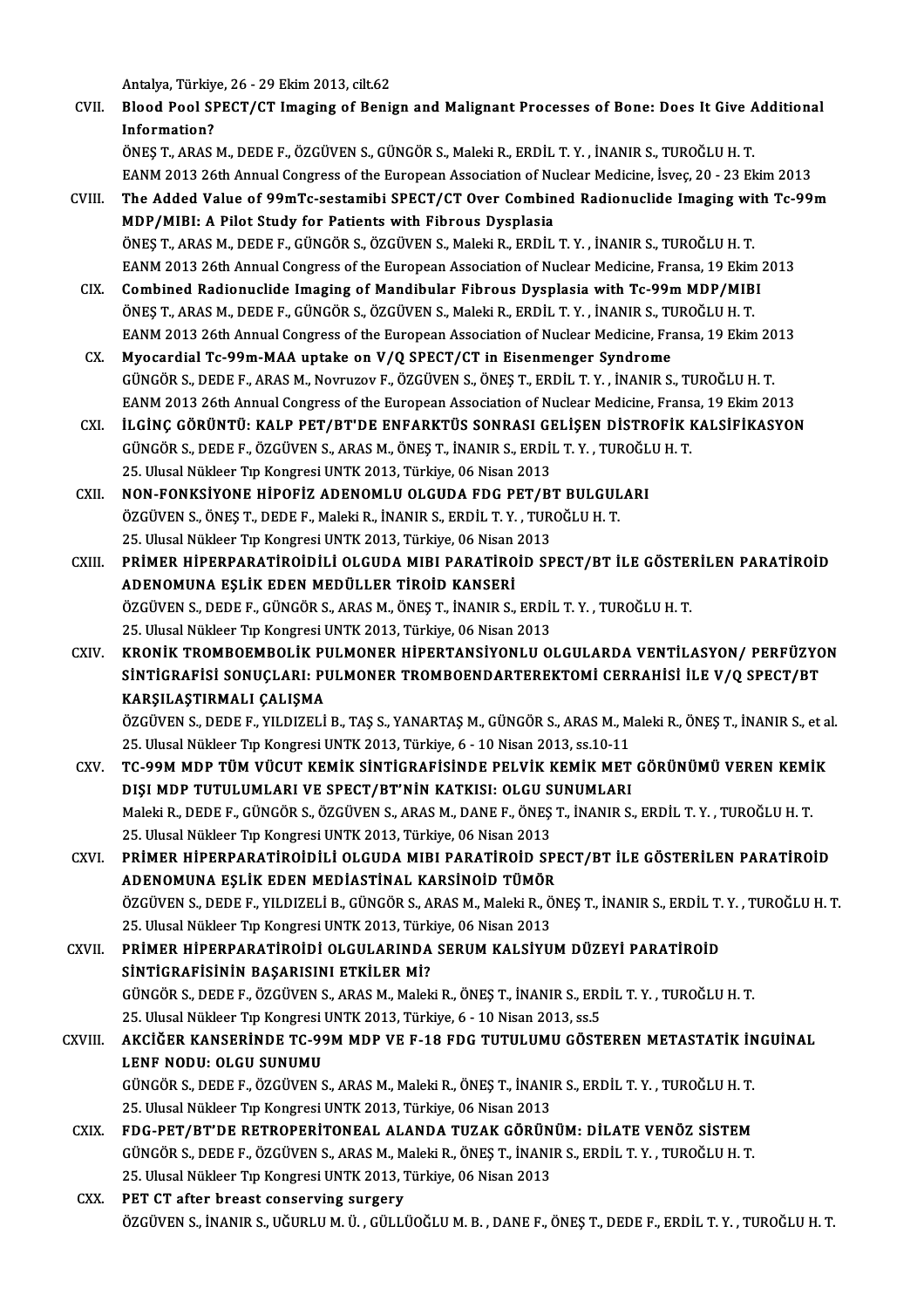Annual congress of the EANM 2012, 27 - 31 Ekim 2012<br>PET/CT ofter Preest Conserving Surgery in Prees

|                | Annual congress of the EANM 2012, 27 - 31 Ekim 2012                                                                                                                                      |
|----------------|------------------------------------------------------------------------------------------------------------------------------------------------------------------------------------------|
| <b>CXXI</b>    | PET/CT after Breast Conserving Surgery in Breast Cancer                                                                                                                                  |
|                | ÖZGÜVEN S., İNANIR S., UĞURLU M. Ü. , GÜLLÜOĞLU M. B. , DANE F., ÖNEŞ T., DEDE F., ERDİL T. Y. , TUROĞLU H. T.                                                                           |
|                | Annual Congress of the European Association of Nuclear Medicine, 2012, İtalya, 27 Ekim 2012                                                                                              |
| CXXII.         | Synchronous metastases in recently diagnosed breast cancer patients: Role of staging FDG PET/CT.<br>ÖZGÜVEN S., DEDE F., ÖNEŞ T., GÜLLÜOĞLU M. B., İNANIR S., ERDİL T. Y., TUROĞLU H. T. |
|                | International Conference on Clinical PET and Molecular Nuclear Medicine, Avusturya, 08 Kasım 2011                                                                                        |
| CXXIII.        | FDG PET/CT in cancer patients with fibrous dysplasia                                                                                                                                     |
|                | ARAS M., ÖNEŞ T., DEDE F., CANDEMİR ÖMERCİKOĞLU S. S., Novruzov F., GÜNGÖR S., ÖZGÜVEN S., İNANIR S.,<br>ERDİL T Y , TUROĞLU H T                                                         |
|                | International Conference on Clinical PET and Molecular Nuclear Medicine, Avusturya, 08 Kasım 2011                                                                                        |
| <b>CXXIV</b>   | Morpho-metabolic changes at the operation site in recently diagnosed breast cancer patients: Impact                                                                                      |
|                | of staging FDG PET/CT.                                                                                                                                                                   |
|                | ÖZGÜVEN S., DEDE F., ÖNEŞ T., GÜLLÜOĞLU M. B. , İNANIR S., ERDİL T. Y. , TUROĞLU H. T.                                                                                                   |
|                | International Conference on Clinical PET and Molecular Nuclear Medicine, Avusturya, 08 Kasım 2011                                                                                        |
| CXXV.          | Is FDG uniformly distributed throughout the skeleton in females                                                                                                                          |
|                | ARAS M., DEDE F., ÖNEŞ T., Novruzov F., GÜNGÖR S., CANDEMİR ÖMERCİKOĞLU S. S. , ÖZGÜVEN S., İNANIR S.,<br>ERDİL T.Y., TUROĞLU H.T.                                                       |
|                | International Conference on Clinical PET and Molecular Nuclear Medicine, Avusturya, 08 Kasım 2011                                                                                        |
| CXXVI.         | FDG-PET/CT imaging in dermatomyositis as a paraneoplastic syndrome in malignancy suspicion                                                                                               |
|                | ARAS M., ÖNEŞ T., DEDE F., Novruzov F., CANDEMİR ÖMERCİKOĞLU S. S. , ÖZGÜVEN S., GÜNGÖR S., İNANIR S.,                                                                                   |
|                | ERDİL T.Y., TUROĞLU H.T.                                                                                                                                                                 |
|                | International Conference on Clinical PET and Molecular Nuclear Medicine, Avusturya, 08 Kasım 2011                                                                                        |
| <b>CXXVII</b>  | FDG PET/CT appearance of multi-regional elastofibroma                                                                                                                                    |
|                | GÜNGÖR S., ÖNEŞ T., ARAS M., DEDE F., CANDEMİR ÖMERCİKOĞLU S. S., Novruzov F., ÖZGÜVEN S., İNANIR S.,                                                                                    |
|                | ERDİL T.Y., TUROĞLU H.T.                                                                                                                                                                 |
|                | International Conference on Clinical PET and Molecular Nuclear Medicine, Avusturya, 08 Kasım 2011                                                                                        |
| <b>CXXVIII</b> | Resulty of Initial FDG PET/CT Staging in Recently Diagnosed Breast Cancer Patients                                                                                                       |
|                | ÖZGÜVEN S., DEDE F., ÖNEŞ T., GÜLLÜOĞLU M. B., İNANIR S., ERDİL T. Y., TUROĞLU H. T.                                                                                                     |
|                | EANM 2011 24th Annual Congress of the European Association of Nuclear Medicine, Birleşik Krallık, 15 - 19 Ekim                                                                           |
|                | 2011, cilt 38, ss 140-141                                                                                                                                                                |
| <b>CXXIX</b>   | Combined Radionuclide Imaging of Fibrous Dysplasia: A Long Term Prospective Follow-Up Study<br>with Tc-99m MDP/MIBI                                                                      |
|                | ÖNES T., ARAS M., EROL B., DEDE F., ÖZGÜVEN S., ERDİL T. Y., İNANIR S., TUROĞLU H. T.                                                                                                    |
|                | EANM 2011 24th Annual Congress of the European Association of Nuclear Medicine, Birleşik Krallık, 15 Ekim                                                                                |
|                | 2011, cilt 38, ss 115                                                                                                                                                                    |
|                |                                                                                                                                                                                          |
|                | <b>Bilimsel Hakemlikler</b>                                                                                                                                                              |
|                |                                                                                                                                                                                          |
|                | Northern Clinics of Istanbul, Diğer Dergiler, Aralık 2021                                                                                                                                |
|                | MOLECULAR IMAGİNG AND RADİONUCLİDE THERAPY (ESKİ ADI: NÜKLEER TIP DERGİSİ), Hakemli Bilimsel Dergi, Eylül<br>2021                                                                        |
|                | MOLECULAR IMAGING AND RADIONUCLIDE THERAPY (ESKI ADI: NÜKLEER TIP DERGISI), Hakemli Bilimsel Dergi,                                                                                      |

Haziran 2021

MOLECULAR IMAGİNG AND RADİONUCLİDE THERAPY (ESKİ ADI: NÜKLEER TIP DERGİSİ), Hakemli Bilimsel Dergi,<br>Haziran 2021<br>MOLECULAR IMAGİNG AND RADİONUCLİDE THERAPY (ESKİ ADI: NÜKLEER TIP DERGİSİ), Hakemli Bilimsel Dergi, Mart<br>2021 Hazira<br>MOLE<br>2021<br>MOLE MOLECULAR IMAGİNG AND RADİONUCLİDE THERAPY (ESKİ ADI: NÜKLEER TIP DERGİSİ), Hakemli Bilimsel Dergi, Mart<br>2021<br>MOLECULAR IMAGİNG AND RADİONUCLİDE THERAPY (ESKİ ADI: NÜKLEER TIP DERGİSİ), Hakemli Bilimsel Dergi, Ocak<br>2021

2021<br>MOLE<br>2021<br>MOLE MOLECULAR IMAGİNG AND RADİONUCLİDE THERAPY (ESKİ ADI: NÜKLEER TIP DERGİSİ), Hakemli Bilimsel Dergi, Ocak<br>2021<br>MOLECULAR IMAGİNG AND RADİONUCLİDE THERAPY (ESKİ ADI: NÜKLEER TIP DERGİSİ), Hakemli Bilimsel Dergi, Eylül<br>2020

2021<br>MOLECULAR IMAGİNG AND RADİONUCLİDE THERAPY (ESKİ ADI: NÜKLEER TIP DERGİSİ), Hakemli Bilimsel Dergi, Eylül<br>2020